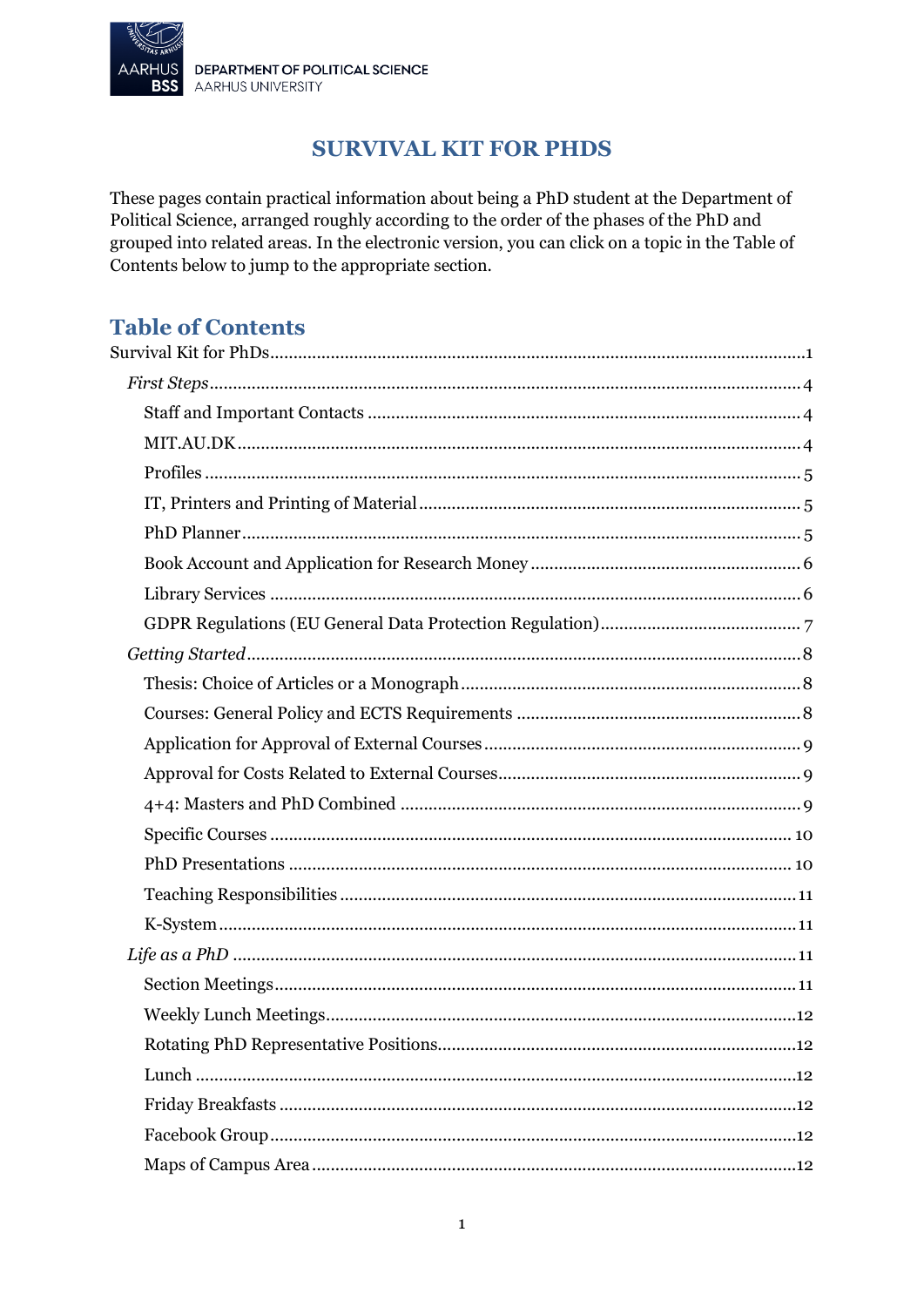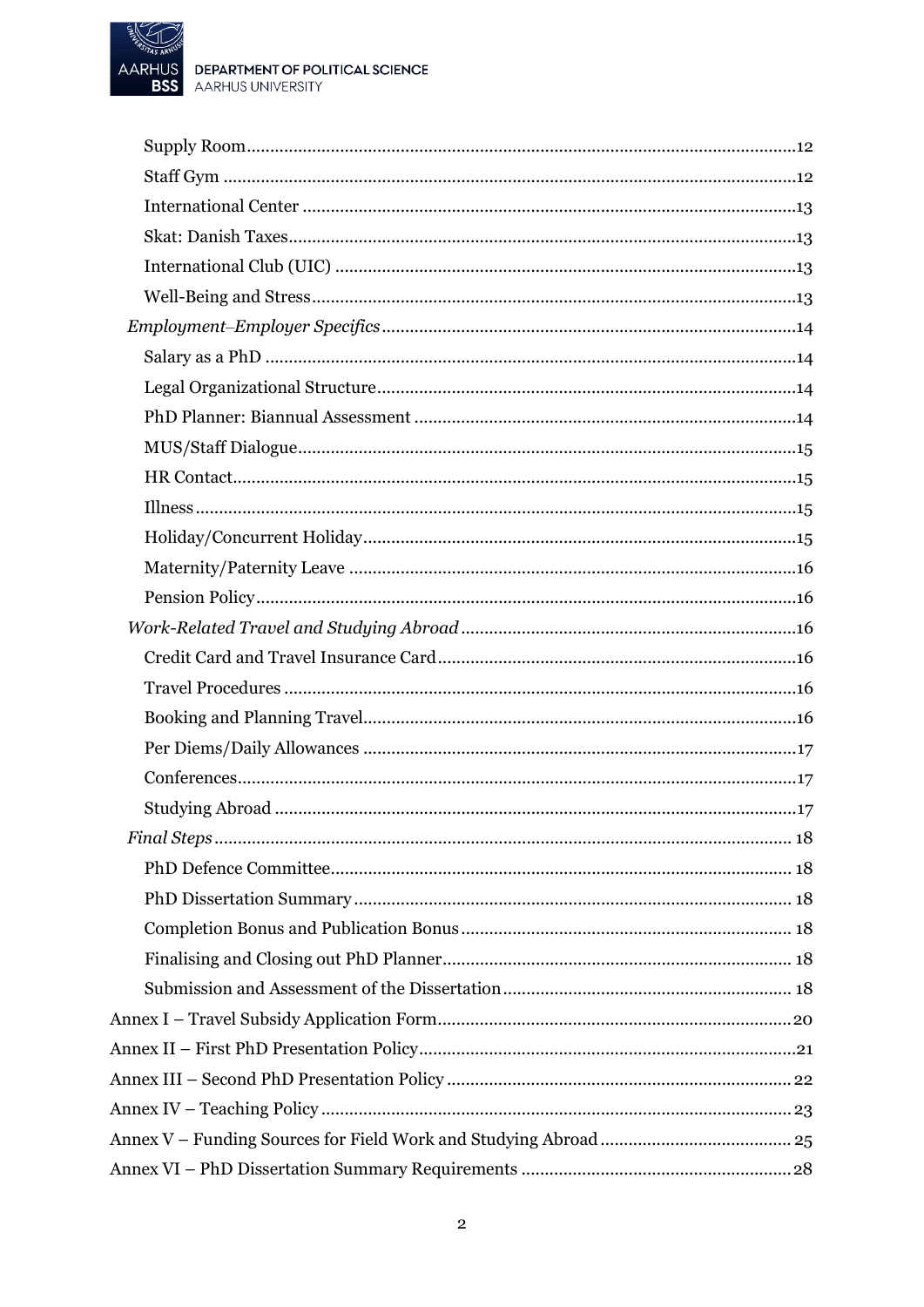

AARHUS DEPARTMENT OF POLITICAL SCIENCE<br>BSS AARHUS UNIVERSITY

| Annex X – Guidelines on the PhD Mentor Scheme at the Department of Political Science,   |  |
|-----------------------------------------------------------------------------------------|--|
| Annex XI – Good Practice for Data Collection and Storage at the Department of Political |  |
| Annex XII - Guide to teaching at AU for international PhDs Danielle Annie May-202047    |  |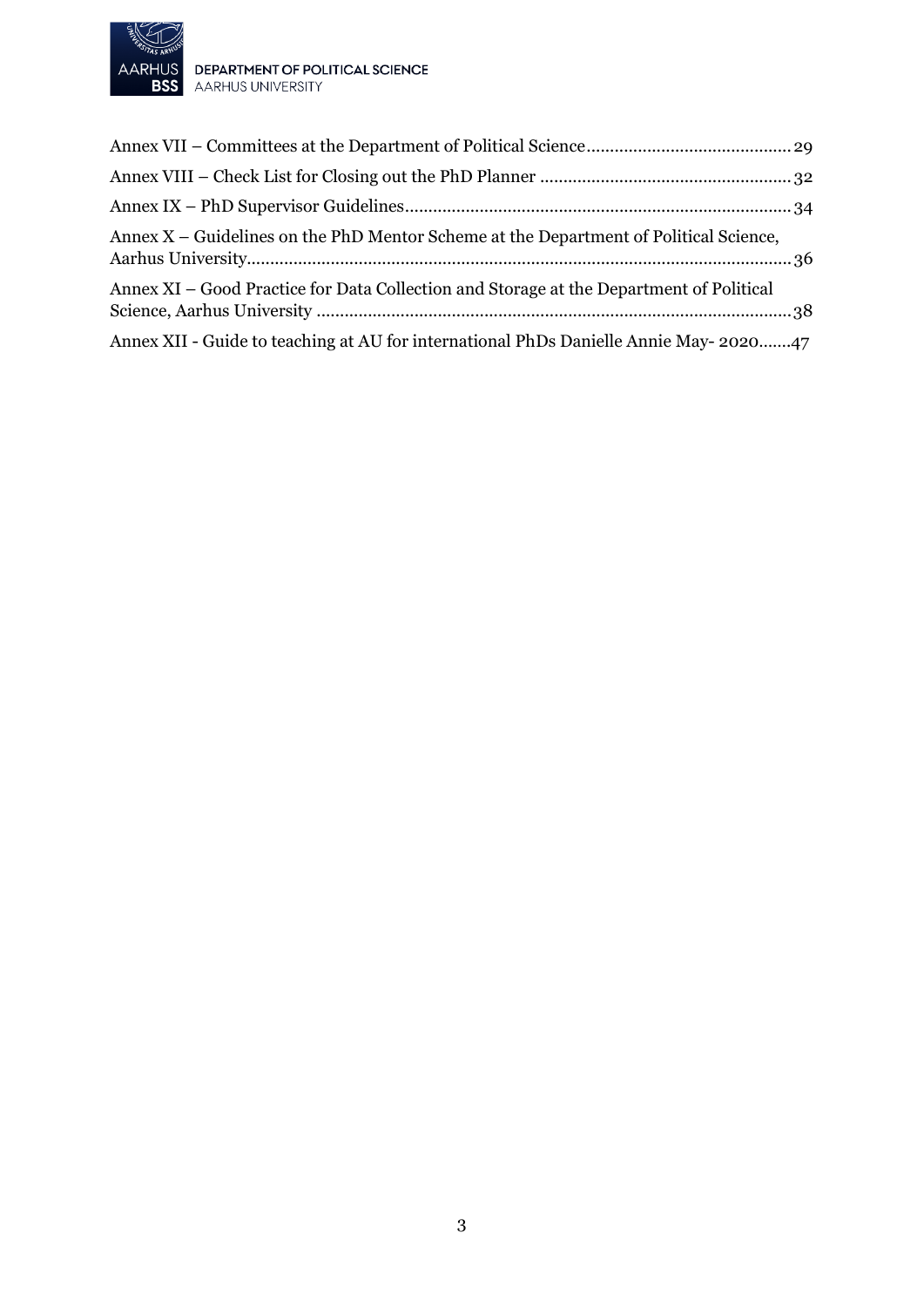

# *First Steps*

#### <span id="page-3-1"></span><span id="page-3-0"></span>**Staff and Important Contacts**

The campus' wide staff listing is [www.au.dk/en/about/organisation/staffdir/](http://www.au.dk/en/about/organisation/staffdir/) and allows you to use a lookup that includes photos and their building-mapped locations.

**Staff portal:** This link: **[ps.medarbejdere.au.dk/en/](http://ps.medarbejdere.au.dk/en/)** leads you to the **staff portal** of the Department of Political Science. Here you can find internal news and events, lots of practical information (e.g. important phone numbers, lunch scheme, language editing service, absence and holidays, administrative systems, etc.), research support, info on teaching and exams and much more.

Staff contact information is listed on the staff portal homepage: <https://ps.medarbejdere.au.dk/en/about-the-department/department-staff>

**Head of Department:** Peter Munk Christiansen: 8716 5685/30115340, Building 1341, Office 212, [pmc@ps.au.dk.](mailto:pmc@ps.au.dk)

**PhD Coordinator:** Helene Helboe Pedersen: 8716 5606/51296674, Building 1341, Office 218, [helene@ps.au.dk.](mailto:helene@ps.au.dk)

**Administrative Officer:** Line Kjær Vesterbæk: 8716 5601, Building 1331, Office 128, [lkv@ps.au.dk](mailto:lkv@ps.au.dk)

**Administrator**: Helle M. H. Bundgaard: 8716 5602, Building 1331, Office 125, [helle@ps.au.dk](mailto:helle@ps.au.dk)

**Studies Secretary of Department:** Susanne Vang: 8715 2198, Building 1331, Office 119, [susanne@ps.au.dk.](mailto:susanne@ps.au.dk)

**Accountant:** Ruth Ramm: 8715 2202, Building 1331, Office 115, **rr@ps.au.dk.** 

**International Centre Coordinator:** Inge Aachmann Pedersen, 8715 3603, Building 1651, Office 112[, iap@au.dk.](mailto:iap@au.dk)

**International Academic Service**: [ias.au.dk/international-academic-staff-ias/.](http://ias.au.dk/international-academic-staff-ias/)

**IT support**: 8715 0933, [bss.it@au.dk,](mailto:bss.it@au.dk) [www.au.dk/bsssupport,](http://www.au.dk/bsssupport) located in [Building 1322.](http://www.au.dk/om/organisation/find-au/bygningskort/?os=288)

**BSS** (Business School) **Website**: [bss.au.dk/](http://bss.au.dk/)

**BSS Graduate School HR Support**: bphd@psys.au.dk.

**Janitors**/Betjentstuen: 8715 0552.

#### <span id="page-3-2"></span>**MIT.AU.DK**

MIT.AU.DK [\(mit.au.dk/selfservice/\)](https://mit.au.dk/selfservice/) is the staff administrative portal for all things related to general administration of your work. A few examples: MIT.AU.DK gives you access to Brightspace where you can access and post materials for courses you are taking/teaching, setting up ad hoc Wi-Fi permissions for yourself or guests, housing applications, changes to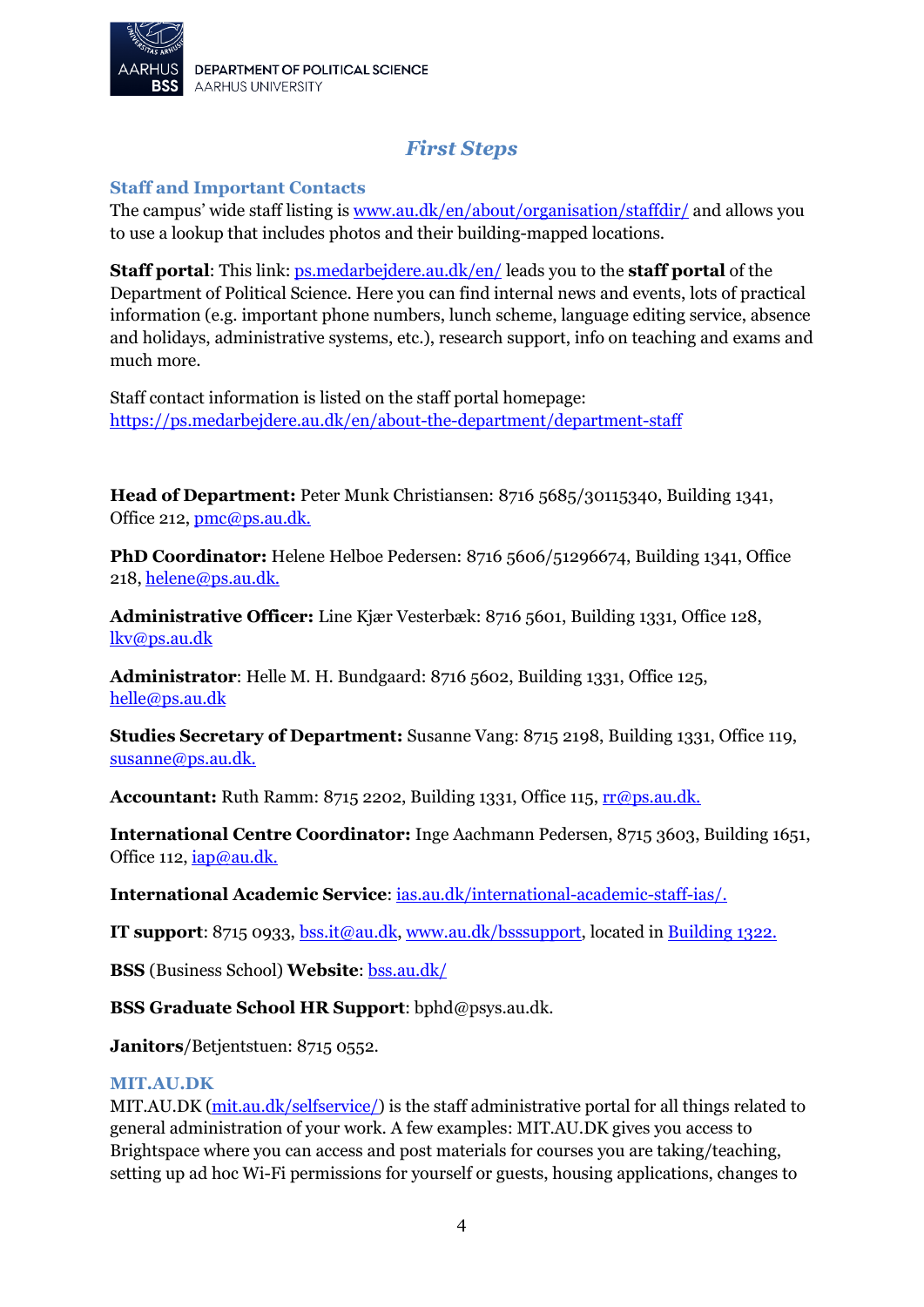

your email address, vacation and absence forms, requesting a Student ID should you need one (other than your staff access card), etc.

#### <span id="page-4-0"></span>**Profiles**

Each staff member (including the PhDs) has an *internal welcome profile* that is posted on the [Staff Portal.](https://ps.medarbejdere.au.dk/en/internal-news) The staff photo will take place in Vandrehallen, Ndr. Ringgade, Building 1413 from 10-12 and 13-15. Please see the link for updated information: [medarbejdere.au.dk/en/administration/communication/photography/](https://medarbejdere.au.dk/en/administration/communication/photography/)

You will also be requested to set your PURE profile (on this website [https://medarbejdere.au.dk/en/pure/pure\)](https://medarbejdere.au.dk/en/pure/pure), which will be used as your external profile related to your work and research at the department.

The signature line of your work email account can be setup in Outlook. You can navigate to this in Outlook under File/Options/Mail/Create or modify signature for messages.

The following is the general information most staff include, and you should just copy and paste this into the signature line and edit with your details.

**Name** PhD student

Tel.: +45 871x xxxx Mail: name@ps.au.dk **Department of Political Science** Aarhus BSS Aarhus University Bartholins Allé 7 DK-8000 Aarhus C http://ps.au.dk/





#### <span id="page-4-1"></span>**IT, Printers and Printing of Material**

You can call IT to connect your laptop to printers near your office area or for any other technical questions or support. This would also apply to issues with presentation technology.

**IT support**: 8715 0933, [bss.it@au.dk,](mailto:bss.it@au.dk) [www.au.dk/bsssupport,](http://www.au.dk/bsssupport) located in [Building 1322.](http://www.au.dk/om/organisation/find-au/bygningskort/?os=288) They are open between 8:00 and 16:00 every workday.

#### <span id="page-4-2"></span>**PhD Planner**

The **PhD Planner** is an online tool where you manage your PhD activities such that it gives an updated oversight of your progress and completion of agreed-upon activities related to the completion of your PhD. You need to update the PhD planner biannually and get the content accepted by your main supervisor, PhD coordinator and the graduate school. Here you will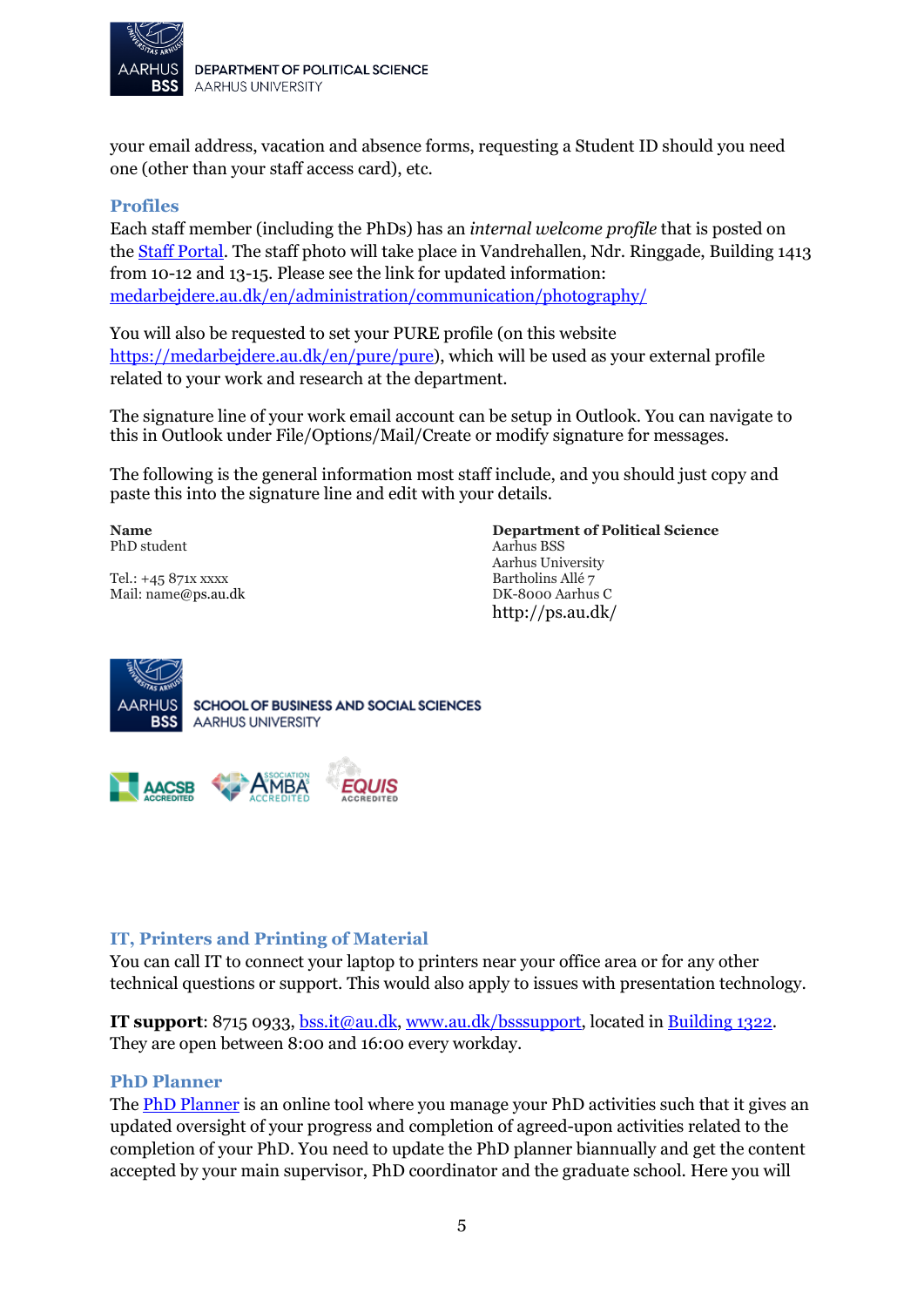

list courses you are taking, track ECTS and update them as you complete them. You will also list conferences, teaching courses, 'change of environment' plans, such as studying abroad or fieldwork, as well as dissemination elements of your research. See Biannual Assessment for the administrative process related to this. You will likely be asked to complete the first plan within the first three months of your PhD. It is important that you keep the PhD planner updated and that all information added is precise and correct. The PhD planner is used to automatically generate your PhD diploma, so please make sure that all information is correct and avoid spelling mistakes etc.

Link:

<span id="page-5-0"></span>[https://medarbejdere.au.dk/en/faculties/business-and-social-sciences/employment-and](https://medarbejdere.au.dk/en/faculties/business-and-social-sciences/employment-and-career/employment-as-a-phd-student/phd-planner-login/)[career/employment-as-a-phd-student/phd-planner-login/](https://medarbejdere.au.dk/en/faculties/business-and-social-sciences/employment-and-career/employment-as-a-phd-student/phd-planner-login/)

#### **Book Account and Application for Research Money**

During the first 30 months of your PhD, you are given an allowance of DKK 12,000 for the purchase of books and other research costs such as purchase of an iPad or other digital reader devices. You can be allowed to spend some of the DKK 12,000 within the last six months of your PhD, but this requires approval from the PhD coordinator.

For larger research expenses, such as fieldwork, coding or surveys, you can apply to the department of additional funding of up to DKK 20,000 in total for the 36 months. If you apply, you are expected to co-finance the costs with DKK 6,000 from your book account money. The department will evaluate the application based on the importance of the funding for your project and the financial situation of the department.

As with Studying Abroad, the department strongly encourages PhDs to apply for additional funding from other sources. See [Annex V](#page-24-0) for a list of potential funding sources that are frequently used by PhDs.

You should use your corporate credit card for purchasing books on various websites (Amazon websites include: amazon.com, amazon.de, amazon.co.uk, for instance) The cheapest sites are currently [www.Bookdepository.com,](http://www.bookdepository.com/) [www.Saxo.com](http://www.saxo.com/) (if you buy a membership) or Amazon's second hand retailers. Note that books may be charged customs if bought from outside the EU. You will need to reconcile all purchases using the credit card with the accountant, so make sure to provide invoices/receipts for each purchase.

#### <span id="page-5-1"></span>**Library Services**

Your local Political Science library can help you with questions or requests regarding general library services, acquisition of new books and journals to the library, information retrieval and management, developing search strategies and performing systematic searches, copyright rules relating to syllabus lists, and PURE.

Your contact librarians are Mette Ahlers Marino [\(mama@kb.dk\)](mailto:mama@kb.dk), Steffen A. Gjedde  $(sagi@kb.dk)$  and Kirsten Krogh Kruuse [\(kkkr@kb.dk\)](mailto:kkkr@kb.dk). The library here is very helpful and resourceful. You can set up an informal meeting with them to discuss your research areas, and they can also be on the lookout for useful materials or offer suggestions. Often, they might purchase a book that is relevant to your work and allow you to check it out, which frees up more funding in your book allowance for other materials.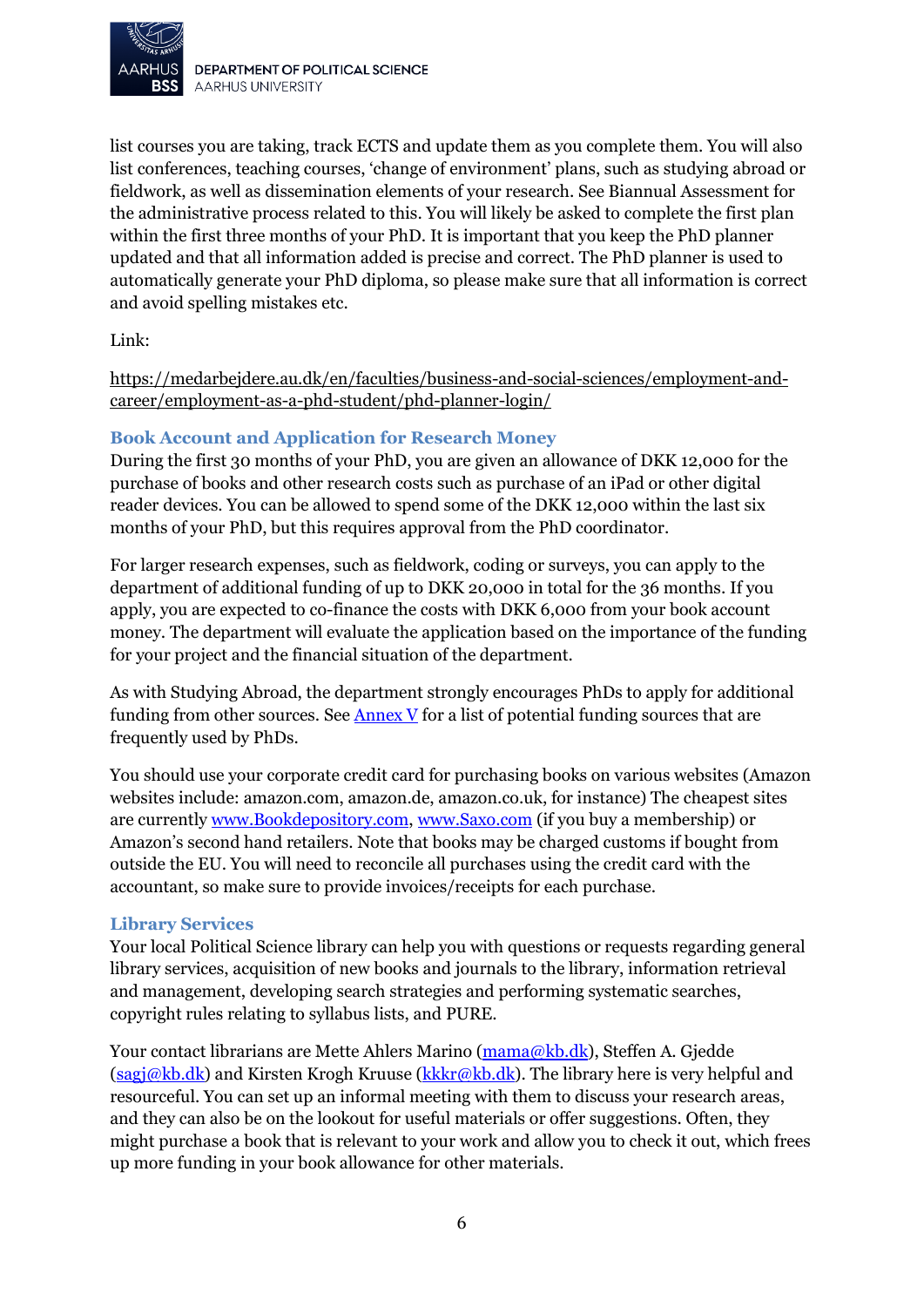

You can search for and request books on the library website [\(library.au.dk/en/\)](http://library.au.dk/en/), add them to your 'basket' and request delivery, and they will be delivered to your mailbox in the mailroom. You can also use forms on this website to request books to be borrowed from other libraries in Denmark or abroad. It is also possible to return library books in the mailroom.

#### <span id="page-6-0"></span>**GDPR Regulations (EU General Data Protection Regulation)**

If you collect or use data with information about individuals, you must comply with the GDPR regulations. These regulations are complicated, but this cannot be used as an excuse for ignoring them. Be aware that they apply to all forms of data that involves *personal information* even if it is publicly available like names.

Find relevant information about GDPR on our Staff Portal: <https://ps.medarbejdere.au.dk/en/research-support/data-management>

The University has a website, [medarbejdere.au.dk/en/informationsecurity/data-protection/,](https://medarbejdere.au.dk/en/informationsecurity/data-protection/) which explains the rules and offers an online course.

[Annex XI](#page-37-0) is a memo from the department with relevant examples.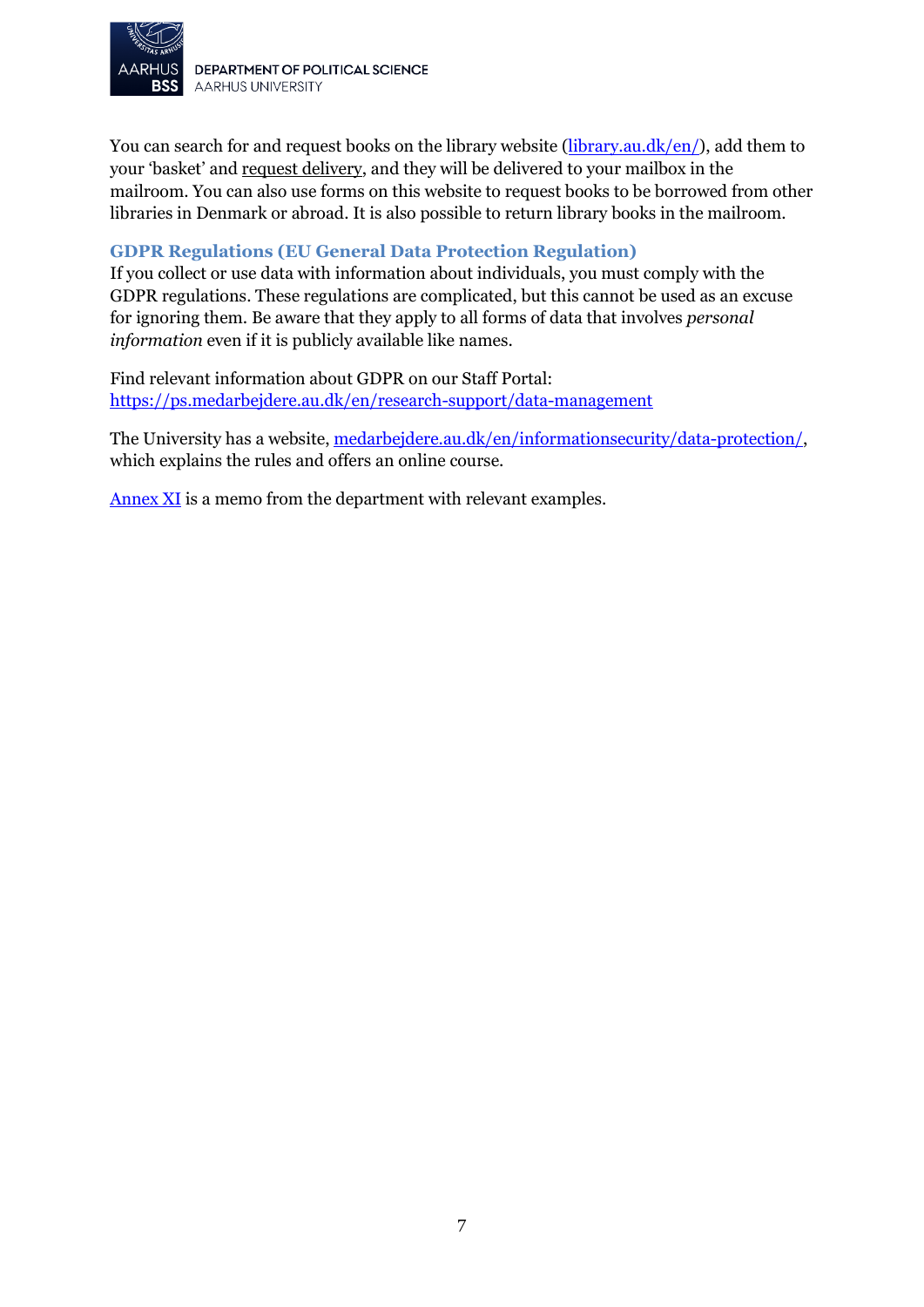

# *Getting Started*

#### <span id="page-7-1"></span><span id="page-7-0"></span>**Thesis: Choice of Articles, a Monograph or a "Hybrid model"**

Discuss with your advisors which form your dissertation should take. There are three general options: a collection of related articles, a monograph or a "hybrid model".

There is no formal criteria for how many articles you must produce in order to be approved for defence of your dissertation, but generally people present between three and five articles and a summary. Guidelines for the summary can be found in [Annex](#page-27-0) VI. Whether your number of articles is sufficient also depends on how many are co-authored and how much research is embedded in the articles in terms of data collection, presentation of new theoretical ideas, etc. The equivalent of three sole authored articles are the minimum standard. If you have co-authored articles, more is expected. How many depends on the number of co-authored articles and the number of co-authors. At least 1–2 sole authored articles are expected. Articles do not have to be accepted for publication, but they need to be publishable.

A monograph should be between 200 and 300 pages including references, i.e. 75,000– 110,000 words, plus possible appendices. It is important to think critically about the length of your monograph. Sometimes less is more. Very long monographs are demanding in terms of editing, securing internal coherence and making sure the theoretical argument is present throughout the whole manuscript.

Hybrid models consisting of a shorter monograph and two articles or a longer monograph and one article are also possible. Hybrid models can be attractive when you think you have the material to write one or two good article, but also have important theoretical or empirical work that does not easily fit into an article format. They can also be attractive when you write a monograph, but have some additional material that does not fit the monograph well but is still relevant for the dissertation. If you choose a "hybrid model, the monograph part should also function as the summary.

Discuss this matter with your supervisors and the PhD coordinator. All three forms have advantages and disadvantages, and you should look for the format that presents your research in the best way. You do not any point formally have to commit yourself to a certain form by ticking a box or similar. What matters it what you hand in the end.

#### <span id="page-7-2"></span>**Courses: General Policy and ECTS Requirements**

Standard PhD students (referred to as a ' $5+3$ ' within the Aarhus University System) must take PhD courses with a value of 30 ECTS in total. **The graduate school requires you to take 15 ECTS within the graduate school (department). The course on Social Science as a Craft, see below, is mandatory.** 

**The remaining 15 ECTS can be taken outside the graduate school.** You can seek out courses specifically relevant to your topic area or research methods at institutions throughout Denmark and internationally. A number of summer and winter schools offer a variety of courses. You can discuss this with your supervisors and fellow PhD students.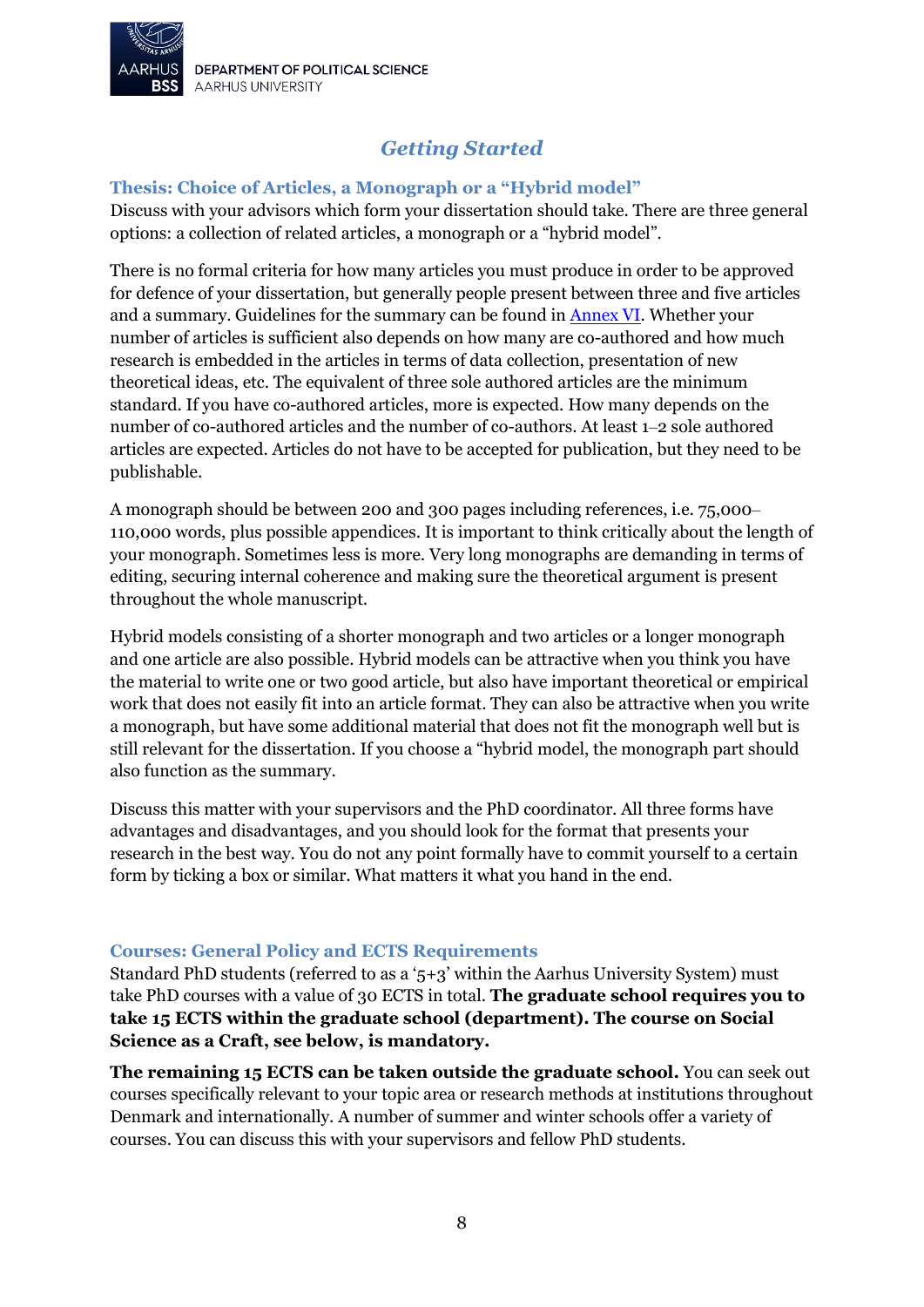

DEPARTMENT OF POLITICAL SCIENCE **AARHUS UNIVERSITY** 

#### <span id="page-8-0"></span>**Application for Approval of External Courses**

If you would like to include an external course to your PhD plan with accredited ECTS, you need to have it approved by the graduate school in advance. The guidelines for this can be found [here,](https://medarbejdere.au.dk/fileadmin/www.medarbejdere.au.dk/hovedomraader/Business_and_Social_Sciences/HR_paa_BS/PhD/Guidelines_for_preapproval_of_External_courses.pdf) together with the application [form.](https://auinstallation40.cs.au.dk/fileadmin/www.medarbejdere.au.dk/hovedomraader/Business_and_Social_Sciences/HR_paa_BS/PhD/Application_for_preapproval_of_external_PhD_courses1.pdf) Be aware that the graduate school might need a few weeks to process the application.

Please note that the approval is of an academic nature and not an application to make the department pay any course fees. (And the department is hesitant towards financing courses for less than 5 ECTS unless they are cheap.)

ECTS credits for external courses are allocated on the same basis as the school's own courses. The standard rule is that one full day of teaching including preparation and possible test/exams is equivalent to 1 ECTS. A one-week course including preparation and exam thus normally grants 5 ECTS. This is one of the reasons why you have to submit a detailed course programme and information about preparation together with your application for preapproval. Consequently, the allocated ECTS value might differ from the ECTS value stated in the external course certificate.

Please note that participation in workshops and conferences is not normally accredited with ECTS.

Upon receiving approval and ECTS credits from the graduate school, you must update your PhD plan.

#### <span id="page-8-1"></span>**Approval for Costs Related to External Courses**

If a course implies costs for the department, a budget must be approved by the accountant (Ruth). See [Annex I](#page-19-0) for the Travel Subsidy Application Form. Normally, if the course is approved, the department will cover the transportation costs as well as a per diem amount (DKK 125 per day), depending on what is supplied by the institution offering the course and the location of the course. Discuss with the PhD coordinator for specifics.

#### <span id="page-8-2"></span>**4+4: Masters and PhD Combined**

4+4 students combine their masters with the PhD programme and generally 'begin' their PhD contract in the second year of their master's degree. Within the first two years, they must take their remaining 60 ECTS master courses consisting of the following elements:

- 1. Complete courses amounting to 30 ECTS. 10 ECTS can come from completing the mandatory course on Social Science as a Craft offered by the department. The remaining can come from MA or PhD courses at the department or external courses (which must be approved following the procedure above). Courses that are not standard MA courses at the department (including the craft course) must also be approved by the regular (BA/MA) study board so they can become part of your MA. They do so through the IT self-service:<https://mit.au.dk/> where they must upload the proof of their courses.
- 2. Write an extended PhD project description for the entire PhD OR a monograph chapter addressing research question(s) and research design AND write one more chapter from the dissertation – for example a theoretical chapter if the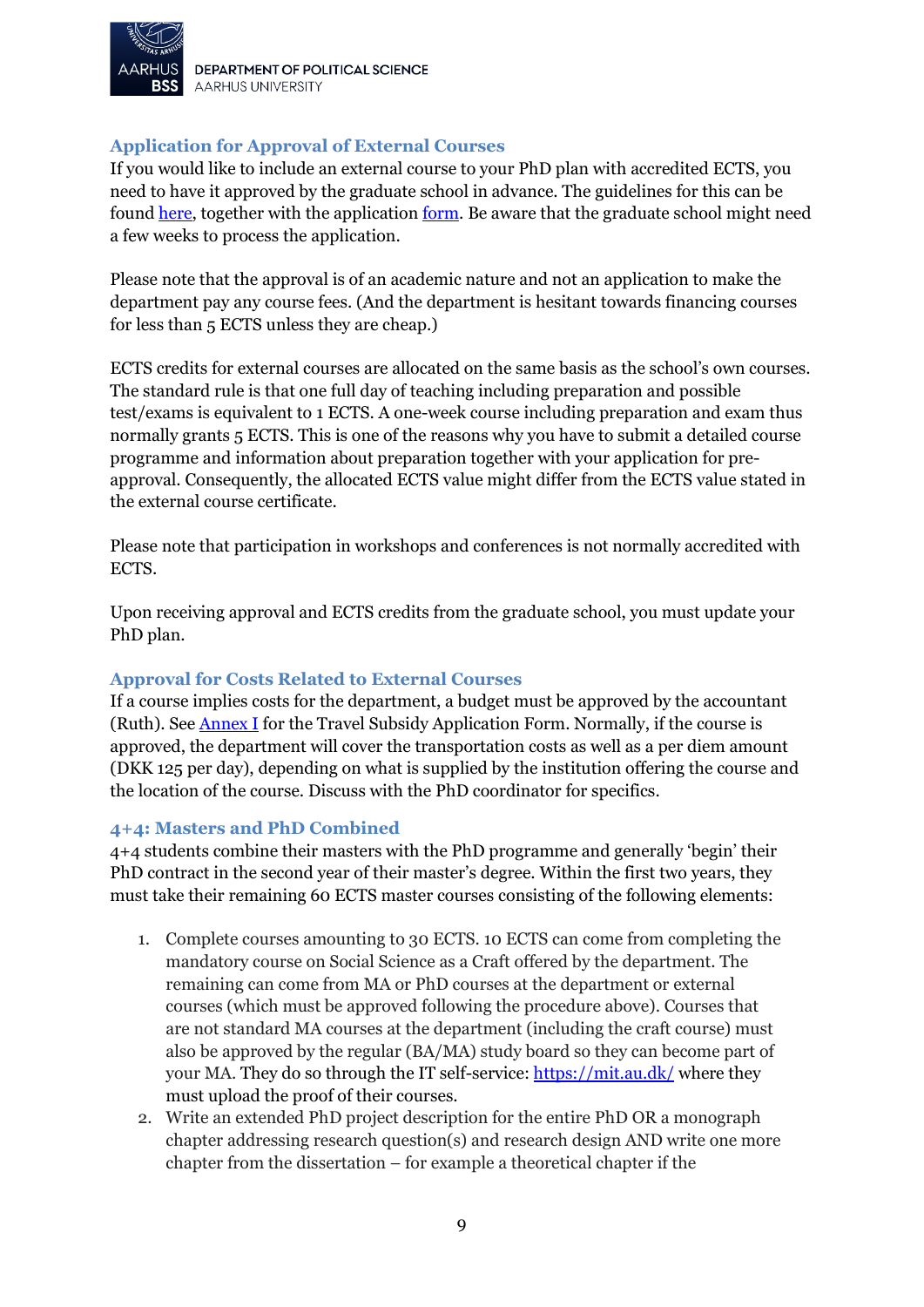

dissertation will consist of a monograph OR an article that is close to being publishable if the dissertation consists of articles.

3. Based on this written material, an oral exam will take place in the last month of the second year to complete the MSc part of the 4+4 programme.

Within the final two years, the 4+4 students must take and earn an additional 30 ECTS following the guidelines for the 5+3 students. The 'Social Science as a Craft' course and other internal PhD courses (not MA courses) taken within the first two years count in terms of taking minimum 15 ECTS within the graduate school. If you take more than 60 ECTS during the first two years, the extra ECTS count in terms of the 30 ECTS if they have been earned through PhD courses.

#### <span id="page-9-0"></span>**Specific Courses**

See this website and talk to your supervisor, professors in your section, and the PhD coordinator about all potential courses available for you at the department. For upcoming semesters here is the list of available courses:

[phd.au.dk/gradschools/businessandsocialsciences/courses/.](http://phd.au.dk/gradschools/businessandsocialsciences/courses/)

For the Political Science Department courses, check here: [Courses \(au.dk\)](https://ps.medarbejdere.au.dk/en/phd-information/courses)

It is also a possibility to create your own PhD course with other PhD students at the department. Previously, there have been seminars on Political Behaviour, Public Administration, and Political Theory. The participants have received 5 ECTS for the aforementioned courses. It is advised to plan your own course well in advance since the course description needs to be approved by both the PhD coordinator and the graduate school. If you consider creating your own course, contact the PhD coordinator.

You receive 10 ECTS for the course on 'Social Research as a Craft'. The remaining courses (5 ECTS) may be chosen freely.

#### **Common courses at other institutions:**

- a. *ECPR Method Schools*[: www.ecpr.eu](http://www.ecpr.eu/)
- b. *University of Essex Summer School*: [www.essex.ac.uk/summerschool/](http://www.essex.ac.uk/summerschool/)
- c. *St. Gallen GSERM*[: www.gserm.ch/stgallen/](http://www.gserm.ch/stgallen/)

#### <span id="page-9-1"></span>**PhD Presentations**

Twice during the course of the PhD programme, you must present your project and research achievements to other PhD students and interested academic staff at the Department of Political Science.

- You arrange the date for your presentation together with the Line Kjær Vesterbæk [lkv@ps.au.dk](mailto:lkv@ps.au.dk) and your supervisors
- The first presentation takes place about three to six months after enrollment
- For the first presentation, the written presentation of max. 7,000 words (including references) is emailed to Line Kjær Vesterbæk one week before your presentation
- The second presentation takes place in the last three to six months of you PhD. No written material should be supplied in advance.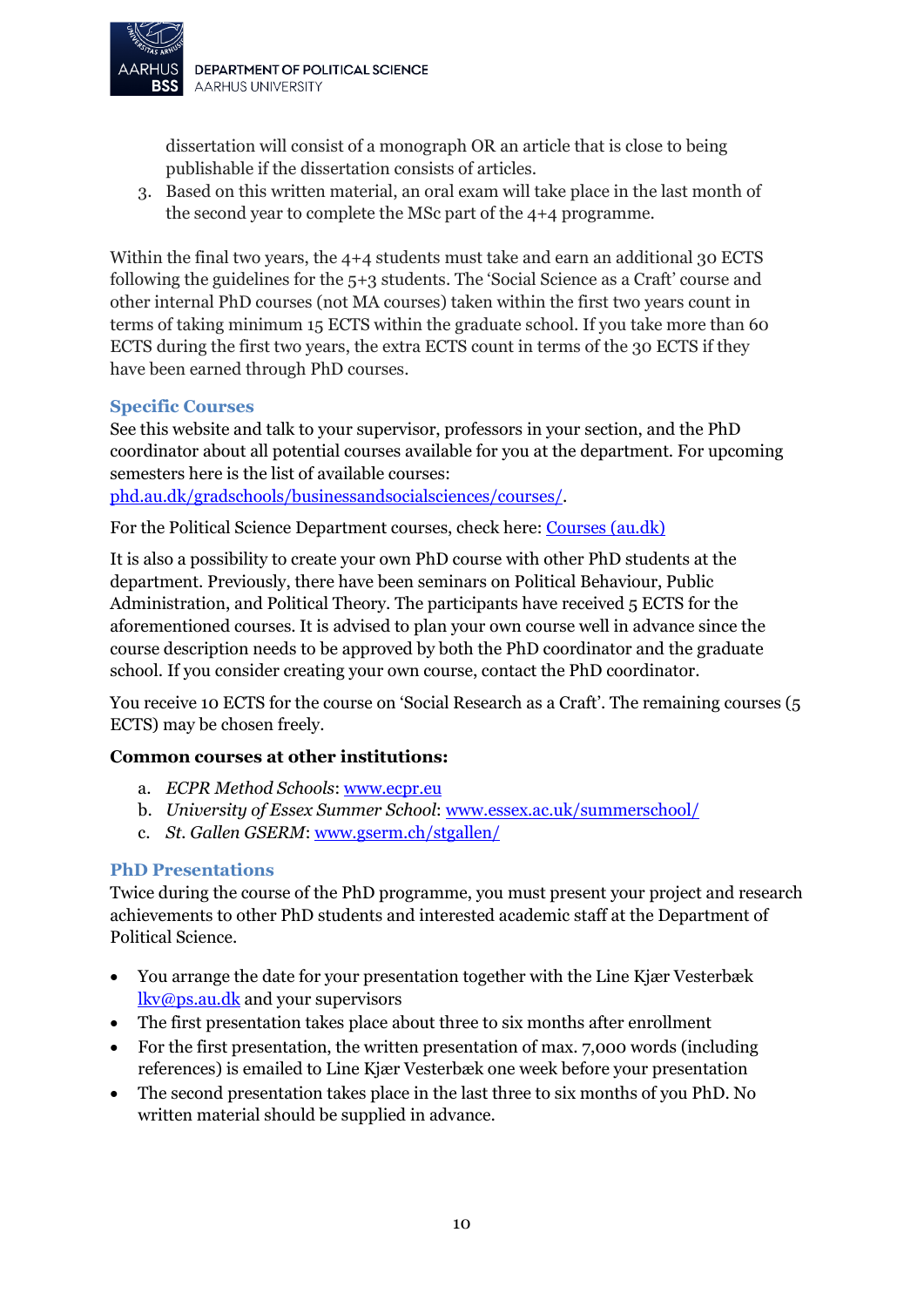

The PhD group is divided into two groups and only one group attends a given presentation, i.e. you should only attend half the presentations. The PhD coordinator sends around a plan for which presentations you should attend.

See [Annex II](#page-20-0) and [Annex III](#page-21-0) for the latest policies. You can organise with you supervisors and the PhD coordinator for the best timing of these presentations.

Here you can find a list and schedule for upcoming PhD presentations: **Project presentations** [\(au.dk\)](https://ps.medarbejdere.au.dk/en/phd-information/project-presentations/)

#### <span id="page-10-0"></span>**Teaching Responsibilities**

You are obliged to teach two courses. See the **latest policy** related to these **teaching obligations** in **[Annex IV](#page-22-0)**.

*Annex XII contains advice on teaching for international PhD-students.*

Planning this will involve discussions with your supervisors and the chair of your section (and possibly the PhD coordinator) in the department to find appropriate teaching opportunities (also according to the policy requirements).

The administrator (Helle M. H. Bundgaard) will send around emails with deadlines and regulations regarding course material. This email typically comes three months before the teaching begins and it is important to meet the deadlines.

The department strongly encourages PhD students to join one of the courses supplied by the Centre for Educational Development. See:<https://ced.au.dk/>

#### <span id="page-10-1"></span>**K-System**

You may from time to time hear or read about the K-system. This is the system by which postdocs, associate professors and full professors fulfil their teaching obligations. Under normal circumstances, this is irrelevant to PhD teaching obligations.

### *Life as a PhD*

#### <span id="page-10-3"></span><span id="page-10-2"></span>**Section Meetings**

The Political Science Department is informally organised into six 'sections' based on general spheres of related research. These include the:

- 1) Political Behaviour and Institutions
- 2) Comparative Politics
- 3) Political Theory section
- 4) International Relations section
- 5) Sociology section
- 6) Public Administration and Leadership section

You will normally be included in the section that relates the closest to your research, and this will typically be in your main supervisor's section as well.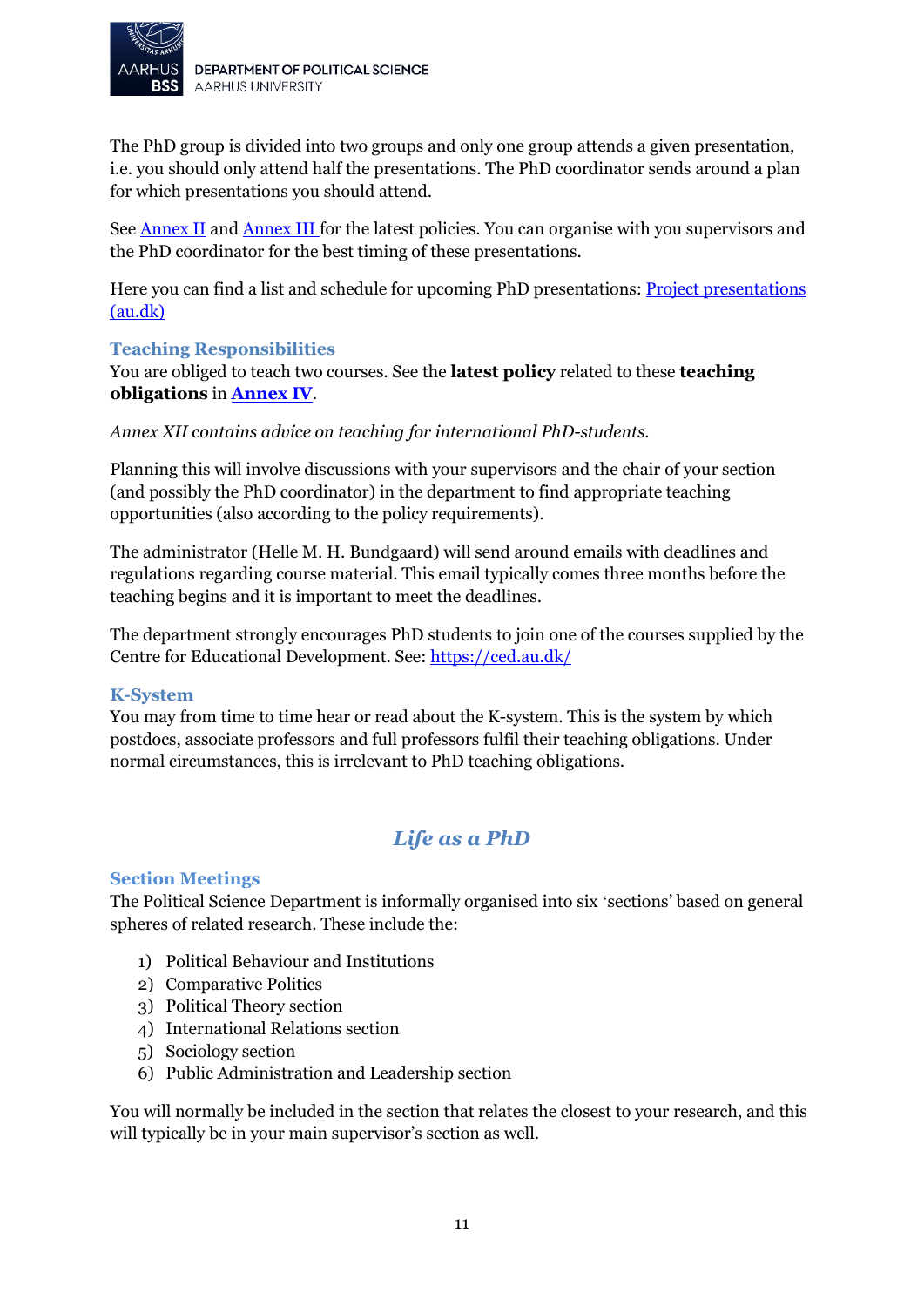

DEPARTMENT OF POLITICAL SCIENCE **AARHUS UNIVERSITY** 

#### <span id="page-11-0"></span>**Weekly Lunch Meetings**

#### All PhD students meet for **lunch once every week in the back of the lounge in**

**building 1330**. Normally the meetings are held **every Wednesday**. A short message will be sent via email with possible agenda items. If you are not receiving these emails, mention it to the PhD coordinator or the informal chair of the PhD lunch group (if you are not aware of who that is, ask your office mate or the PhD coordinator otherwise).

#### <span id="page-11-1"></span>**Rotating PhD Representative Positions**

[Annex VII](#page-28-0) contains a list of formal and informal committees and their purposes, where the PhD group is represented. The PhD students generally take turns assuming the different committee responsibilities and roles.

#### <span id="page-11-2"></span>**Lunch**

On all other days, most of the department staff just informally gather in the lounge area for lunch. You can keep food in the refrigerators in the kitchen as well as **order food.** You will find the small informal buffet provided in the kitchen, for those who have ordered on the Kanpla website or in the Kanpla app (download in your App Store). The link is: [www.kanpla.dk.](http://www.kanpla.dk/)

You can also go to the **canteen** across the street where you can purchase a variety of lunch items from around 11:30 until 1:00ish. Ask anyone to point you in the right direction or see the location on the <u>university map building locator</u>.

#### <span id="page-11-3"></span>**Friday Breakfasts**

**Every Friday at 9:00 a.m., the PhDs gather in the lounge area for breakfast**. The PhD group organises an informal list for each PhD to bring breakfast – rolls and sweets generally – once or twice a year, for the entire group. Talk to the PhD lunch chair if you are unsure how to 'get on the list'. The goal is simply to encourage interaction within the group.

#### <span id="page-11-4"></span>**Facebook Group**

The PhD Facebook group link is here: [www.facebook.com/groups/199093390447021/.](http://www.facebook.com/groups/199093390447021/)

#### <span id="page-11-5"></span>**Maps of Campus Area**

Here you can find a very helpful website of maps and directory of campus buildings as well as staff for the entire university. Link: [www.au.dk/en/about/organisation/find](http://www.au.dk/en/about/organisation/find-au/buildingmap/?b=1332)[au/buildingmap/?b=1332.](http://www.au.dk/en/about/organisation/find-au/buildingmap/?b=1332)

#### <span id="page-11-6"></span>**Supply Room**

There is a **supply room for basic amenities for your office** and teaching materials, such as notebooks, pens, folders, binders, pads of paper, board markers, ID badge holders, lamination, etc. If the attending staff is not in the office/door locked, you can use your card and code to scan in to access necessary supplies. The supply room is located in building 1331, office 122.

#### <span id="page-11-7"></span>**Staff Gym**

There is a staff gym available for all employees at Aarhus University. It is located at Katrinebjergvej 89 B (just up the street from the University). The website and information link is: <u>motion.au.dk/en/</u>. The monthly membership fee is DKK 75, and you can also get a membership for your partner/spouse.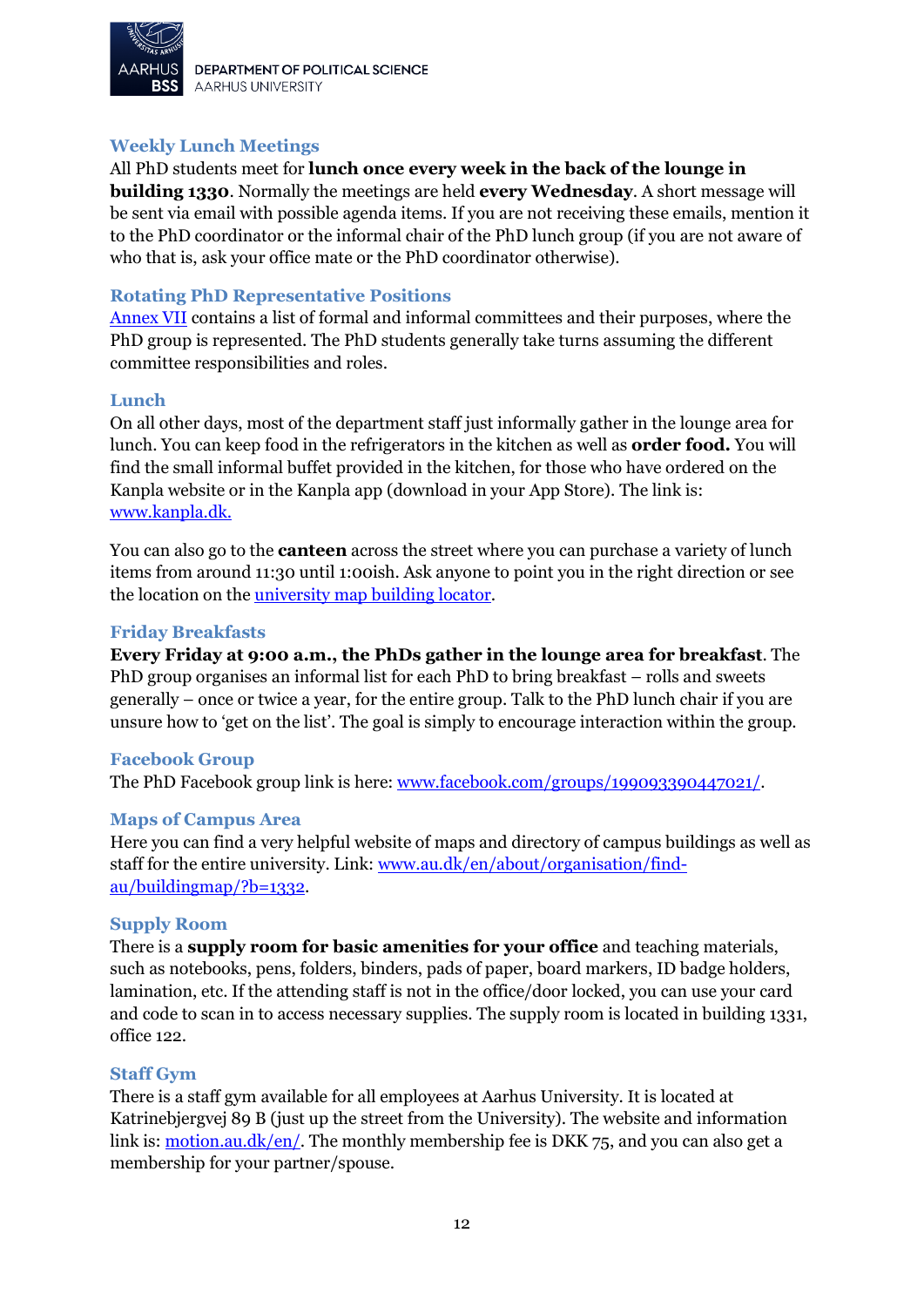

Find registration forms for staff and spouses here[: How to become a member \(au.dk\).](https://motion.au.dk/en/become-a-member/how-to-become-a-member)

You can email [marianne.vedsoe@bios.au.dk](mailto:marianne.vedsoe@bios.au.dk) or [FMAU@live.dk](mailto:FMAU@live.dk) for more information.

#### <span id="page-12-0"></span>**International Centre**

The International Centre can provide support, guidance and resources for international students and their families. You can contact the international coordinator (currently Inge Aachmann Pedersen, 8715 3603, *iap@au.dk*) or visit their office in building 1651, office 112 (Høegh-Guldbergs Gade 4). For all kinds of information, please visit the website of the international academic staff[: ias.au.dk/international-academic-staff-ias/.](http://ias.au.dk/international-academic-staff-ias/)

They host an intro day and take you down to the municipality centre to get you set up with your CPR number and offer presentations on various subjects including learning Danish and taxes you will be required to pay for bringing a car to Denmark. They also provide all kinds of helpful booklets for helping you settle into your new life in Denmark.

#### <span id="page-12-1"></span>**Skat: Danish Taxes**

Skat, the Danish tax authority, collaborates with the International Centre to offer several workshops a year to help you become more informed about your tax obligations to the state. You can visit their website: [skat.dk/.](http://skat.dk/)

#### <span id="page-12-2"></span>**International Club (UIC)**

There is an email list you can subscribe to for the UIC. The current coordinator is Gitte Haahr-Andersen: 3069 8483[, gha@au.dk.](mailto:gha@au.dk) These emails cover local events in Aarhus and interesting information about all kinds of things in Aarhus as well as gatherings for the club, housing, etc.

Their website is [www.au.dk/uic.](http://www.au.dk/uic)

#### <span id="page-12-3"></span>**Well-Being and Stress**

Being a PhD student is inherently challenging. During your time as a PhD student, you need to develop from being a top student to being a researcher who is able to conduct research meeting the international standards of political science. This is rarely a linear process and feeling confused at some point is part of the process.

To deal with the process, it is very important that you care about your well-being. The challenges of the PhD process should not lead to stress, i.e. a situation where you experience that the demands you are facing exceed your resources. Stress is different from being busy, and if not handled, it may have physical symptoms like insomnia, rapid heartbeat, dizziness or loss of appetite.

To avoid this, the department encourages that you talk openly with your PhD colleagues about the difficulties of the PhD process; they have probably experienced the same frustrations. An important way to avoid that the process of writing a PhD dissertation begin to stress you rather than just challenge you is to be part of working environment where you openly discuss the challenges of the process. It is important that everybody contributes to such a working environment.

The psychological challenges of the process is also something you should discuss with your supervisors. They are there to help you with that as well.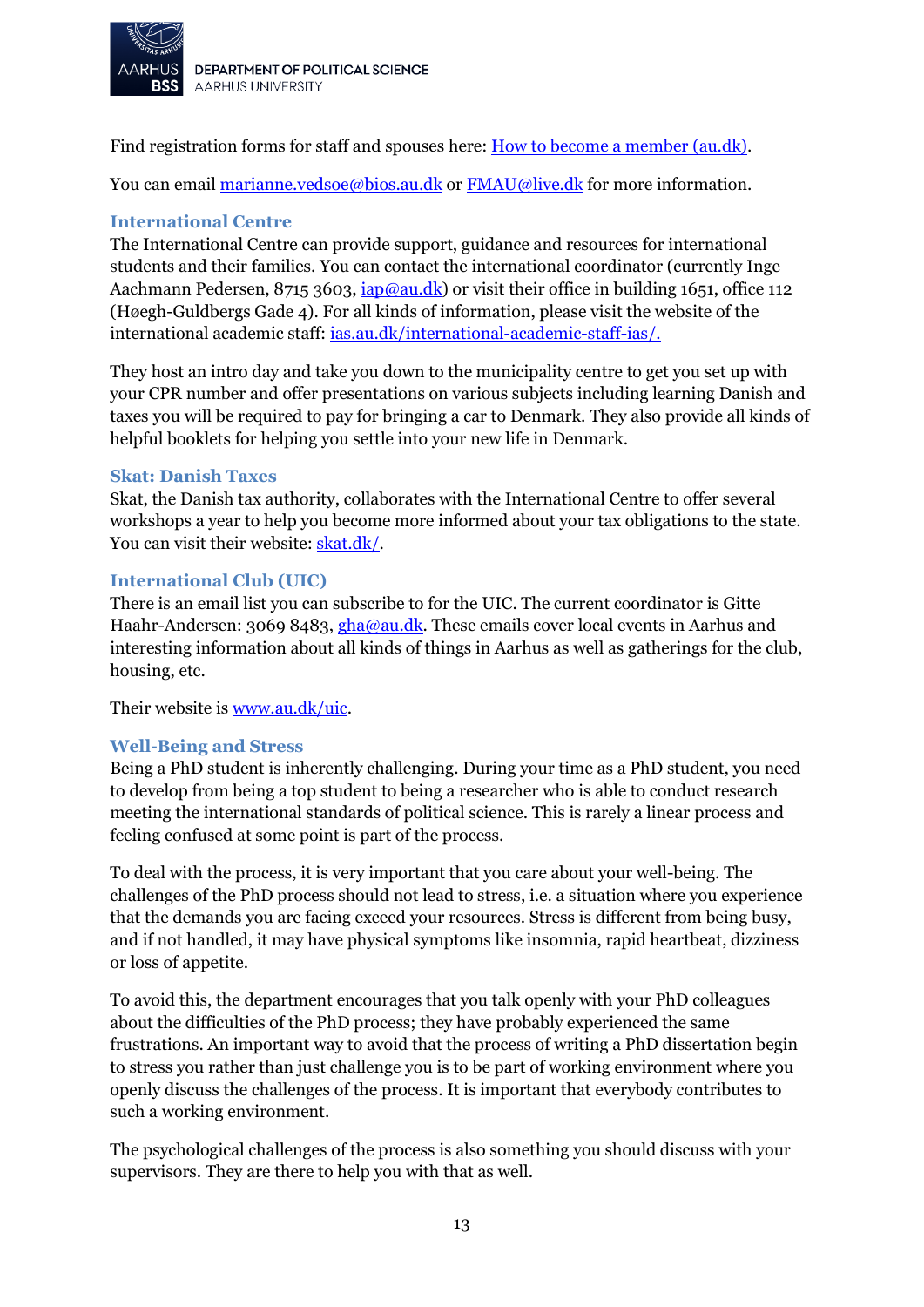

Your well-being is also a central part of the annual staff development talk that you have with the PhD coordinator. However, if you begin to experience any symptoms of stress, you should come to the PhD coordinator right away, so he/she can help you.

One thing he or she can do is to offer you psychological counselling through the university. If you prefer, this counselling is also available on anonymous basis, see [https://medarbejdere.au.dk/en/administration/hr/workingenvironment/psychological](https://medarbejdere.au.dk/en/administration/hr/workingenvironment/psychological-work-environment/psychological-counselling-service/)[work-environment/psychological-counselling-service/.](https://medarbejdere.au.dk/en/administration/hr/workingenvironment/psychological-work-environment/psychological-counselling-service/)

# *Employment‒Employer Specifics*

#### <span id="page-13-1"></span><span id="page-13-0"></span>**Salary as a PhD**

Information regarding how your salary is determined, as a PhD student, can be found at the following link: [bss.au.dk/en/research/phd/conditions-of-employment-and-enrolment/.](https://bss.au.dk/en/research/phd/conditions-of-employment-and-enrolment/) At Aarhus University, PhDs are considered staff members. Prior work experience does affect your total salary offer.

#### <span id="page-13-2"></span>**Legal Organisational Structure**

The PhD programme is part of the larger BSS Graduate School (known colloquially as the 'Graduate School'). Their website link can be found here: [phd.au.dk/graduate](http://phd.au.dk/graduate-schools/businessandsocialsciences/)[schools/businessandsocialsciences/.](http://phd.au.dk/graduate-schools/businessandsocialsciences/)

Formally, all decisions regarding your employment including the contract, PhD planner final approvals (see below), etc. are the responsibility of the BBS Graduate School. The formal responsible person is the Vice Dean for Research and Talent. In practice, there is a high degree of autonomy and delegation at the Political Science Department. The Vice Dean would generally only step in if some real conflict arises in relation to the completion of the obligations within your contract, which is rare. They will be involved in other particulars related to specific employer benefits/support such as maternity/paternity leave.

Your first point of contact would be the administrative officer in our department. She can refer you, when and where relevant, to specific contacts in the BSS Graduate School.

PhD HR contacts: **PhD HR contact**.

Vice Dean for Research and Talent: [Niels Mejlgaard.](https://pure.au.dk/portal/en/persons/niels-mejlgaard(eb473b3a-0f5a-4581-bba9-08f9de939f64).html)

#### <span id="page-13-3"></span>**PhD Planner: Biannual Assessment**

Twice a year, you will be assessed by your supervisor and via th[e PhD planner.](https://medarbejdere.au.dk/en/faculties/business-and-social-sciences/employment-and-career/employment-as-a-phd-student/phd-planner-login/for-phd-students/) The plan will then be reviewed by the PhD coordinator. It is recommended that you have a talk with your supervisor on the progress of your studies before you are assessed. The goal is to ensure that you are progressing at a sufficient pace to complete within the allotted three years and that you fulfil all the necessary elements.

There is a time planning tool, which is built into the planner, once you enter expected/actual time frames for each activity, which can help you visually organise your three years.

Be aware that if your supervisors do not find that sufficient progress has been within the last six months, they can indicate so in the PhD planner. This may result in the BSS Graduate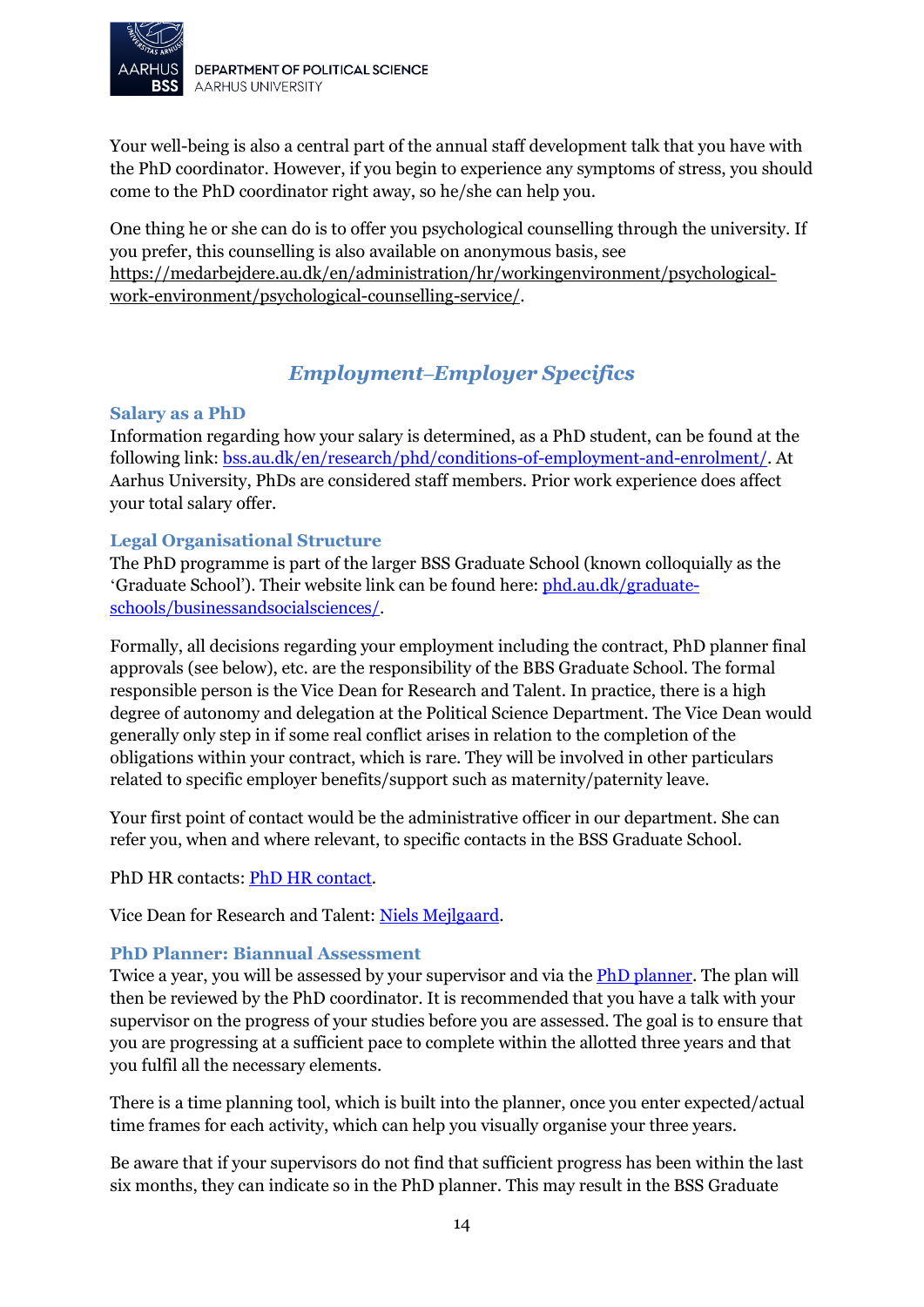

DEPARTMENT OF POLITICAL SCIENCE **AARHUS UNIVERSITY** 

School giving you three months to improve. If your supervisors are still not satisfied, the Graduate School can terminate your contract.

#### <span id="page-14-0"></span>**MUS/Staff Dialogue**

A MUS is, in general, an interview with an employee's boss. In Danish MUS stands for Medarbejder Udviklings Samtale, or *staff development interview*. The goal is to just have a casual, built-in check on how you are doing in general – personally and professionally – in managing the PhD experience, and identify any areas that need more attention or support from the Department. You are entitled to one MUS a year. Your first MUS will normally be within six months after your enrolment as a PhD student and the last one within the last six months of your enrolment. All interviews are with the department'[s PhD coordinator.](#page-3-1) He/she will send you an invitation to the talks, but you can also always ask for a talk with the PhD coordinator on any matter that bothers you.

#### <span id="page-14-1"></span>**HR Contact**

The administrative officer in the Political Science Department will be your first point of contact, but the second one is the BSS Graduate School HR support contact.

Check the [staff and important contacts list](#page-3-1) above to find this contact or check the BSS Graduate School contact webpage for updated information: [Contacts \(au.dk\).](https://bss.au.dk/en/research/phd/contacts/)

#### <span id="page-14-2"></span>**Illness**

It is essential that you inform the administrative officer in writing as soon as possible about any illness as well as fill in a form with the period of your illness (the form is in the mailroom).

If you have any pregnancy-related illness, you must also inform the administrative officer.

#### <span id="page-14-3"></span>**Holiday/Concurrent Holiday**

As of September 2020, everyone has "concurrent holidays" which means that you earn 2.08 days of paid holiday per month you work. Please note that you will normally have five weeks of holiday per year. For PhD students who have accrued their full holiday entitlement, the holiday days will be scheduled as follows:

- 4 weeks in July (weeks 27‒30 inclusive)
- 1 week in December

For Danish students starting before September 2020 and who has not been employed before, there is a transition scheme. One of implications of this is that you are only entitled to three weeks of summer holidays in 2020. If you have any question, please check with Line Kjær Vesterbæk, the administrative officer, or HR.

There is a 'special sixth week' of holiday that you will begin to earn after the first year of your contract is completed. You can choose to either take this as additional pay or take another week of leave. Discuss this policy with the Line Kjær Vesterbæk, the administrative officer, for more details and the relevant policy.

All holidays must be arranged with the department by informing the administrative officer when you take a holiday. By the time your employment ends, all your holiday must have been taken.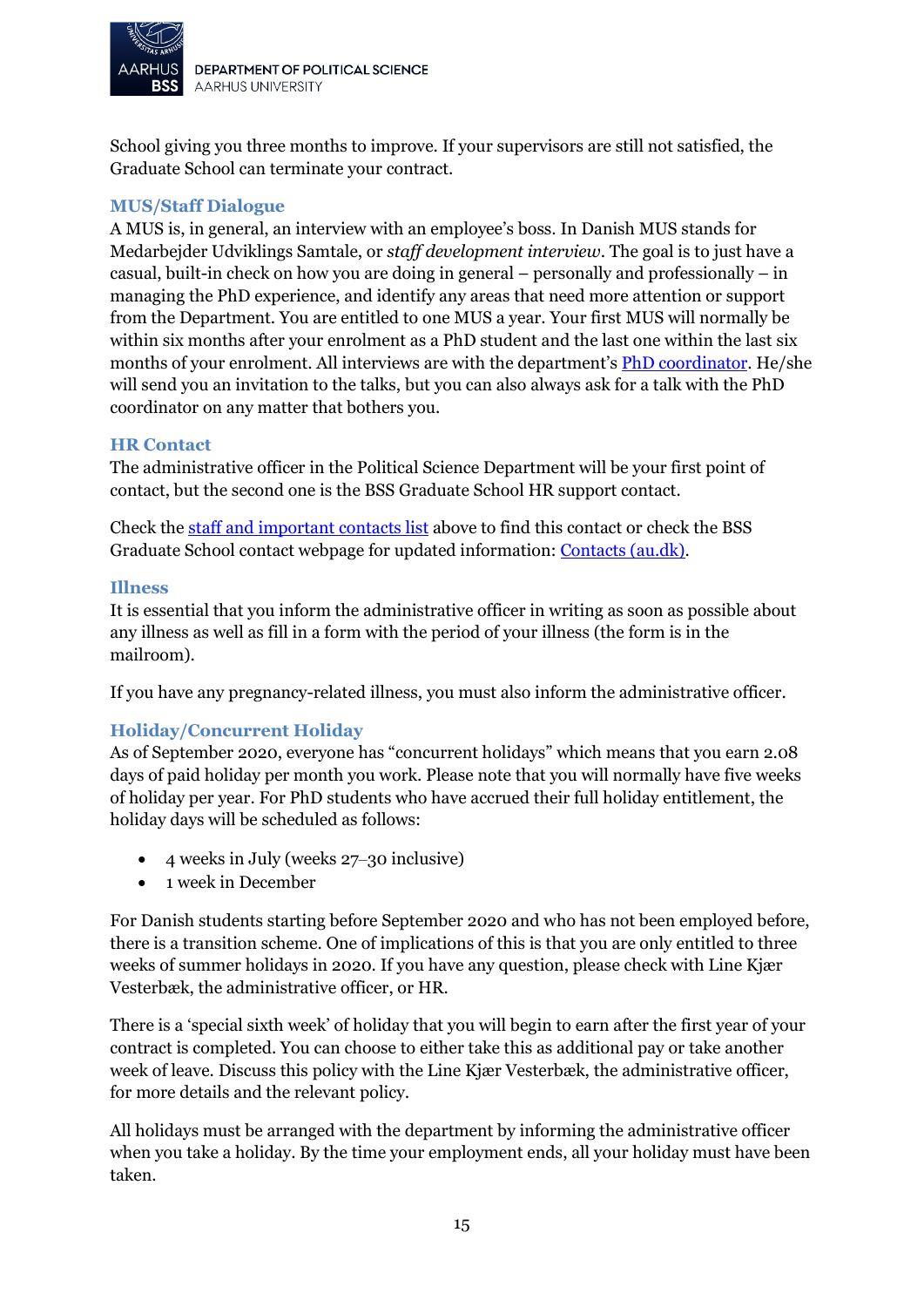

Newly appointed PhD scholars who have a holiday request form from a former employer must inform the [Administrative Officer](#page-3-1) (currently Line Kjær Vesterbæk) about their holiday plans to ensure wage deduction.

#### <span id="page-15-0"></span>**Maternity/Paternity Leave**

You must notify your department [\(Administrative Officer\)](#page-3-1) no later than three months before the expected date of childbirth (the mother) and one month before the expected date of childbirth (the father). Special forms are available for this purpose at Aarhus University's website: [medarbejdere.au.dk/en/administration/hr/parentalleave/.](http://medarbejdere.au.dk/en/administration/hr/parentalleave/)

Maternity and paternity leave policies can be found here: [medarbejdere.au.dk/en/administration/hr/parentalleave/.](http://medarbejdere.au.dk/en/administration/hr/parentalleave/)

Depending on how it is shared, combined maternity/paternity leave can include full salaried paid leave for 8‒12 months.

#### <span id="page-15-1"></span>**Pension Policy**

There is a new special exception to paying into the Danish pension fund, provided for foreign staff members. See the administrative officer for the latest policy.

# *Work-related Travel and Studying Abroad*

#### <span id="page-15-3"></span><span id="page-15-2"></span>**Credit Card and Travel Insurance Card**

As soon as you arrive, you should organise with the accountant to receive a corporate credit card and receive a travel insurance card. If you have not received forms or requests for information related to each of these within the first two weeks, check with the [Accountant.](#page-3-1)

Insurance during any work-related travel is provided by the university. Remember to take your university insurance card with you every time you go on work-related travels.

#### <span id="page-15-4"></span>**Travel Procedures**

The most up-to-date Travel Subsidy Application form can be found here[: Travel and](https://ps.medarbejdere.au.dk/en/travel-and-conferences/)  [conferences \(au.dk\).](https://ps.medarbejdere.au.dk/en/travel-and-conferences/) An example of the form is also included in [Annex](#page-19-0) I.

#### <span id="page-15-5"></span>**Booking and Planning Travel**

For anything to do with travel, please contact the accountant (currently Ruth Ramm) after receiving approval for the travel by the PhD coordinator. **Flights and long-distance travel are normally booked through the university's travel agency** (currently **CWT**), and you can coordinate with them for quotes. You can also book directly with the airline. Talk to Ruth about the details.

CWT Contact information: 3363 7744, [au.dk@contactcwt.com,](mailto:au.dk@contactcwt.com) or visit [their website.](https://www.mycwt.com/) Although sometime[s www.momondo.dk](http://www.momondo.dk/) or similar websites are used to estimate you travel expenses.

Normally, the corporate credit card is to be used for all other travel-related expenses, e.g. taxis. **Food expenses are normally not paid for with the credit card. It is strictly forbidden to use the credit card for private purposes***.*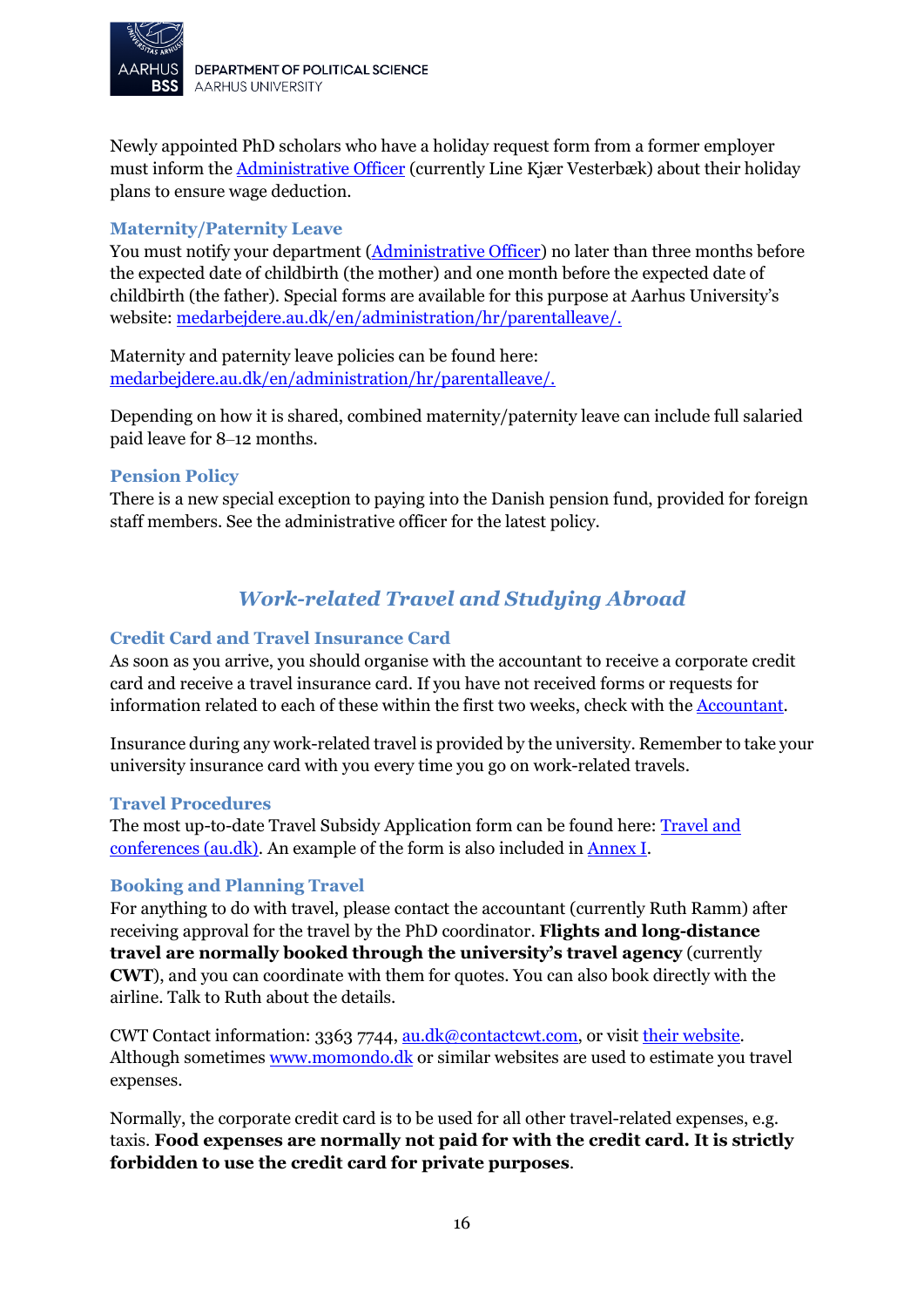

DEPARTMENT OF POLITICAL SCIENCE **AARHUS UNIVERSITY** 

#### <span id="page-16-0"></span>**Per Diems/Daily Allowances**

Conferences and other specifically-arranged, subsidy-approved travel includes a per diem (for conferences around DKK 546 per day and for courses DKK 125 per day). The amount will be budgeted by the accountant and will be transferred to your personal bank account after the conference. (*Please remember that you're not allowed to use your university credit card for private purposes or meals, etc., but only for transportation to and from the airport, hotel and conference fees*.)

#### <span id="page-16-1"></span>**Conferences**

PhD students are encouraged to participate in international workshops and conferences. It is normally required that you prepare a paper/chapter that will be presented at the conference.

Talk to your supervisors and colleagues about conference participation. They can give you helpful advice about all the conferences out there and share experiences with you.

As discussed in the 'Booking and Planning Travel' section, if you are accepted for a conference, you have to formally apply for travel subsidy and prepare a conference budget. As mentioned above, you can find the application form in the mailroom or you can download it by following this link: **Travel and conferences (au.dk)**. The budget must be approved by the PhD coordinator, and then you can send your completed subsidy application form to the finance coordinator for approval.

The department normally only funds one overseas conference a year.

After approval, you are ready to book your tickets and hotel room. You can use the Travel Management System [CWT](https://www.mycwt.com/) or other private companies to book your tickets and hotel rooms. Discuss with the accountant (currently Ruth Ramm) for confirmation of the best way to proceed in booking flights and hotels. Always use your university credit card to pay for travelrelated expenses and remember that it is necessary to keep all travel-related receipts.

Soon after you have booked your tickets you will receive an email from the accounting system, which lists your credit card transactions and asks for reimbursement. Please contact the accountant (Ruth) and provide her with receipts for all transactions that are listed in your personal AURUS account.

#### <span id="page-16-2"></span>**Studying Abroad**

Studying Abroad The department expects a stay at a foreign university of three to nine months [\(AU resources for a research stay abroad with Aarhus University\)](https://researchabroad.au.dk/). Talk to your supervisors about which universities you should consider. The department subsidises the stay with DKK 6,000 per month for stays of between three and nine months. On top of that, the department pays travel costs and some other minor items. Remember to apply for the departmental subsidy well ahead of your stay abroad. The department strongly encourages the PhDs to apply for additional funding from other sources. Charges by your host university like tuition and local health care insurance should normally be covered by applying to private foundations (see [Annex V\)](#page-24-0). In cases where your costs are exceptional due to the place you are going to or the costs of bringing your family, the department is willing to consider additional funding once you have completed the stay and the total costs are clear.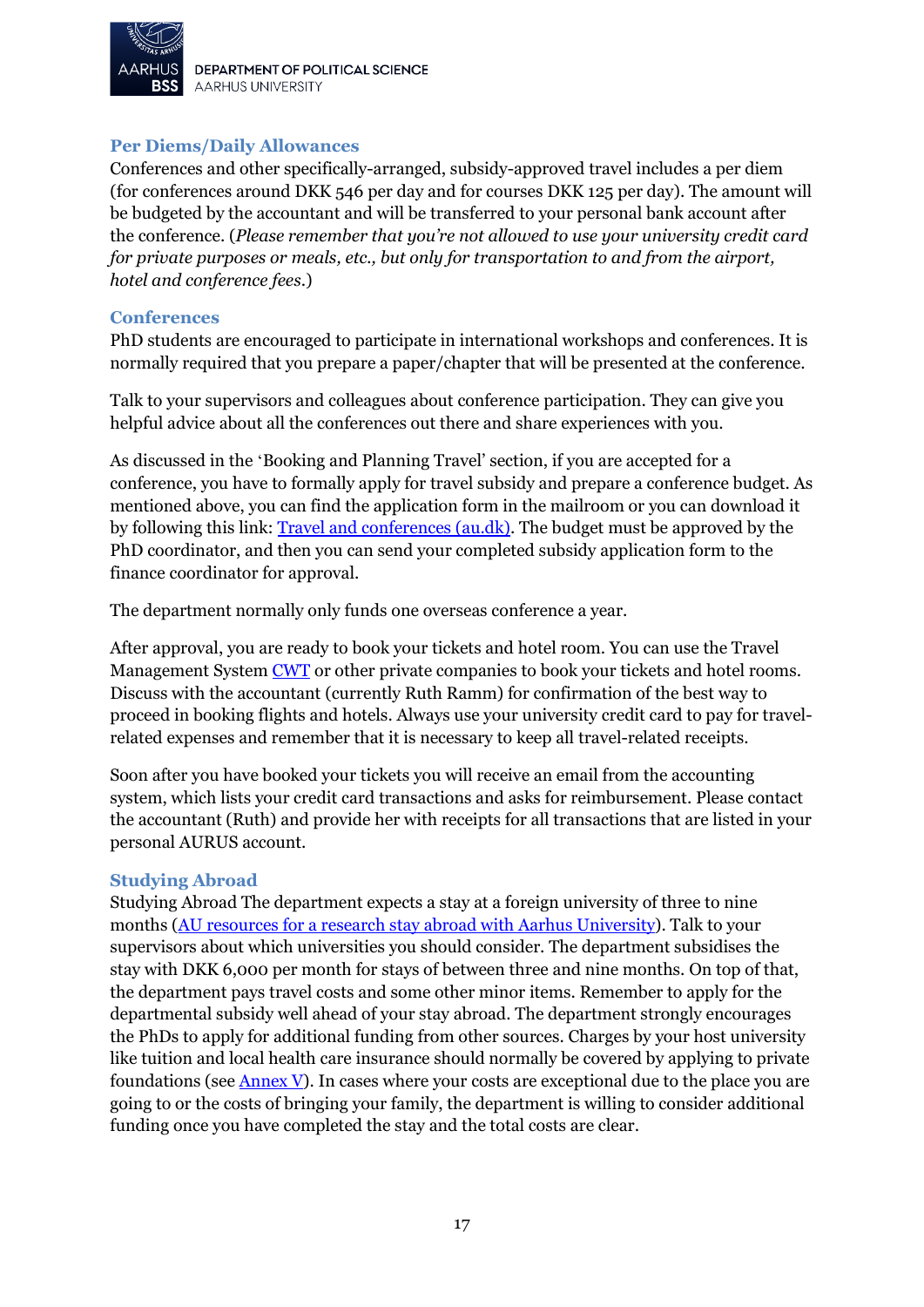

It is crucial, that you inform Line Kjær Vesterbæk [\(lkv@ps.au.dk\)](mailto:lkv@ps.au.dk) and Ruth Ramm [\(rr@ps.au.dk\)](mailto:rr@ps.au.dk) with the exact dates of when you leave and return, so that you will obtain the subsidies and office space will be available at your return.

When you leave your office, you are responsible for clearing your space for another colleague. This entails that you pack away personal items, clear the table and leave some bookshelves empty. You may leave your belongings in a box in the corner of the office.

# *Final Steps*

#### <span id="page-17-1"></span><span id="page-17-0"></span>**PhD Defence Committee**

You are neither responsible nor involved in the organisation of the defence committee. This is the responsibility of your supervisor.

#### <span id="page-17-2"></span>**PhD Dissertation Summary**

See [Annex VI](#page-27-0) for the summary requirements for an article-based dissertation model.

#### <span id="page-17-3"></span>**Completion Bonus and Publication Bonus**

The completion bonus is paid automatically to you if you finish on time. For the publication bonus, you must apply to the PhD coordinator. Please see the following link: agreement on awarding bonuses to PhD fellows at Aarhus BSS december 2018 E [NG.pdf \(au.dk\)](https://medarbejdere.au.dk/fileadmin/www.medarbejdere.au.dk/hovedomraader/Business_and_Social_Sciences/HR_paa_BS/PhD/agreement_on_awarding_bonuses_to_PhD_fellows_at_Aarhus_BSS__december_2018_ENG.pdf)

#### <span id="page-17-4"></span>**Finalising and Closing out PhD Planner**

Be aware that there are particular formats for the proper way to present information in the PhD planner. See [Annex VIII.](#page-31-1)

#### <span id="page-17-5"></span>**Submission and Assessment of the Dissertation**

Contact Annette Andersen,  $\frac{annette(\omega)$ ps.au.dk, in due time before your deadline to arrange for language revision, layout of the manuscript, etc.

Contact the PhD coordinator no later than one month prior to the submission of your dissertation. Please also contact Line Kjær Vesterbæk.

The following documents must be submitted together with the dissertation:

- Danish Summary
- English Summary
- Co-author Statements (please use the template found here, [medarbejdere.au.dk/en/faculties/business-and-social-sciences/employment-and](https://medarbejdere.au.dk/en/faculties/business-and-social-sciences/employment-and-career/employment-as-a-phd-student/forms-and-templates/)[career/employment-as-a-phd-student/forms-and-templates/\)](https://medarbejdere.au.dk/en/faculties/business-and-social-sciences/employment-and-career/employment-as-a-phd-student/forms-and-templates/)

Please use the template for the cover page supplied by the graduate school, see here [medarbejdere.au.dk/en/faculties/business-and-social-sciences/employment-and](https://medarbejdere.au.dk/en/faculties/business-and-social-sciences/employment-and-career/employment-as-a-phd-student/forms-and-templates/)[career/employment-as-a-phd-student/forms-and-templates/](https://medarbejdere.au.dk/en/faculties/business-and-social-sciences/employment-and-career/employment-as-a-phd-student/forms-and-templates/)

Please email your **final thesis** as a pdf-file to [bphd@psys.au.dk](mailto:bphd@psys.au.dk) as well as Line Kjær Vesterbæk.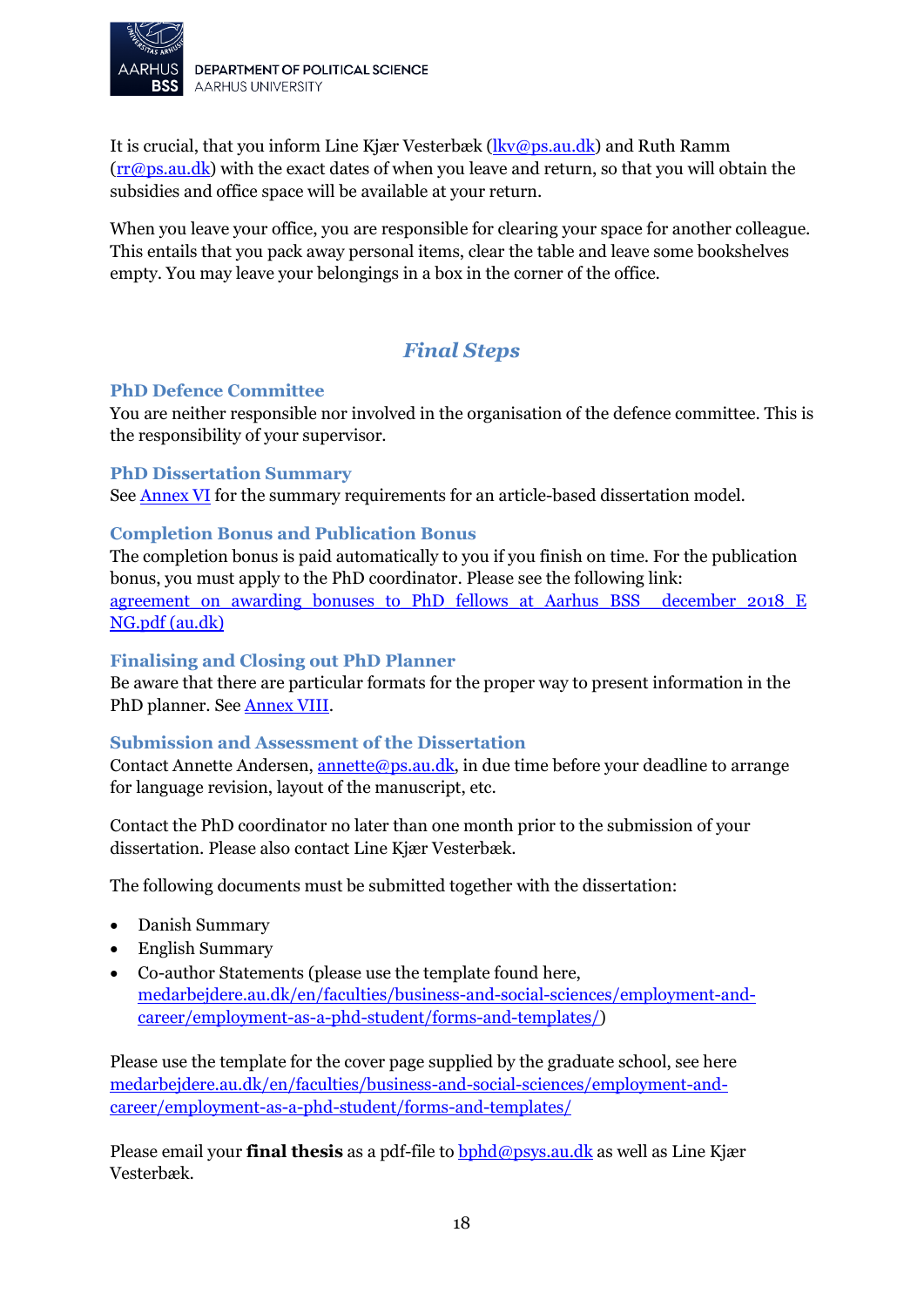

If the committee finds that the dissertation as a whole fulfills the requirement of the ministerial PhD executive order, a date for your defense will be set. No revisions of your dissertation are then expected or allowed. In case the committee finds that revisions are necessary, the committee and the PhD coordinator will agree with you on a deadline.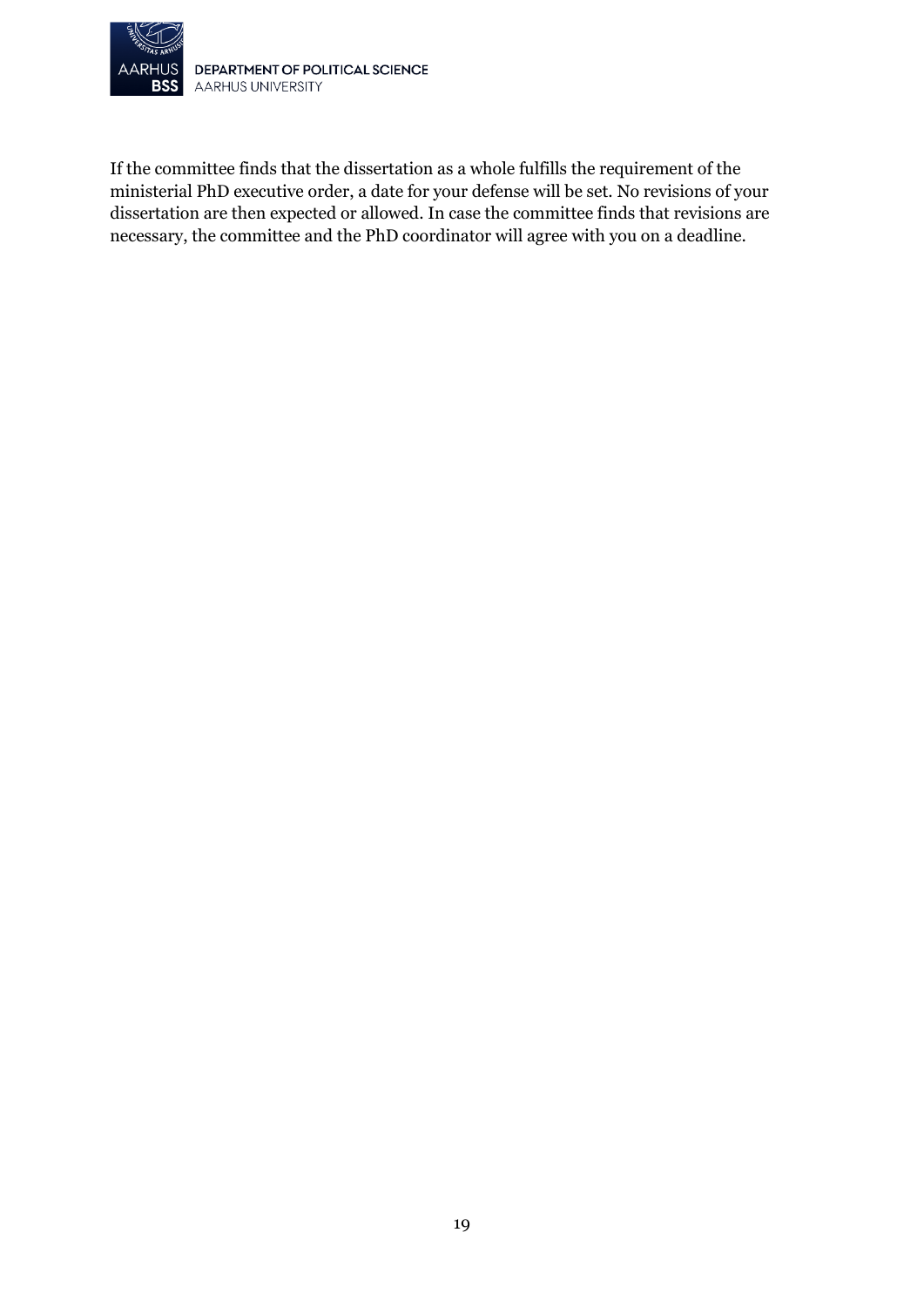

DEPARTMENT OF POLITICAL SCIENCE<br>AARHUS UNIVERSITY

# **Annex I – Travel Subsidy Application Form**

<span id="page-19-0"></span>

|                 |  |  | $\sim$ |  |  |  |
|-----------------|--|--|--------|--|--|--|
| CPR number:     |  |  |        |  |  |  |
| Position:       |  |  |        |  |  |  |
| Name:           |  |  |        |  |  |  |
| Address:        |  |  |        |  |  |  |
| Postal code and |  |  |        |  |  |  |
| city:           |  |  |        |  |  |  |

| Purpose of the trip:                         |  |
|----------------------------------------------|--|
| (Use extra sheet if necessary.               |  |
| Enclose abstract, invitation, program, etc.) |  |
| Destination:                                 |  |
| Time frame for meeting/conference:           |  |

|                                                            | <b>Estimated expenses:</b>                |  |          | <b>Exchange</b>    | <b>Amount</b> in |
|------------------------------------------------------------|-------------------------------------------|--|----------|--------------------|------------------|
| Transportation:                                            |                                           |  | currency | rate               | <b>DKK</b>       |
|                                                            |                                           |  |          |                    |                  |
|                                                            |                                           |  |          |                    |                  |
|                                                            |                                           |  |          |                    |                  |
|                                                            |                                           |  |          |                    |                  |
|                                                            |                                           |  |          |                    |                  |
|                                                            |                                           |  |          |                    |                  |
| Accommodation:                                             | Days:                                     |  |          |                    |                  |
| Hotel:                                                     | Nights:                                   |  |          |                    |                  |
|                                                            | Fees (not including lodging/board above): |  |          |                    |                  |
| Other expenses:                                            |                                           |  |          |                    |                  |
|                                                            |                                           |  |          |                    |                  |
|                                                            |                                           |  |          |                    |                  |
|                                                            |                                           |  |          | Total:             |                  |
| Subsidy applied for/awarded from other source (total DKK): |                                           |  |          |                    |                  |
| Date:                                                      | Source:                                   |  |          |                    |                  |
|                                                            |                                           |  |          | Total applied for: |                  |

|                      | From department |         |  |
|----------------------|-----------------|---------|--|
| Applying for subsidy | From project    | Project |  |
|                      |                 | name:   |  |

| Has the applicant received travel subsidies from the department in this or in the<br>two previous fiscal years? |  |       |  | Yes     |  | No |  |
|-----------------------------------------------------------------------------------------------------------------|--|-------|--|---------|--|----|--|
| If yes, please fill in:                                                                                         |  |       |  |         |  |    |  |
| Purpose:                                                                                                        |  | Year: |  | Amount: |  |    |  |
| Purpose:                                                                                                        |  | Year: |  | Amount: |  |    |  |
| Purpose:                                                                                                        |  | Year: |  | Amount: |  |    |  |
| Purpose:                                                                                                        |  | Year: |  | Amount: |  |    |  |
| Purpose:                                                                                                        |  | Year: |  | Amount: |  |    |  |

| I Is the applicant presenting a paper at the conference? |  | Yes: | No: |  |
|----------------------------------------------------------|--|------|-----|--|
| Other comments:                                          |  |      |     |  |

| Date:                          | Applicant's<br>signature: |  |
|--------------------------------|---------------------------|--|
| Department's<br>authorisation: |                           |  |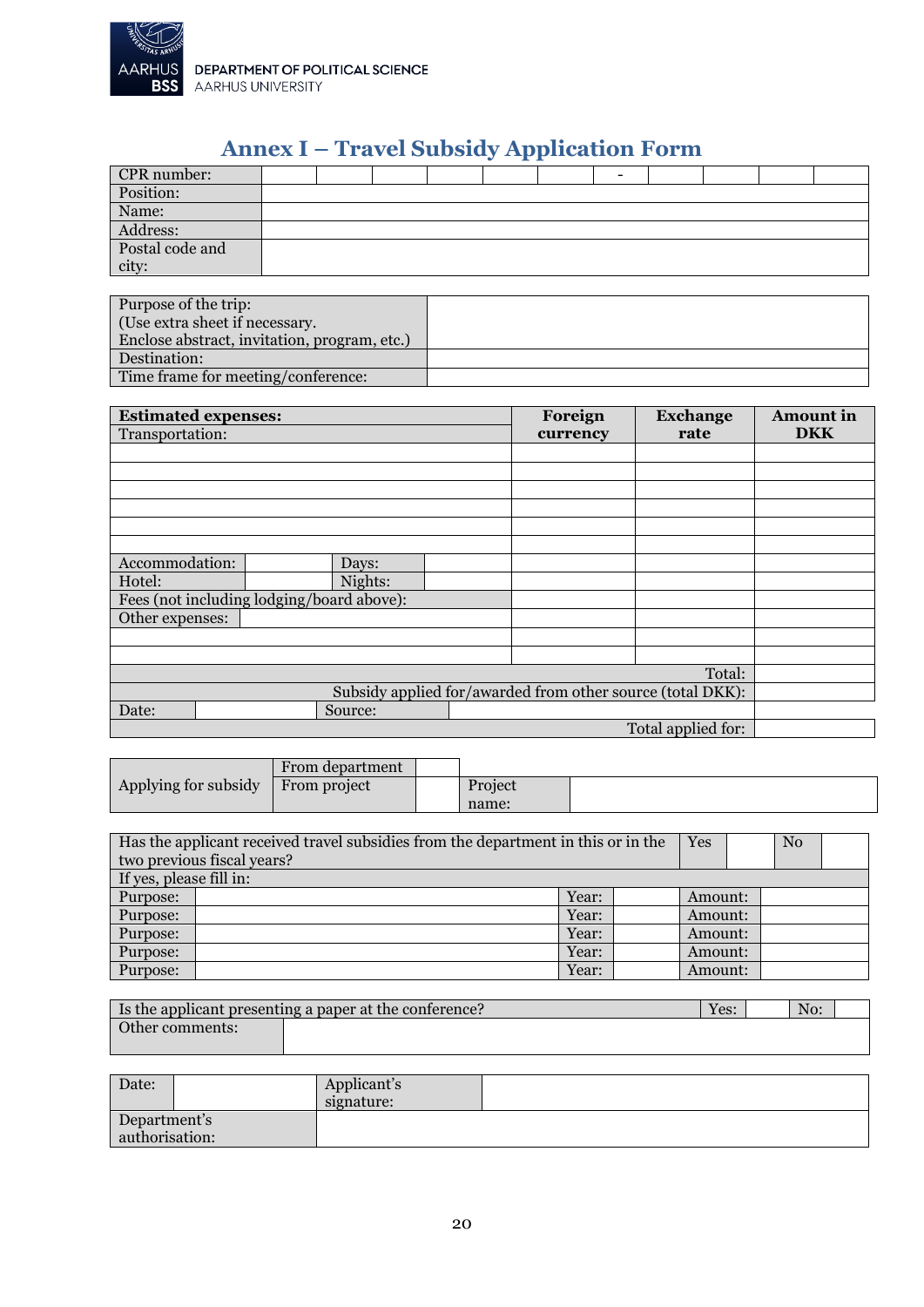<span id="page-20-0"></span>

# **Annex II – First PhD Presentation Policy**

# Format for First PhD Presentation

• An oral presentation lasting max. 10 minutes summing up the main

points

- 50 minutes for comments and questions from the audience
	- Written material in advance (max. 7,000 words) 3‒6 months after enrolment

The written material should address the following points (if relevant):

- 1. What is the preliminary research question of the dissertation?
- 2. What is the empirical and theoretical motivation of the project?
- 3. What is the gap in the literature that you are addressing, and why is this an important gap?
- 4. What is the preliminary research design of the project?
- 5. Which data are you going to use?
- 6. What do you see as main challenges of the project?

What do we want to achieve with this format?:

- 1. First training in presenting the project to a broad audience
- 2. Feedback on the project at its early stages
- 3. Training of the PhD group in providing constructive feedback on projects

What to avoid:

Nobody expects you to have a detailed plan for the entire dissertation after 6 months. Doing a PhD involves lot of trial and error and planning is notoriously difficult. If it could all be planned, it would be too easy. Therefore, there is no need to spend time on presenting detailed plan for more than the first article. What you should focus, is to explain the direction you want to take your research, why this raises important questions, and the challengers you see ahead in terms of theory, data and methods.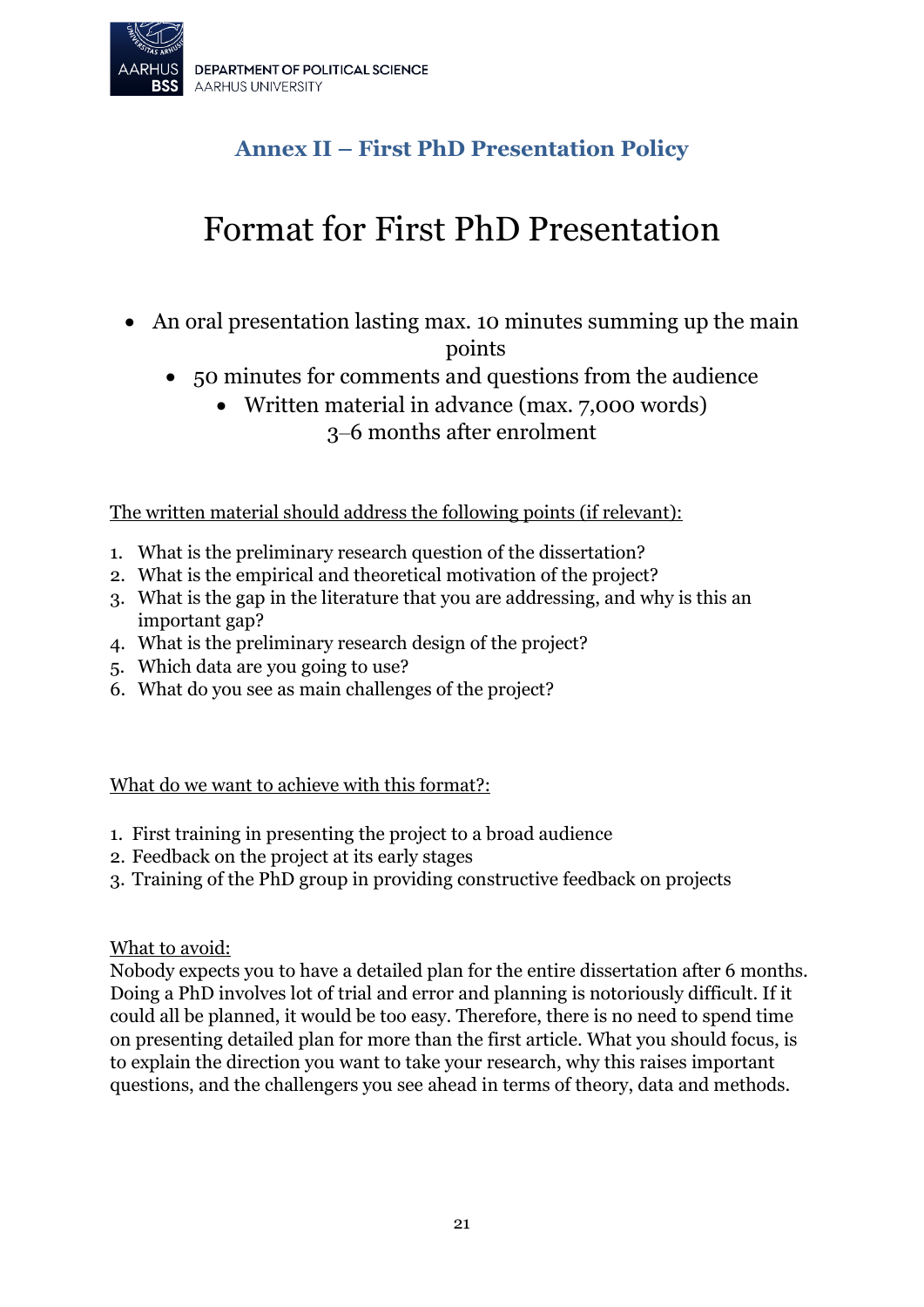

# **Annex III – Second PhD Presentation Policy**

# <span id="page-21-0"></span>Format for Second PhD Presentation

- An oral presentation lasting 25–30 minutes
	- 45 minutes for questions and answers
		- No written material in advance
- 3‒4 months before final date of submission

The presentation should address the following points:

- 1. What is the research question of the dissertation?
- 2. Why is this an important research question?
- 3. What is the theoretical argument of the dissertation?
- 4. What are the broader implications of the findings of the dissertation?

What do we want to achieve with this format?:

- 1. Training in oral presentation for a broad audience who has not read anything in advance
- 2. Training in answering questions during Q and A time
- 3. Training in presenting the core of a dissertation in a condensed form
- 4. More focus on the (theoretical) contribution of the dissertation as a whole rather than the individual papers.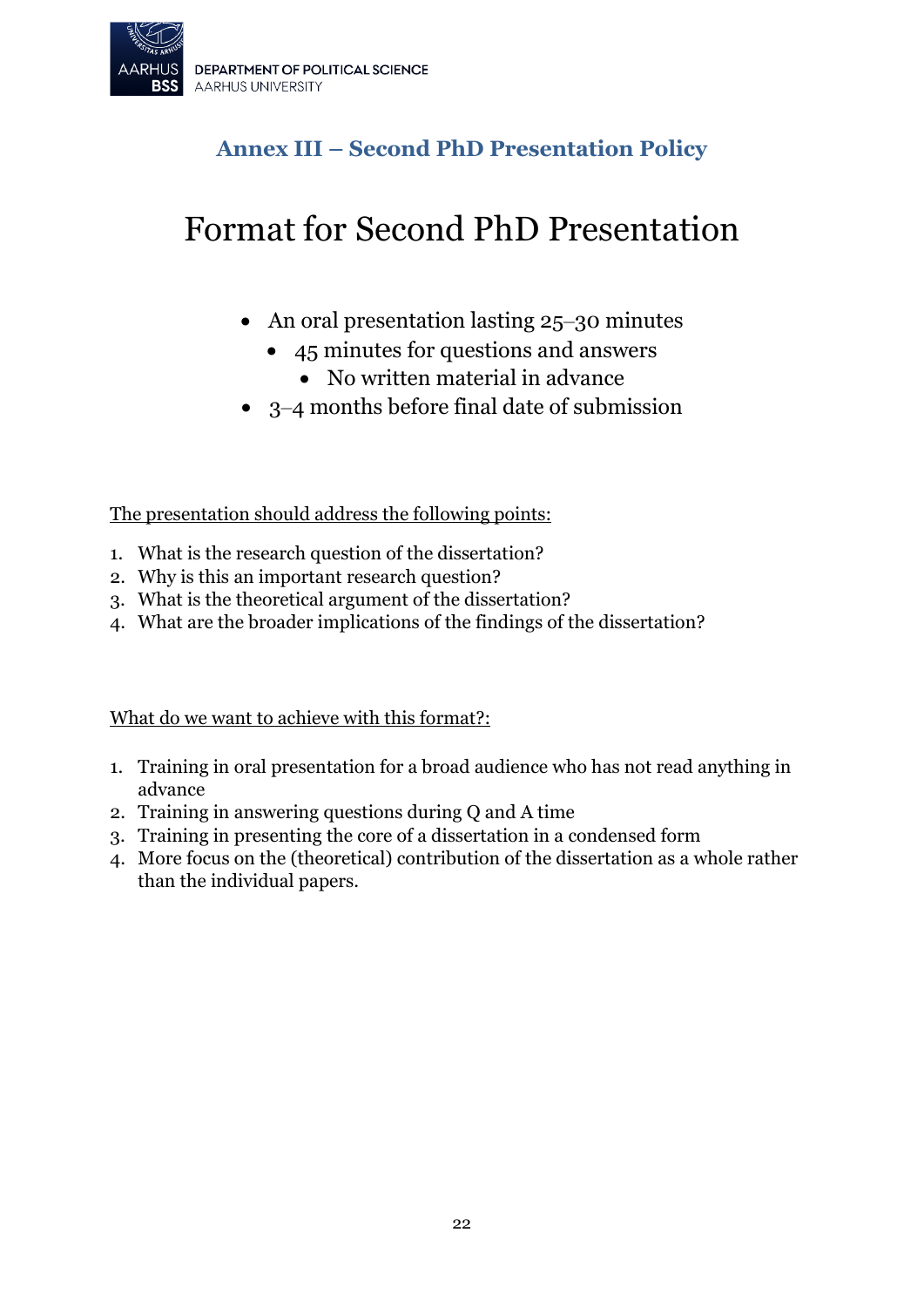

# **Annex IV – Teaching Policy**

#### <span id="page-22-0"></span>**PhD students and teaching**

Teaching is a central part of a PhD programme. All PhD students are required to teach, and the department is committed to ensuring that PhD students acquire teaching skills as part of their education. PhD advisors are also advisors in regard to teaching and planning of teaching, pedagogical considerations, and evaluation of teaching will be discussed at meetings between PhD students and advisors.

#### *Planning of teaching*

It is important to start planning early. When making their PhD plan, PhD students have to factor in teaching tasks, a stay abroad and course participation. Early planning also gives more flexibility in regard to the kind of teaching the PhD students will be able to participate in. It is the responsibility of the PhD student and the main advisor to make the plan for teaching. It should be made within the first three months of the PhD project as part of submitting the first PhD plan in the PhD planner. The head of section must be involved in this process and has to approve the plan in order to coordinate with the general teaching tasks of the section.

#### *Teaching tasks*

A PhD student is expected to teach in two rounds; the first round as a teaching assistant in a BA course. BA courses are organised as a combination of lectures and smaller classes, and the PhD will be responsible for teaching two classes, normally of two hours each per week. Most courses run for 14‒15 weeks. Teaching assistants are also expected to be present at the lectures to facilitate coordination of lectures and classes. Lecturers and teaching assistants hold a weekly coordination meeting. At the end of the semester the PhDs have taught, the PhD student participates in grading term papers, but should grade a maximum of 15 papers. There are three standard options for the second teaching task:

1) an independent MA seminar

2) co-teaching a bachelor thesis course, equivalent to 2K for the PhD student and 1½ K for the senior teacher. Co-teaching implies partaking in all tasks related to a course

3) co-teaching a core course at MA level, equivalent to 2K for the PhD student and 2½K for the senior teacher

The PhD student, the main supervisor and the head of section pick one of the three options based on the PhD student's preferences, taking a stay abroad and the teaching obligation in the section into account.

If none of the three options are feasible, other options are available, e.g. teaching a second BA course where the PhD student is responsible for two classes and co-responsible for  $2-3$ lectures (i.e. taking part in preparation and completion of lectures), teaching Sociology for two public health students and teaching the course on media and politics in the cand.public. programme. In special cases, co-teaching may take place at an ordinary MA seminar. All the options mentioned in this paragraph require the consent of the study director and the PhD coordinator.

It may not be possible for some non-Danish speaking PhDs to deliver teaching at a BA course. In such cases, it is particularly important that planning of teaching includes scrutinising a number of different options such as described above. Some PhD students will not be required to teach a second round but will instead have tasks related to for example analyses conducted by the Centre for Studies in Research and Research Policy.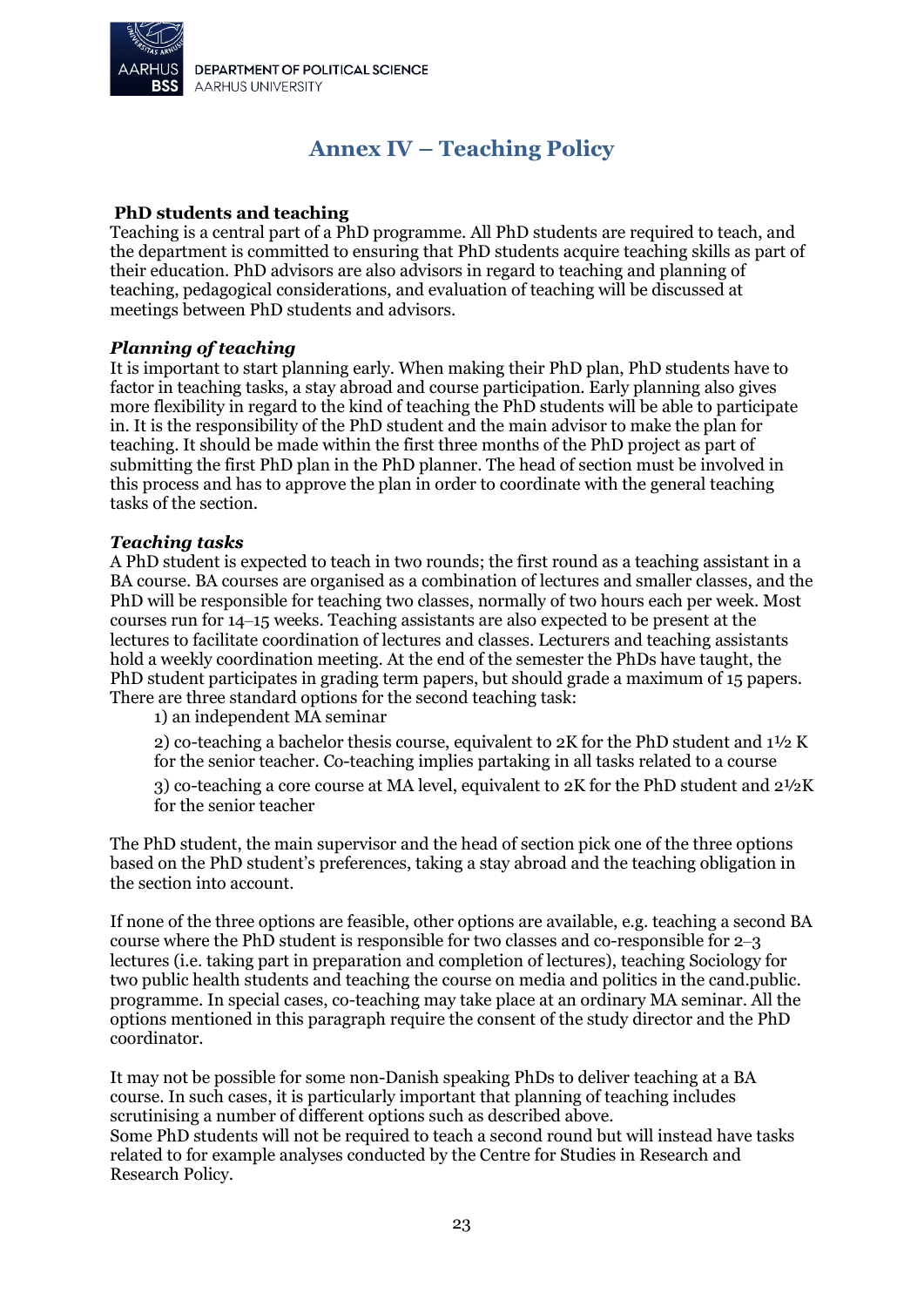

DEPARTMENT OF POLITICAL SCIENCE AARHUS UNIVERSITY

#### **Pedagogical training**

The Centre for Teaching and Learning offers several pedagogical courses. PhD students are expected to take the course designed for them before their first teaching assignment. In addition, PhD students can sign up for other courses and get individual feedback on teaching.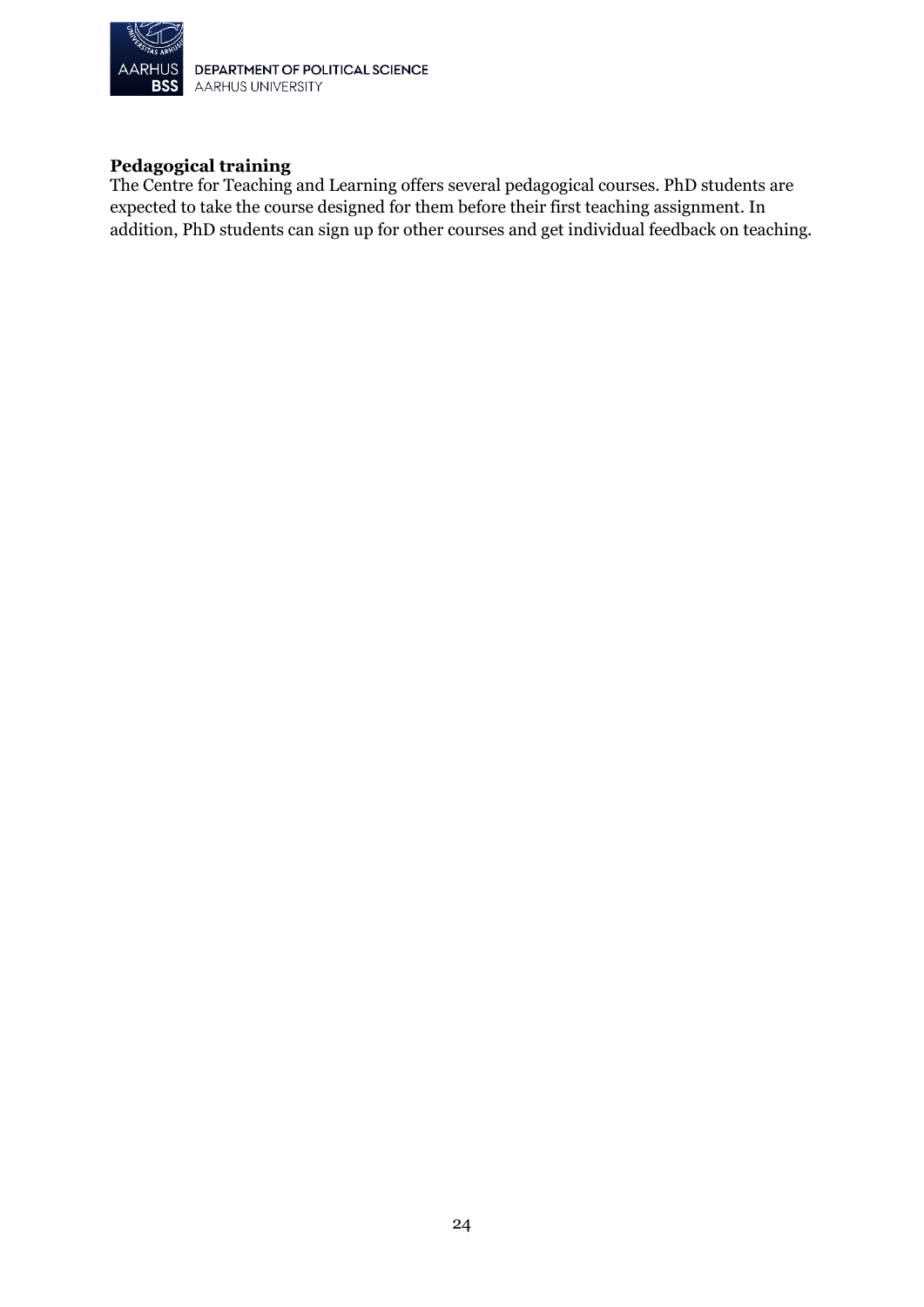

# <span id="page-24-0"></span>**Annex V – Funding Sources for Field Work and Studying Abroad**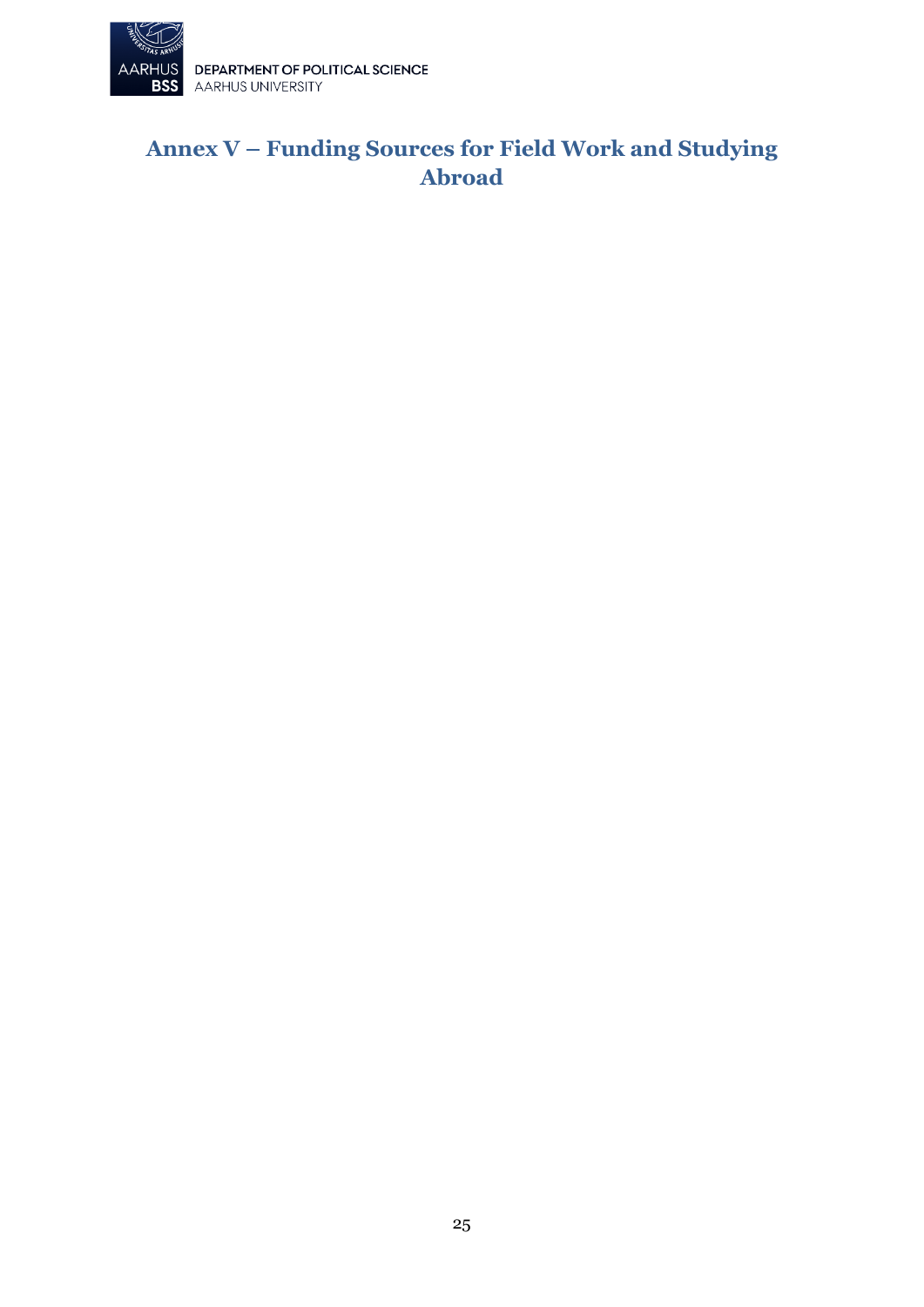

| Grant                                                                         | <b>Formal requirements</b>                                                                                                                                                                                                                         | http                                                                                                                                             | <b>Deadline</b>                                                        | <b>Apply</b> |
|-------------------------------------------------------------------------------|----------------------------------------------------------------------------------------------------------------------------------------------------------------------------------------------------------------------------------------------------|--------------------------------------------------------------------------------------------------------------------------------------------------|------------------------------------------------------------------------|--------------|
| Knud Højgaards Fond                                                           | Motivated application, personal invitation from host university,<br>recommendation from supervisor                                                                                                                                                 | https://www.khf.dk/ansoegnin<br>ger/                                                                                                             | No later than one month before<br>departure (continuous<br>assessment) | Online       |
| Oticon Fonden/William<br>Demant Fonden                                        | Motivation letter, budget, CV, grade transcript (bachelor, master's<br>etc.), statements from teacher/supervisor, documentation of stay                                                                                                            | http://www.oticonfonden.dk/a<br>nsoegning.html                                                                                                   | No later than one month before<br>departure (continuous<br>assessment) | Online       |
| Reinholdt W Jorck og<br>Hustrus Fond                                          | Strong recommendation from a recognized expert, budget                                                                                                                                                                                             | https://www.danskerhverv.dk/f<br>onde/renholdt-w.-jorck-og-<br>hustrus-fond/                                                                     | Between August 1 and<br>September 15 (awarded late<br>November)        | Online       |
| <b>Hede Nielsens Fond</b>                                                     | Application + correspondence in Danish.                                                                                                                                                                                                            | http://www.hedenielsensfond.d<br>$\overline{k/}$                                                                                                 | Minimum 60 days before<br>project start/stay abroad.                   | Online       |
| Augustinusfonden                                                              | Budget (use online budget form), CV, grade transcript, copies of<br>diplomas, relevant statements, documentation of agreement<br>regarding stay abroad (admission letter or confirmation from<br>researcher, documentation of content of the stay) | https://augustinusfonden.dk/a<br>$n$ soegning                                                                                                    | Opens June 10                                                          | Online       |
| Vilhelm Bangs Fond                                                            |                                                                                                                                                                                                                                                    | tvbf.dk                                                                                                                                          | None                                                                   | Online       |
| <b>KONPA</b>                                                                  |                                                                                                                                                                                                                                                    | <b>KONPA Legatfond</b>                                                                                                                           | May 30                                                                 | Email        |
| Torben og Alice Frimodts<br>fond                                              |                                                                                                                                                                                                                                                    | https://www.legatbogen.dk/tor<br>ben-og-alice-frimodts-<br>fond/stoetteomraade/5603                                                              | August 15                                                              | Post         |
| Vilhelm Kiers fond                                                            |                                                                                                                                                                                                                                                    |                                                                                                                                                  | None                                                                   |              |
| Henry Shaws legat                                                             |                                                                                                                                                                                                                                                    |                                                                                                                                                  | May 1                                                                  |              |
| Rudolph Als fondet                                                            | Front page correctly filled in, motivated application, admission letter,<br>grade transcript, budget                                                                                                                                               |                                                                                                                                                  | None                                                                   |              |
| Nikolai og Felix Fonden -<br>H.H. Prins Nikolais og H.H.<br>Prins Felix' Fond |                                                                                                                                                                                                                                                    | https://www.kongehuset.dk/o<br>m-kongehuset/fonde-og-<br>legater/nikolai-og-felix-fonden-<br>h-h-prins-nikolais-og-h-h-<br>$prins$ -felix-fond/# | April 1                                                                | Online       |
| Konsul Axel Nielsen                                                           |                                                                                                                                                                                                                                                    |                                                                                                                                                  |                                                                        |              |
| Fabrikant Adolph Møller og<br><b>Hustru Antionette Møllers</b><br>Fond        |                                                                                                                                                                                                                                                    |                                                                                                                                                  |                                                                        |              |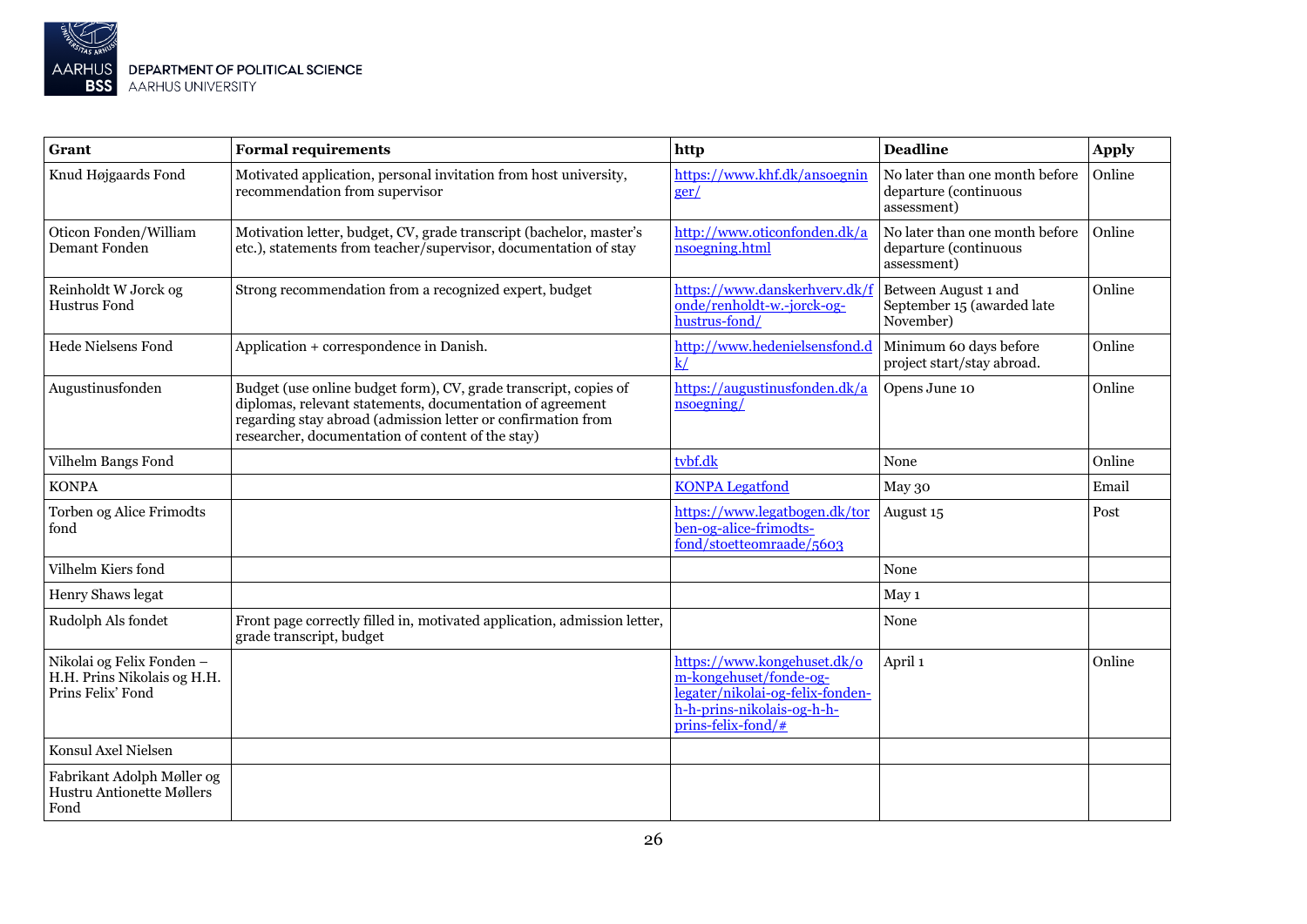

| Christian og Ottilia Brorsons<br>Rejselegat                        |                              | September 1                              |        |
|--------------------------------------------------------------------|------------------------------|------------------------------------------|--------|
| Etly og Jørgen Stjerngreens<br>Fond                                |                              |                                          |        |
| Vera og Carl Johan<br>Michaelsens Legat                            |                              |                                          |        |
| Gangstedfonden                                                     | http://www.gangstedfonden.dk | None (for projects, not stays<br>abroad) | Online |
| Fabrikant Aage Lichtingers<br>Legat                                |                              | April 30                                 |        |
| Dansk Amerikansk Klubs<br>Jubilæumsfond af 1982                    |                              |                                          |        |
| Dronning Margrethes og<br>Prins Henriks Fond                       |                              |                                          |        |
| Friedrich Wilhelm Frank og<br>hustru Angelina Franks<br>Mindelegat |                              |                                          |        |
| Lizzi og Mogens Staal<br>Fonden                                    |                              |                                          |        |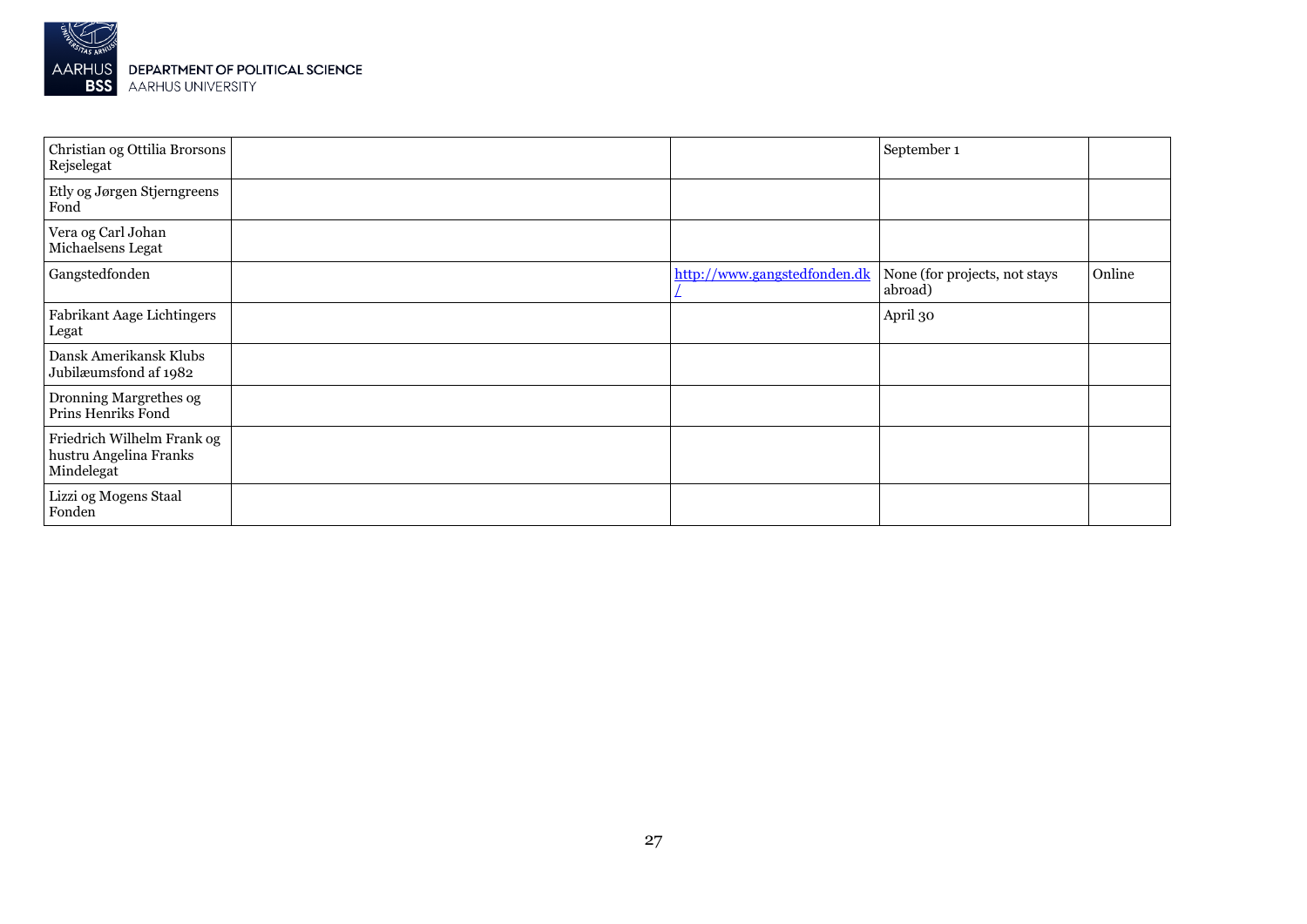

# <span id="page-27-0"></span>**Annex VI – PhD Dissertation Summary Requirements**

#### *Last updated: March 10, 2015*

#### **Requirements for the summary of PhD dissertations (article-based model)**

The Graduate School's guidelines for the PhD programme specify that an article-based dissertation contains a summary that explains context and contribution to the PhD project. According to the executive order, all PhD dissertations must include an English and a Danish resume.

The purpose of the summary is to explain how the different elements of the dissertation elucidate the overall research question and to supply additional information about and discussion of background, methods and results, which are relevant for the project but are not included in the individual articles. The summary is composed as an individual presentation that can be read independently of the individual articles. Some overlap between summary and articles is obviously inevitable.

The following elements may be included in a summary:

- 1. Introduction to the subject and explanation of its relevance
- 2. Research question and contribution to the literature
- 3. State-of-the-art in the field and the dissertation's theoretical argument
- 4. Design and method
- 5. Results, e.g. a resume of the individual contributions
- 6. Discussion and conclusion
- 7. List of references

A summary is normally 30‒50 pages long, excluding references, but there are no specific page requirements. The Danish and English summaries are typically 2‒3 pages each.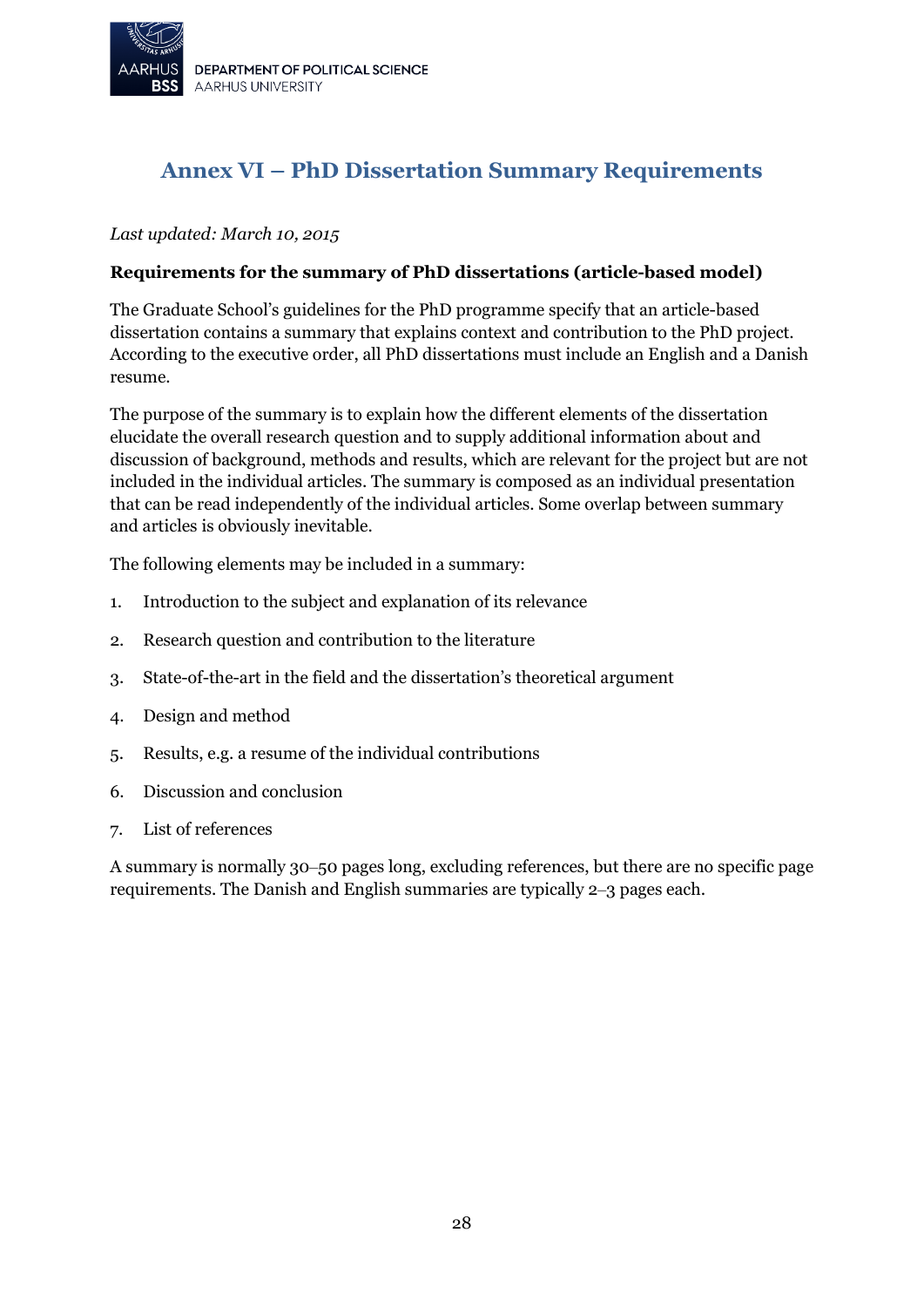

# <span id="page-28-0"></span>**Annex VII – Committees at the Department of Political Science**

*All PhD students are encouraged to take on one of these responsibilities at some point during their PhD, however, given the restrictions to Danish speakers for most of the external committee roles, not all responsibilities will be possible for foreign PhD students.*

#### **Institutforum**

Institutforum is an advisory body where the head of department can communicate and discuss decisions with representatives from each of the sections, the administrative staff, the PhD's and the students. There are two PhD representatives in Institutforum (one from Political Science and one from CFA). Read more about Institutforum here (only in Danish): [Institutforum \(au.dk\).](https://ps.medarbejdere.au.dk/om-instituttet/udvalg-og-fora/institutforum)

#### **LSU (Lokalt samarbejdsudvalg/Local collaboration committee)**

This committee is set up to involve the staff in discussions concerning the work environment at the Department. The members of the committee are representatives of the different groups of staff (PhD's, post docs/assistant professors, associate professors, professors, administrative staff, union representative) and the head of department.

There is one PhD representative in LSU. Read more about the committee here[: Local Liaison](https://ps.medarbejdere.au.dk/en/associations-and-forums/local-liaison-committee)  [Committee \(au.dk\).](https://ps.medarbejdere.au.dk/en/associations-and-forums/local-liaison-committee)

### **Committees and associations at Aarhus BSS**

#### **Academic council**

According to the Danish University Act, the Academic Council must ensure the codetermination and involvement of staff and students in decision-making processes concerning academic issues. Thus, the role of the Academic Council is to ensure idea development, quality, transparency and legitimacy in decisions concerning academic issues at Aarhus BSS. The PhD students at Aarhus BSS elect two representatives in the council, which consists of the Dean, members of faculty, PhD students, students and – as observers – technical and administrative staff at Aarhus BSS. For further information on the Academic Council, se[e Academic Council \(au.dk\).](https://bss.au.dk/en/about-aarhus-bss/organisation/academic-council/)

#### **PhD committee Aarhus BSS**

The PhD committee assists the Head of the Graduate School. The members of the PhD committee are representatives of the academic staff and PhD students at Aarhus BSS. The members are elected by and among staff/PhD's. The committee has 14 elected members – seven tenured faculty and seven PhD students representing the seven fields within the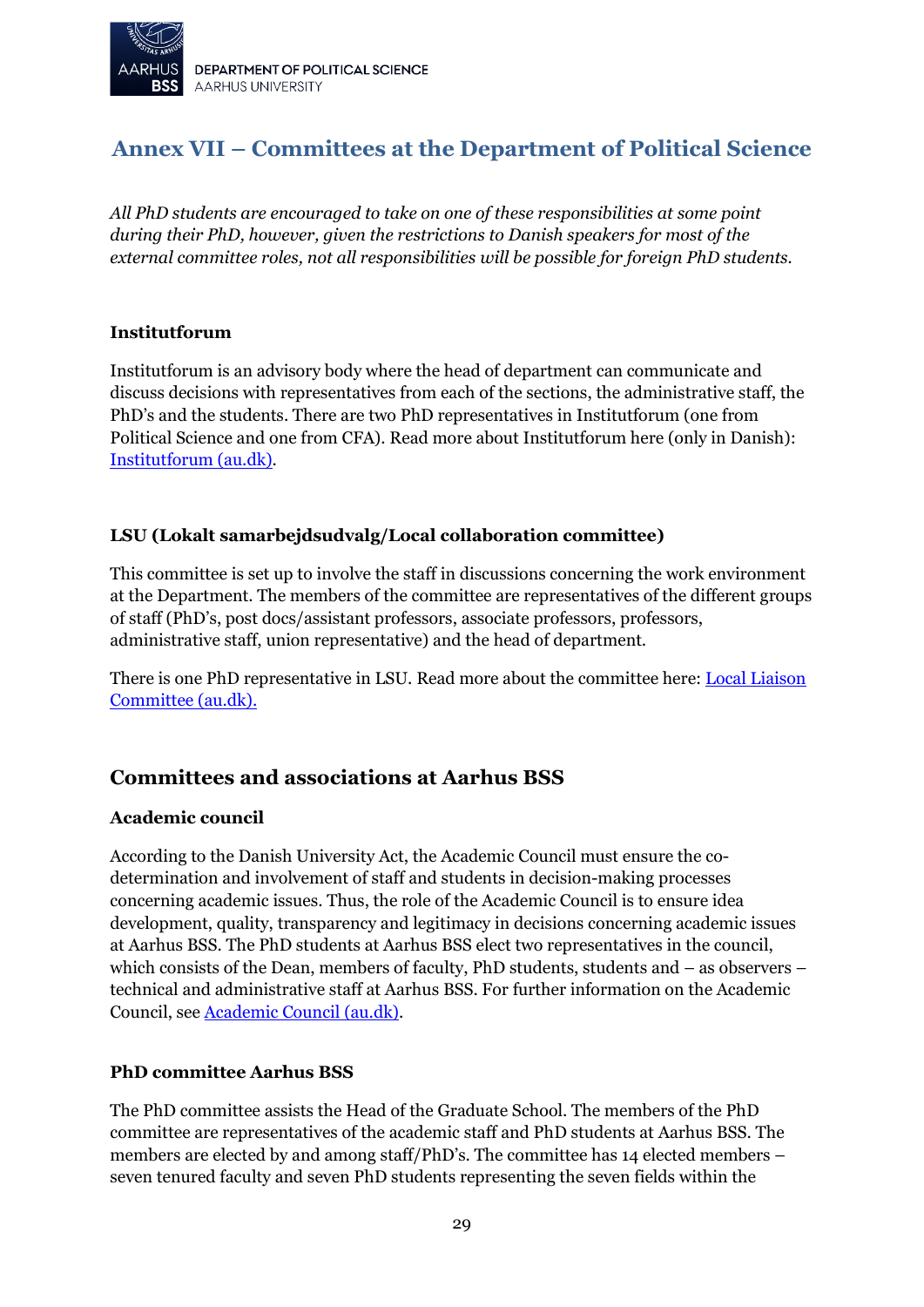

graduate school (Political Science, Business Communication, Psychology and Behavioural Science, Management, Economics and Business Economics, Law, and Social Science and Business). The PhD students at Political Science elect a representative and an alternate for the PhD committee. Read more about the main responsibilities and work of the committee here: [Graduate school committees \(au.dk\).](https://bss.au.dk/en/research/phd/profile/graduate-school-committees)

#### **PHABUSS**

PHABUSS is the PhD Association at Aarhus BSS. The aim of PHABUSS is to represent the common interests of PhD students enrolled at Aarhus BSS Graduate School in different bodies at Aarhus University, including the faculty level PhD committee and the universitywide PhD association, AUPA. The board of PHABUSS consists of representatives from every programme (Political Science, Business Communication, Psychology and Behavioural Science, Management, Economics and Business Economics, Law and Social Science and Business). The PhD group at Political Science elect a representative and an alternate for board. Read more about PHABUSS here: [PhD Association \(au.dk\).](https://bss.au.dk/en/research/phd/profile/phd-association)

PHABUSS also have a Facebook group: [www.facebook.com/groups/404584343071230/.](http://www.facebook.com/groups/404584343071230/)

### **Associations at the university level**

#### **AUPA**

AUPA is the coordinating body of all PhD associations at Aarhus University. AUPA works politically and strategically to improve talent development across the four main areas; Arts, Health, Science & Technology and Business & Social Sciences as well as we include the surrounding society on matters of public interest. The PhD students at Aarhus BSS have three representatives in AUPA. Usually they are selected from the members of the PHABUSS board. Read more about AUPA: [phd.au.dk/aupa/.](http://phd.au.dk/aupa/)

You can also find AUPA on Facebook: AUPA - [Aarhus University PhD Association -](https://www.facebook.com/AUPAphd/) Home | [Facebook.](https://www.facebook.com/AUPAphd/)

#### **Posts within the PhD group**

#### **Chair of the lunch meetings**

The chair of the lunch meetings sends out the agenda before meetings, chairs the meetings and writes a short summary of the important points raised at the meetings.

#### **'Kanden' representative**

'Kanden' is the department's monthly magazine, mainly written by the students. The 'PhD Kanden representative' is part of the editorial team of the magazine, which meets once a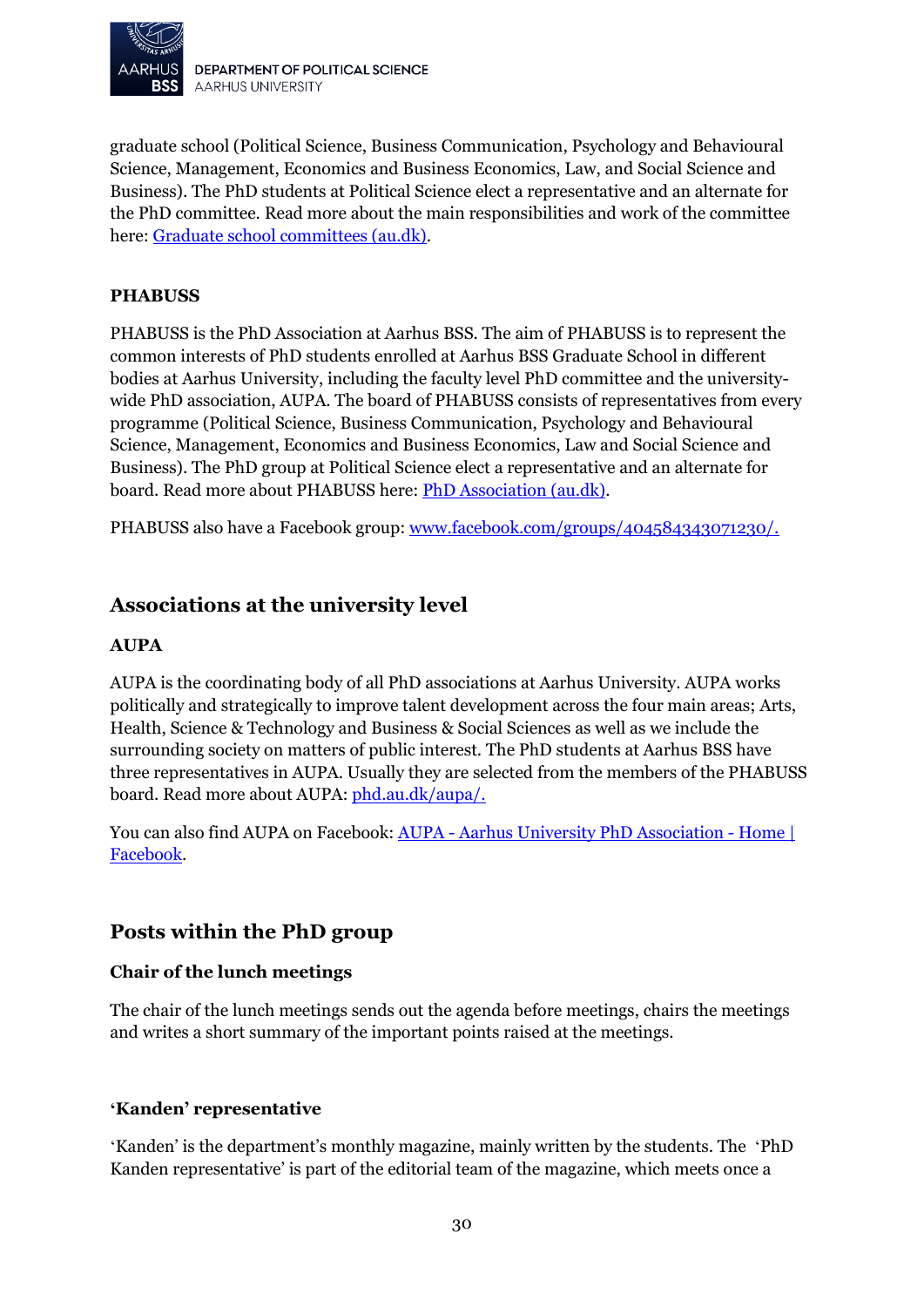

month to give feedback on the latest issue. In addition, the person is responsible for finding a PhD to write the 'PhD column' for every issue.

#### **Responsible for the PhD gift box**

Whenever a PhD defends his/her PhD, gets married or has a child, the PhD group normally buys him/her a present with money from the gift box. Traditionally the office mate buys the present. The person responsible for the gift box collects money and reimburses the office mate.

#### **Responsible for the breakfast list**

PhDs and post docs have breakfast together every Friday, and people take turns bringing breakfast according to the breakfast list. The person responsible for the breakfast list makes the breakfast list  $\odot$ .

#### **Party committee**

The party committee is perhaps the most important committee at the department  $\odot$ . The committee usually consists of 5–10 PhD students. The committee organises social events for the PhD students (and post docs) at the department.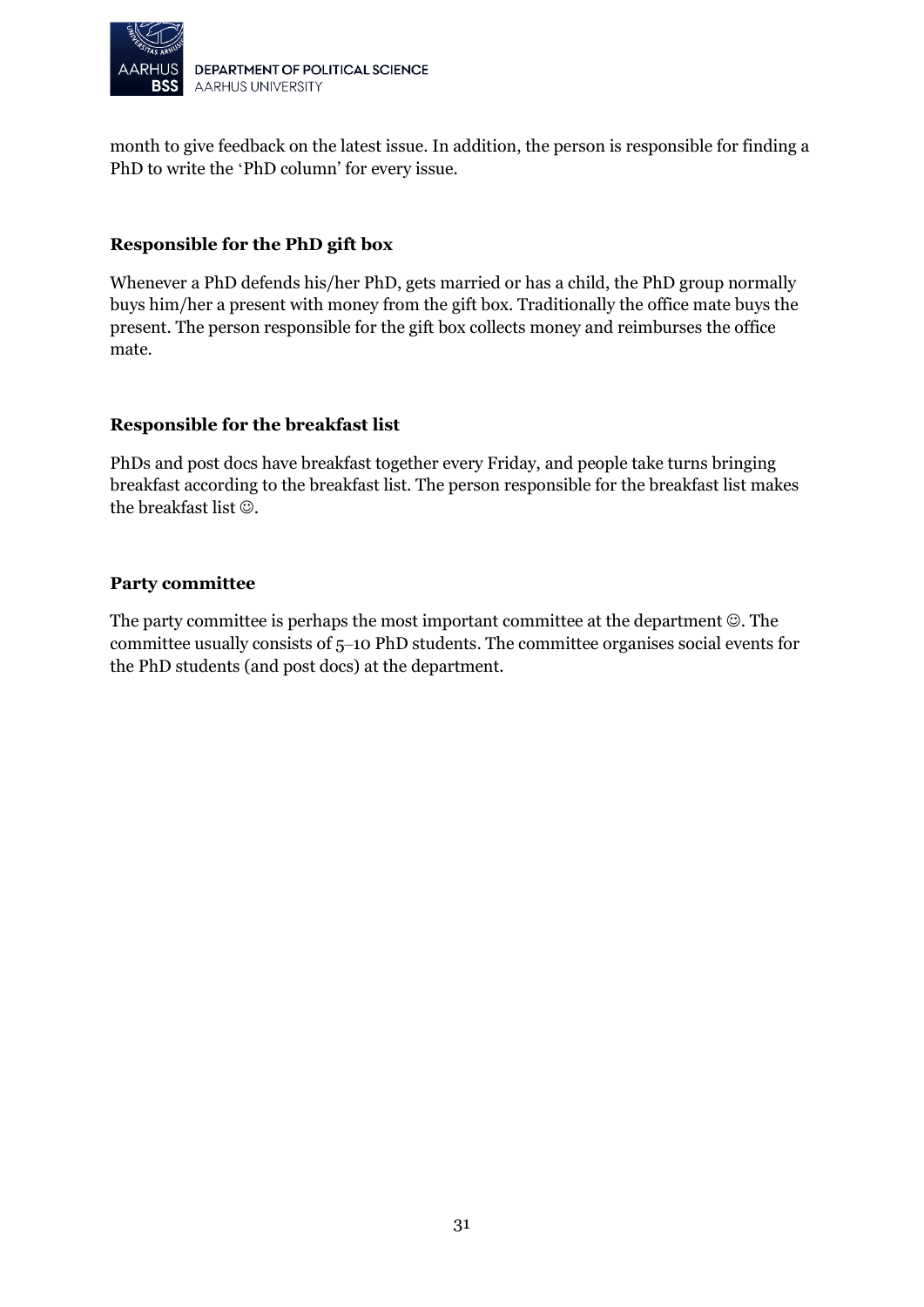

# <span id="page-31-1"></span><span id="page-31-0"></span>**Annex VIII – Check List for Closing out the PhD Planner**

- 1. Contact your **personal secretary** in due time before your deadline to arrange for language revision, layout of the manuscript, etc.
- 2. Please email your **final thesis** as a pdf-file to [bphd@psys.au.dk](mailto:bphd@psys.au.dk) as well as Line Kjær Vesterbæk.
- 3. **Co-author statements. Please used the template of the BSS Graduate School, see here:** [Forms and templates for PhD students | Aarhus BSS –](https://medarbejdere.au.dk/en/faculties/business-and-social-sciences/employment-and-career/employment-as-a-phd-student/forms-and-templates/) Staff [Portal \(au.dk\)](https://medarbejdere.au.dk/en/faculties/business-and-social-sciences/employment-and-career/employment-as-a-phd-student/forms-and-templates/)**.**
- 4. **List of PhD activities.** The activity list is no longer necessary since the information registered in your plan will appear on your diploma supplement.
- 5. **PhD Planner.** Important when the PhD plan is closed.

Before handing in your thesis, you need to update and close your PhD plan. Therefore, please make sure that all courses, publications, research stays and dissemination are marked as 'Completed' or 'Discarded' in the PhD planner.

**The supplement to your PhD certificate is based on the information you have registered in PhD planner.** Therefore, be as accurate as possible when entering information. The individual elements are transferred to the supplement of your PhD diploma.

#### **Therefore, remember:**

| <b>Aktivity name</b>             | <b>Placement in planner</b>              | <b>REMEMBER</b>                                                                                             |
|----------------------------------|------------------------------------------|-------------------------------------------------------------------------------------------------------------|
| Course activities                | 'PhD Course'                             | Correct title, place, country, ECTS-points, start- and end date.                                            |
| <b>Conferences</b>               | 'Other Activity'                         | Correct title, place, country, start- and end date.                                                         |
| Teaching                         | 'Dissemination'<br>'Research Environment | Title of course, place/university, country, start- and end date.                                            |
| Stay Abroad<br>Publications (not | Change'                                  | Country, university, start- and end date.<br>Full reference (author, title, journal/anthologies, year, page |
| required)                        | 'Publication'                            | number).                                                                                                    |
| Other activities                 | 'Other Activity'                         | Activity, place, country, start- and end date.                                                              |

Important: a conference- or workshop title should be marked with 'conference'.

Example: *CONFERENCE*: 'Estimated Demand and Supply' or *WORKSHOP*: 'Estimated Demand and Supply'.

This is to make sure that the activity is placed correctly in the supplement of your PhD diploma. Remember, only study activities, which have been approved as a part of your PhD programme, can be included in the supplement.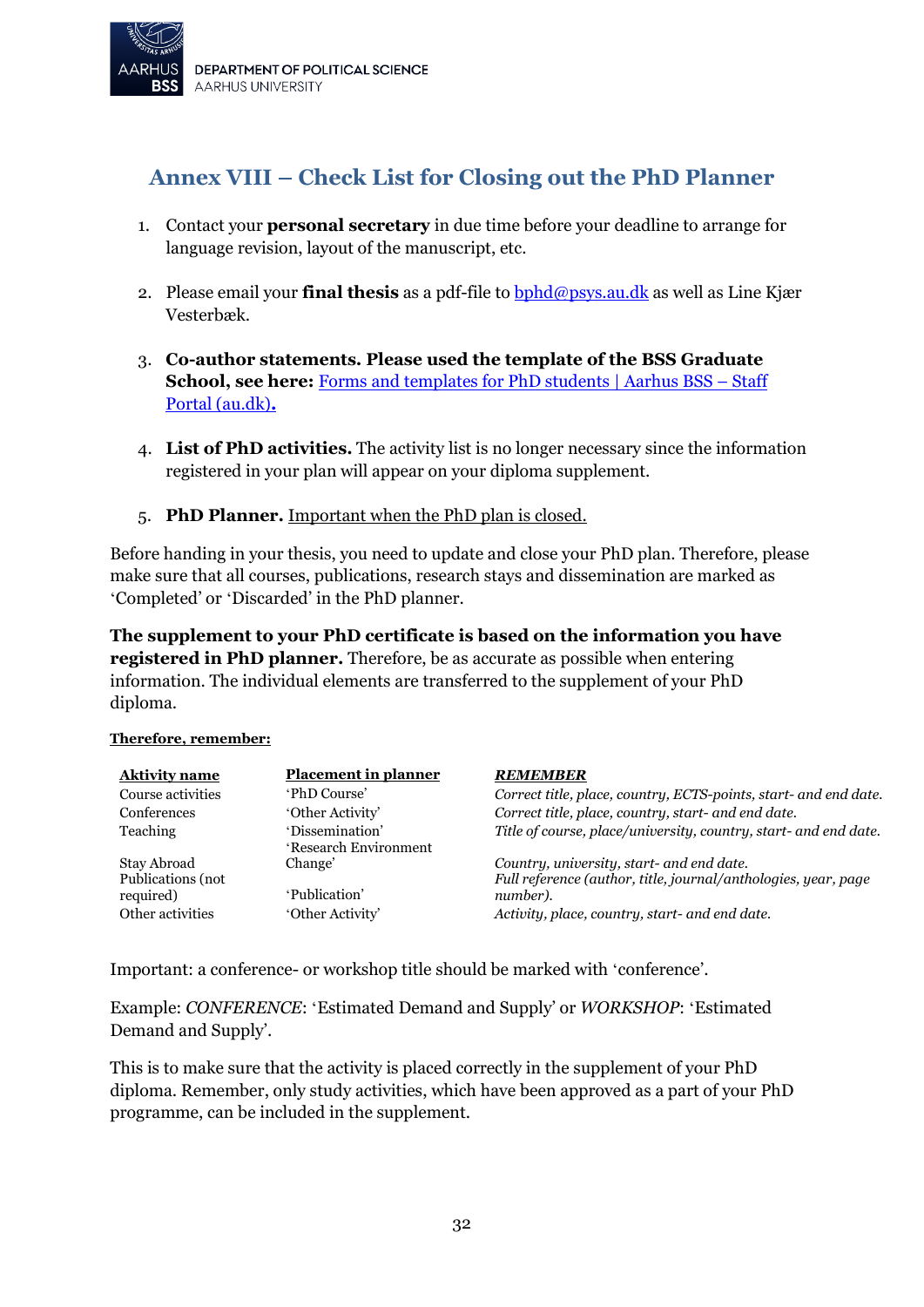

DEPARTMENT OF POLITICAL SCIENCE AARHUS UNIVERSITY

Once you have reviewed all the plan elements in your PhD plan, the plan is closed by pressing "*Close plan*". After you have closed the plan, the PhD school automatically receives the plan and contacts your supervisor for his/her approval of the study programme.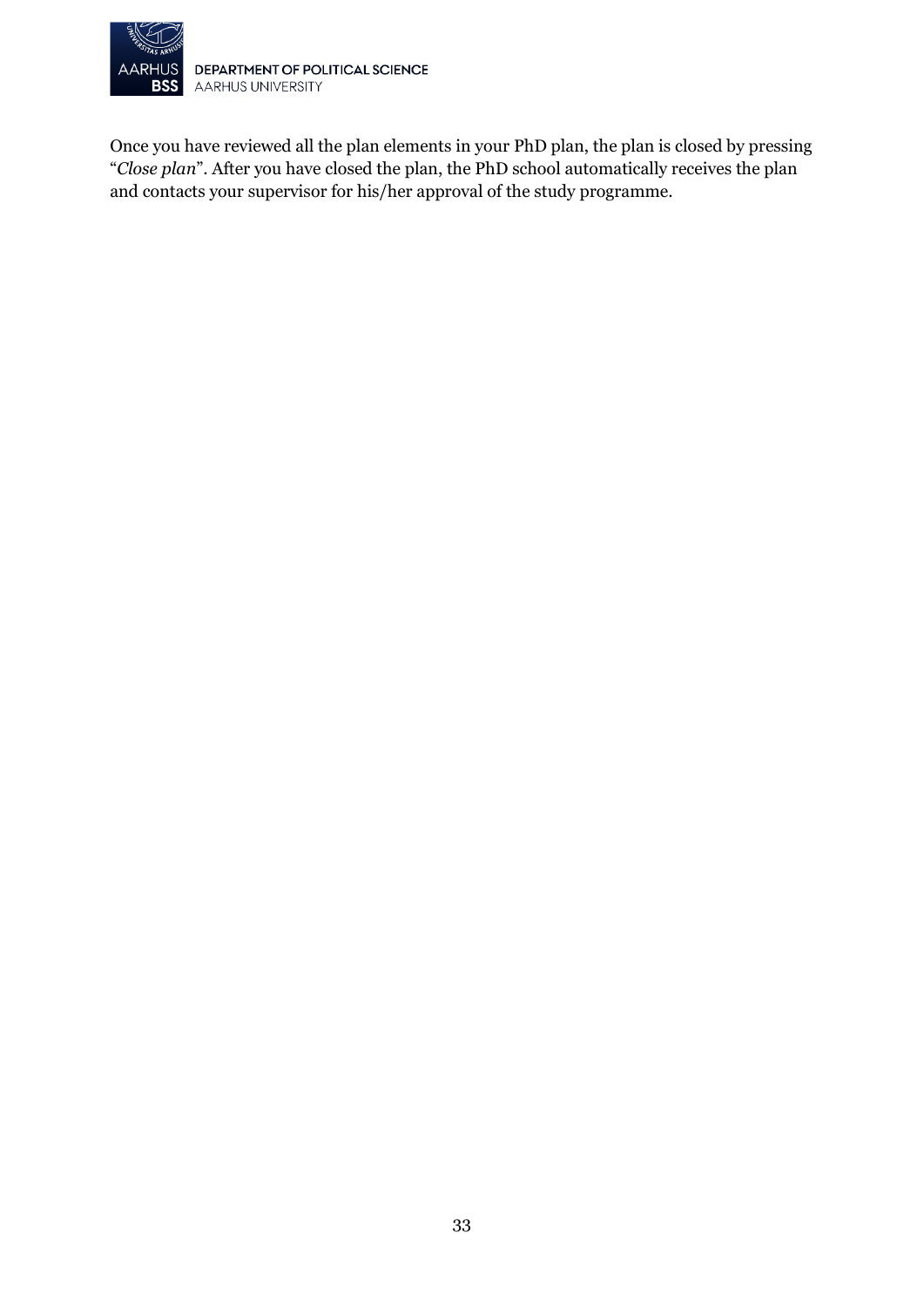

# **Annex IX – PhD supervisor guidelines**

<span id="page-33-0"></span>May 29, 2015 Department of Political Science

#### **Guidelines for PhD supervision at the Department of Political Science, Aarhus University**

PhD supervision is an important element in the PhD degree programme. Being a supervisor is a long-term commitment, and it is important that supervisors and PhD students match their expectations.

*1. Two-way communication*

- PhD students and supervisors keep regular contact and inform each other about all aspects of importance for the PhD programme.
- Supervisors are primarily academic counsellors, although in a broad sense, which also includes advice on building academic networks, participation in academic milieus, etc. If a PhD student experiences other types of problems, they or the supervisors should contact the PhD coordinator.
- Dissatisfaction with the arrangement by either party should be discussed at a supervision meeting or taken up with the PhD coordinator. If the two parties cannot solve the problems on their own, the PhD coordinator should be informed and involved.

#### *2. Supervisor's responsibilities*

The overall principle of supervision is to give the PhD students the supervision they need. There are many ways to do this, but supervisors are typically responsible for:

- Keeping themselves informed about the progress of the PhD student's work in relation to the PhD plan
- Giving advice about formulation and delimitation of theme and research questions
- Participating in discussions about relevant theory and literature, design and data, hypotheses and results
- Reading and commenting on drafts of articles and chapters for the dissertation on an ongoing basis
- Supporting the PhD student in publishing, either alone or together with the supervisor or others to the extent that he/she can demonstrate competences in all phases of the research process
- Discussing the PhD student's teaching obligations, including commenting on seminar descriptions, teaching plans and literature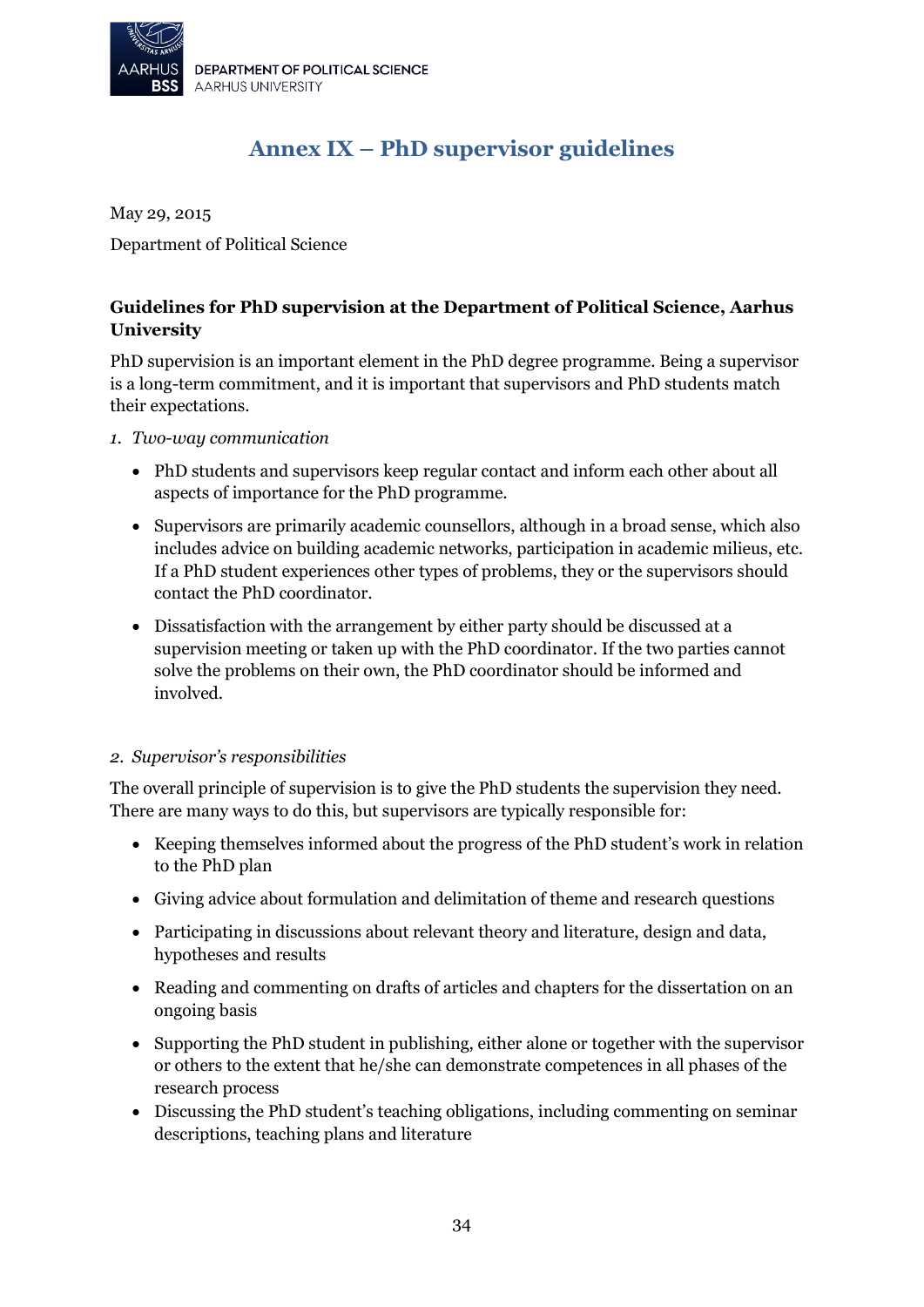

- Discussing the PhD student's need for courses and appropriate locations for the stay abroad
- Encouraging the PhD student to participate actively in academic and social activities at the department
- Following up on problems to prevent them for extending the duration of the programme, including actively contacting the PhD student if too much time has lapsed since the last meeting
- Following the PhD student closely. Main supervisor and co-supervisor may agree on some kind of division of the labour

#### *3. PhD student's responsibilities*

- Complete the programme within the defined framework in terms of time, project requirements, course participation and stay abroad
- Report academic problems to supervisors in order to resolve the problems rapidly
- Participate in an active and open debate with the supervisors and others with an academic interest in the project
- Report academic as well as personal problems that may affect the dissertation to the supervisors or the PhD coordinator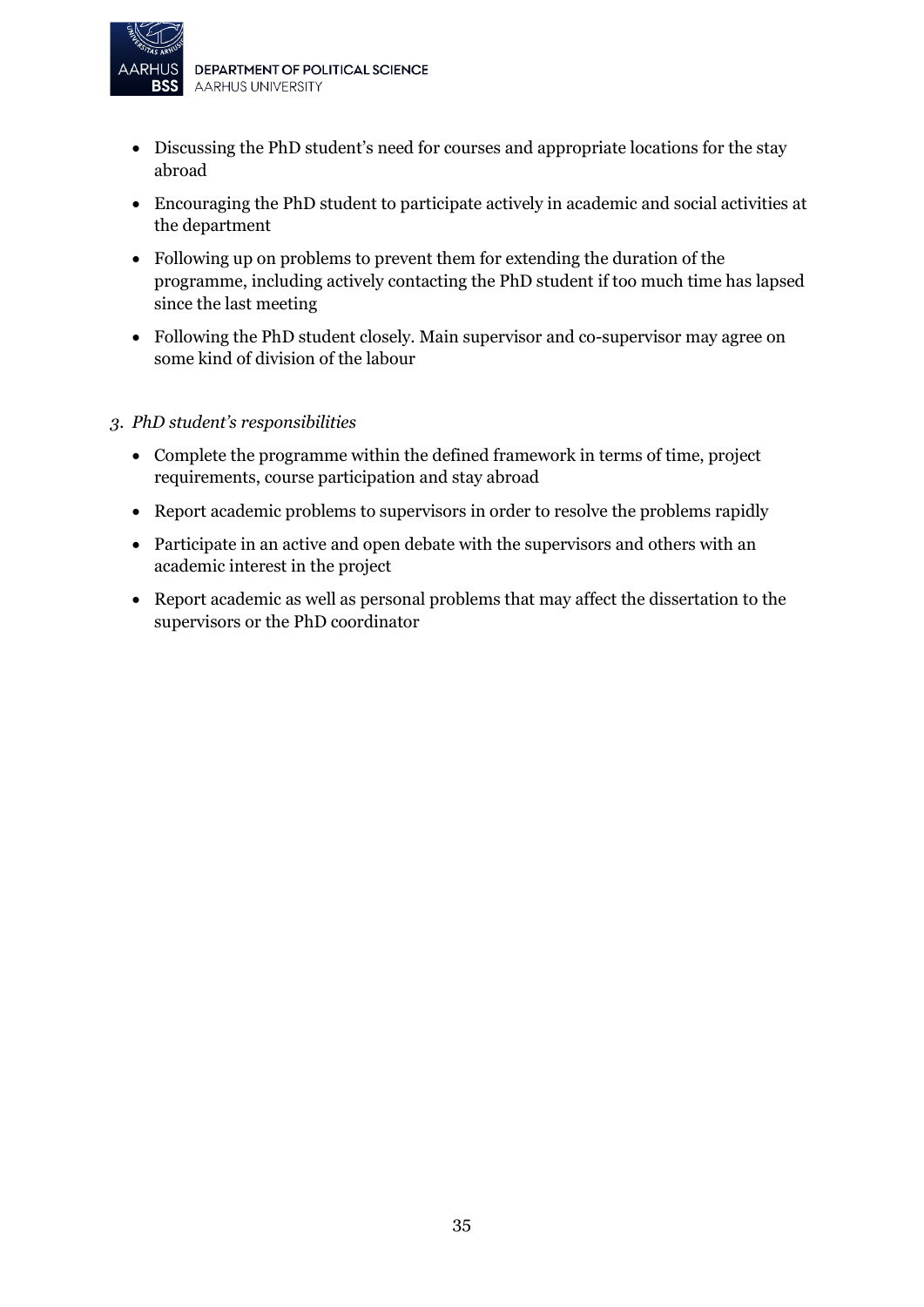

# <span id="page-35-0"></span>**Annex X – Guidelines on the PhD Mentor Scheme at the Department of Political Science, Aarhus University**

At the Political Science Department at Aarhus University, every new PhD student is strongly encouraged to enter into a mentoring relationship with a more senior PhD student. The main objective of this mentor scheme is to ensure that new PhDs quickly become a part of the PhD community at the department. It is an initiative that aims to increase job satisfaction and lower the stress level for the individual PhD student while expanding group cohesion at the collective level. This note provides indications on how we envision the mentoring relationship and set out the guidelines of the mentor scheme.

- 1. The mentor is a more experienced PhD student who, through an on-going confidential relationship with the mentee, provides advice and knowledge on the formal and informal structure and norms of the department. The mentor is not a coach or a counsellor, nor is the mentor an academic advisor.
- 2. The mentor and mentee may talk about the following themes and issues:
	- a) Support in personal and social matters concerning the work environment (e.g. support in social integration; introduction to the PhDs' Facebook group; sharing of experiences with stress, frustration, relationship with the section, etc.)
	- b) Integration into and experiences with the department (e.g. about the unwritten expectations towards a PhD; behaviour at presentations and meetings; identifying who to contact for what)
	- c) Procedural advice and experiences regarding the PhD project (e.g. on structuring work, teaching experience, going abroad)
	- d) Guidance of a more technical nature (e.g. experiences applying for grants, choices regarding the PURE profile)
- 3. Procedure
	- a) The first meeting between mentor and mentee is supposed to take place within the first few weeks of the mentee's employment at the department. This ought to be initiated by the mentor.
	- b) Following the initial meeting, meetings ideally take place minimum twice a semester on request by the mentee. The mentor and mentee can decide on increasing this number
	- c) Should the mentor and mentee disagree on any issue or if either of them wish to stop the mentoring early, the PhD coordinator should be contacted, e.g. regarding appointing a new mentor.
- 4. The first meeting between mentor and mentee should include the following elements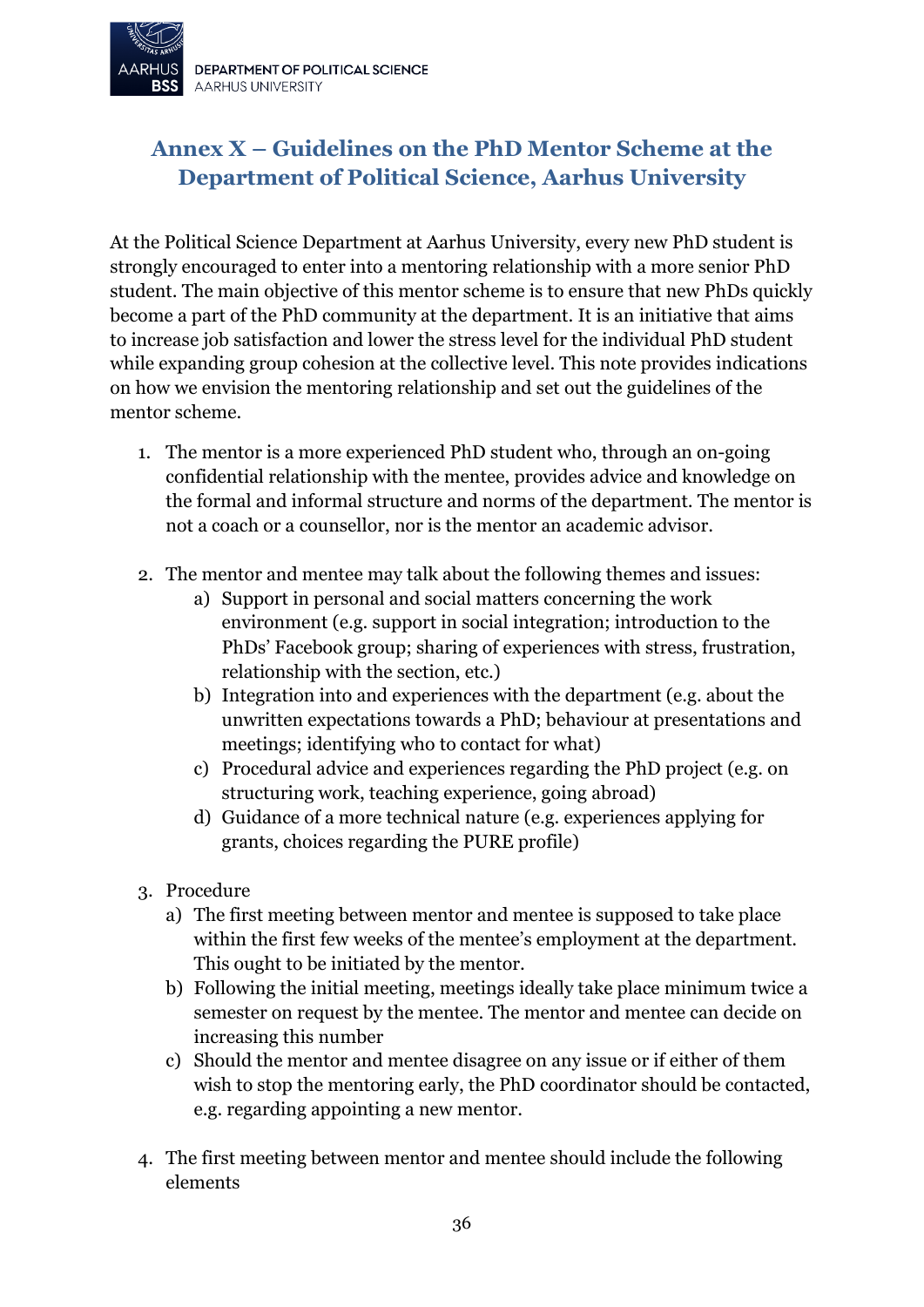

- a) Themes and issues that would be interesting to talk about during the mentoring programme
- b) The mentor and mentee's expectations of the mentoring programme
- c) The next meeting and goals for the mentoring programme
- 5. Confidentiality
	- a) The meetings and conversations between mentor and mentee ought to remain confidential.
- 6. Appointment
	- a) The mentor is appointed to the mentee by the PhD coordinator. In appointing the mentor, the PhD coordinator should take into consideration the following criteria:
		- Mentor and mentee should not be in the same section
		- Mentor and mentee should not be in the same office
		- The mentor should have at least half a year of experience and must have one year left of the programme.
	- b) Every new PhD student is offered the possibility to have a mentor by default. Every new PhD student can decline this offer.
	- c) Every PhD asked to mentor a new PhD can decline this inquiry.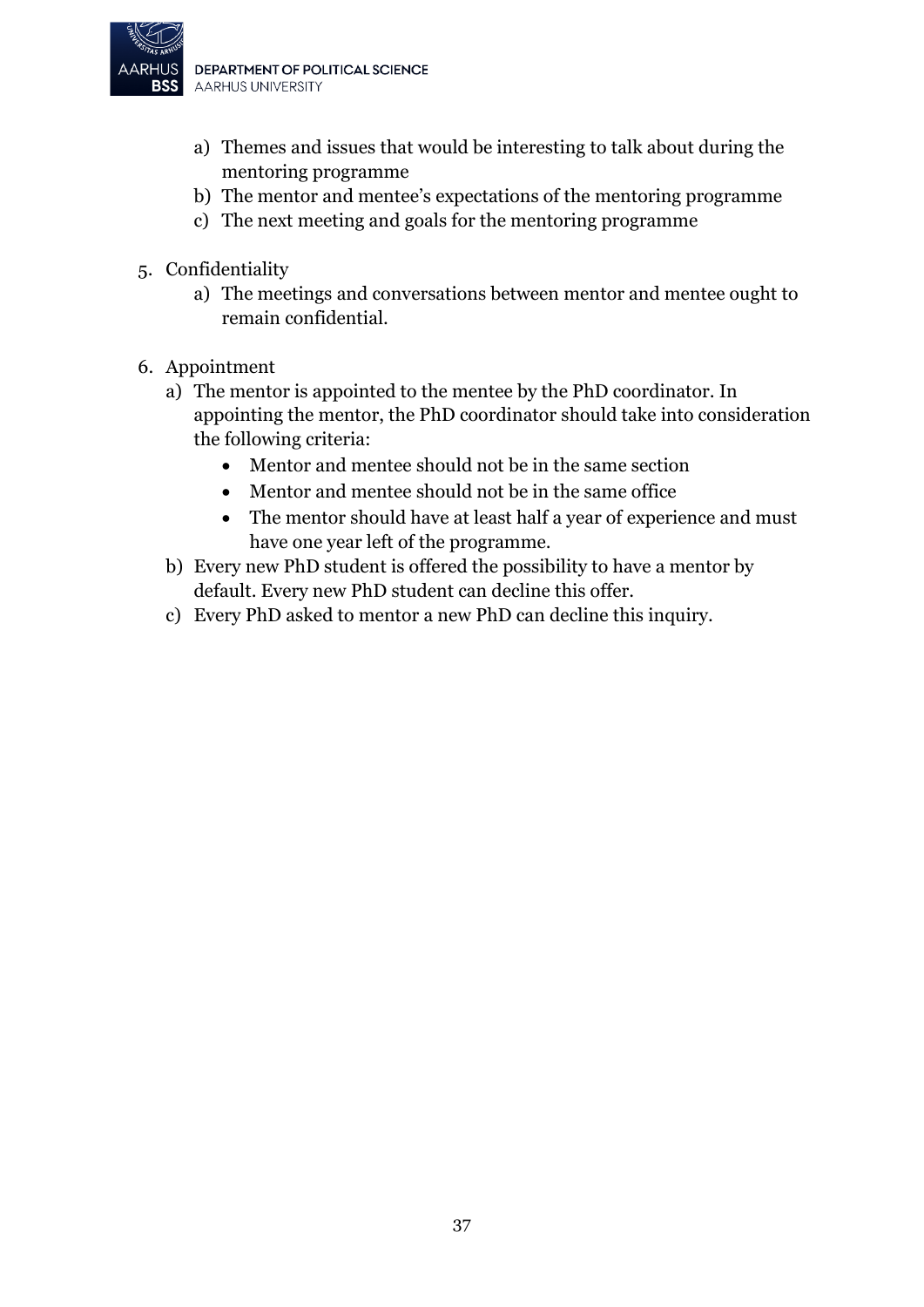

# <span id="page-37-0"></span>**Annex XI – Good practice for data collection and storage at the Department of Political Science, Aarhus University**

*This document gives an overview of the rules regarding 'personal data' and outlines requirements and recommendations for those in political science or related fields conducting research that involves data about or from individual persons.*

#### **Contents**

Personal data – practical definitions for political science researchers General vs sensitive personal data Identifiability vs anonymity Data controller vs data processer Internal AU notification of projects Data processing agreements with non-AU researchers or institutions Information to subjects and consent from subjects Informing individuals whose personal data are processed Consent Participation incentives/pay Use of data from public registries Data storage Electronic storage and transfer Physical storage Data deletion Examples of good practice for different types of projects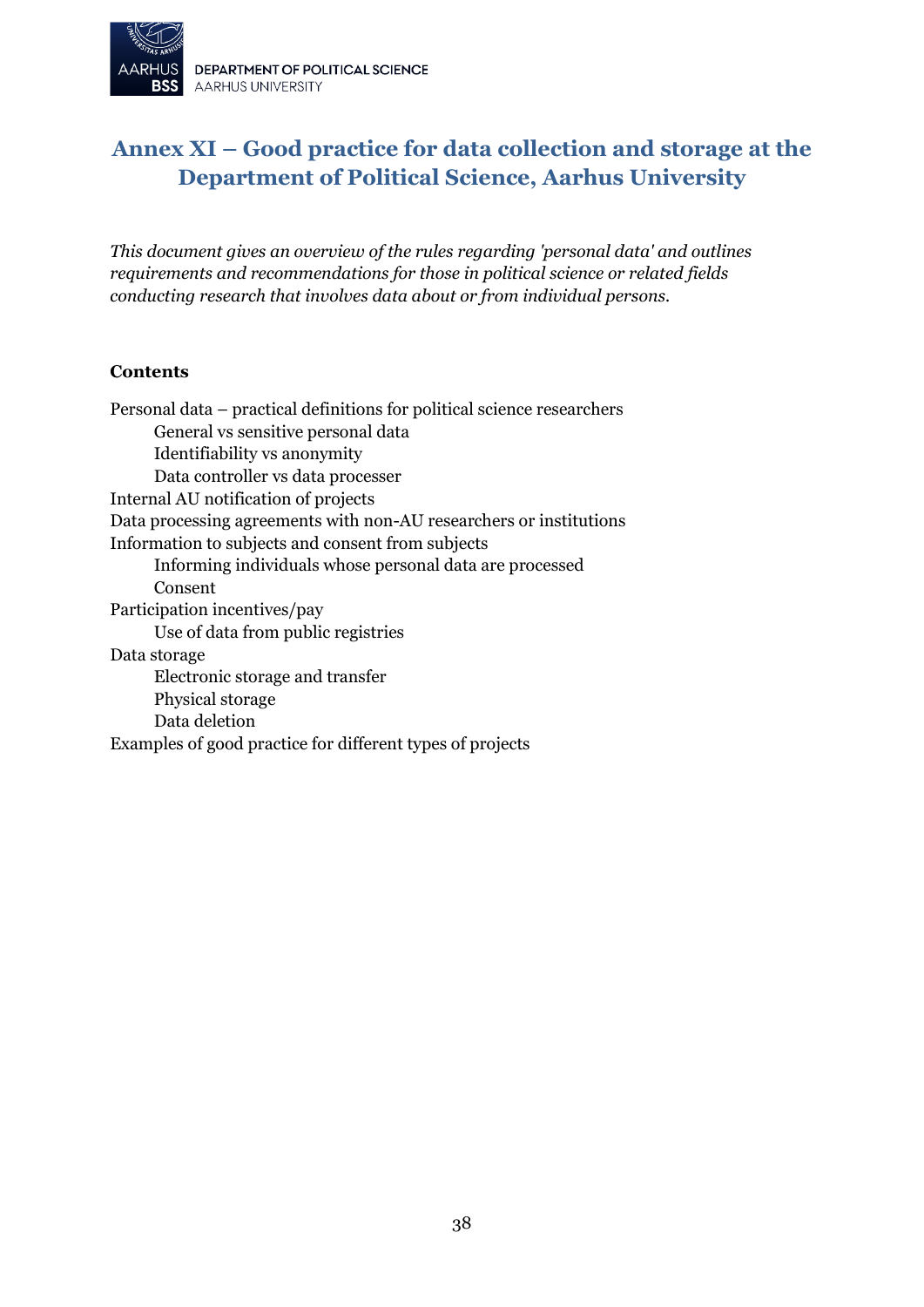

### **Personal data: practical definitions for political science researchers**

Personal data are any data that can be used to directly or indirectly identify a 'natural person' (not another type of entity such as a company or organisation). Under the EU's General Data Protection Regulation (GDPR), there are two types of personal data: General and sensitive.

*Most rules for handling the two types of data are the same for researchers, but there are some differences regarding how data should be stored.*

#### **General vs sensitive personal data**

General personal data (*almindelige persondata*) include a person's name, address, employee or account number, salary, dates of employment, position, etc. Note that a person's IPaddress is also considered personal data.

Sensitive personal data (*følsomme persondata*) include a person's political, religious or philosophical beliefs; union membership; racial or ethnic origin; genetic or biometric processing for identification purposes; health information; and information about a person's sex life or sexual orientation. (For more information on sensitive and personal data, see: [www.au.dk/en/informationsecurity/data-protection/general-information/types-of-personal](http://www.au.dk/en/informationsecurity/data-protection/general-information/types-of-personal-data/)[data/.](http://www.au.dk/en/informationsecurity/data-protection/general-information/types-of-personal-data/))

(Note that a person's personal identification number (*CPR-nummer*) is not sensitive data under EU law, but is considered 'confidential' (*fortroligt).* In practice, this means it should be handled the same way as sensitive data.)

#### **Identifiability vs anonymity**

For researchers in political science, however, the criterion for determining data collection, processing and storage under EU and Danish law is not generally the general/sensitive distinction but whether the data allow individual persons to be uniquely identified, directly or indirectly, or whether they have been anonymised. As long as data could be used, whether using one variable/piece of information or by combining them, to identify unique persons, the rules for notification to AU, informed consent, ensuring data processing agreements and storage precautions apply. (Note that the rules also apply as long as a dataset is potentially identifiable – even if identifying information is only stored in a separate document with key codes to allow re-linking.) Once they are anonymised, meaning that the data cannot potentially be re-linked to identifying information, the rules for processing personal data no longer apply.

*The criterion for identifiability must be evaluated in each case, depending on the nature of the data and the size of the population of interest. For example, if only three women work at a particular type of position at a company where an employee survey is conducted, then position type in combination with gender and very few other data points may make individuals identifiable. Or, if data exist in the form of a voice recording or in combination with photos or video but do not include other identifying information, unique persons can still be identified. And of course, any dataset that includes uniquely identifying information, such as name, address, email, personal number or even IP-address, cannot be anonymous. In evaluating any dataset's identifiability, it is recommended that researchers use*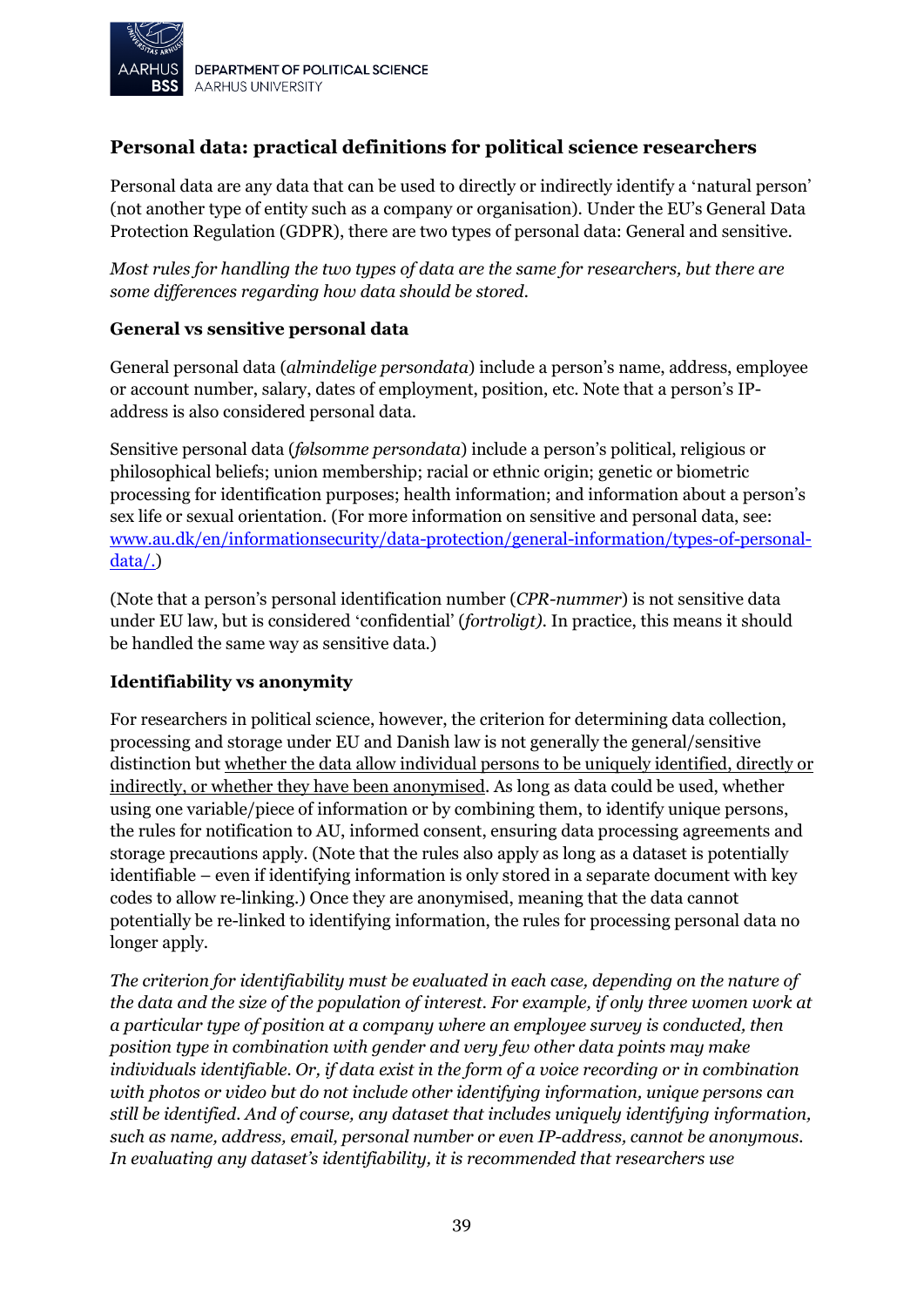

DEPARTMENT OF POLITICAL SCIENCE **AARHUS UNIVERSITY** 

*reasonable judgment – for example in evaluating data as non-identifiable when most researchers examining the data would be unable to identify specific individuals.*

*A note on IP-addresses: while they are in some cases dynamically assigned, they are considered potentially uniquely identifying. Researchers must therefore take note of the settings when programming a web-survey themselves (on platforms such as Qualtrics) or of the proposed procedures when ordering a survey from a survey collection company: if the IP-address is to be recorded in connection with responses at any time during the collection process, or if the researcher or company has another way of uniquely identifying respondents (such as a panel ID that can be traced), rules for reporting and handling personal data apply.*

#### **Data controller vs data processer**

The AU researcher who leads the collection (or orders collection from another entity) or the processing of personal data is, in a practical sense, the 'data controller' (*data-ansvarlig*), meaning that it is his/her responsibility to determine whether personal data rules apply, to give internal AU notification of the project, to ensure that appropriate information and consent procedures are used and how long any identifying information should be retained, and what other people and organisations will be granted access to. In a legal sense, however, Aarhus University is the 'data controller', meaning that the university as a whole stands with the legal responsibility to ensure proper procedures are followed for personal data by staff and researchers affiliated with the university. For this reason, the lead AU researcher may be referred to in official project documents as the 'contact person'.

A 'data processer' (*databehandler*) is any individual or organisation outside Aarhus University who collects or processes personal data on behalf of the AU researcher leading the project. A 'data processing agreement' (*databehandleraftale*) must be entered into with any non-AU research collaborator, organisation or company that will have access to the data as long as it can potentially be identified to unique persons (see below for more on this).

For more information, you can go through an e-learning course about working with personal data, which takes approximately one hour, via the following page: [www.au.dk/en/informationsecurity/data-protection/e-learning-course-about-the-rules-for](http://www.au.dk/en/informationsecurity/data-protection/e-learning-course-about-the-rules-for-personal-data/)[personal-data/.](http://www.au.dk/en/informationsecurity/data-protection/e-learning-course-about-the-rules-for-personal-data/)

### **Internal AU notification of projects: A basic requirement for all projects involving identifiable personal data**

All research involving personal data requires internal notification (*intern anmeldelse*) to Aarhus University's legal department. Note that this notification, if confirmed by the university, satisfies the requirement to submit notification to the Danish Data Agency (*Datatilsynet*). Upon confirmation, your project is issued an internal (AU) number, and its permission from the Data Agency is then covered by AU's shared data use agreement; if requested to submit a Data Agency project number, you should then submit the shared data agreement number and the internal AU number (see the document sent to you by the legal office following your notification submission). See this page for instructions and forms:

Notification form - [data controller \(au.dk\)](https://medarbejdere.au.dk/en/informationsecurity/data-protection/for-scientific-staff/register-project-to-the-record/notification-form-data-controller)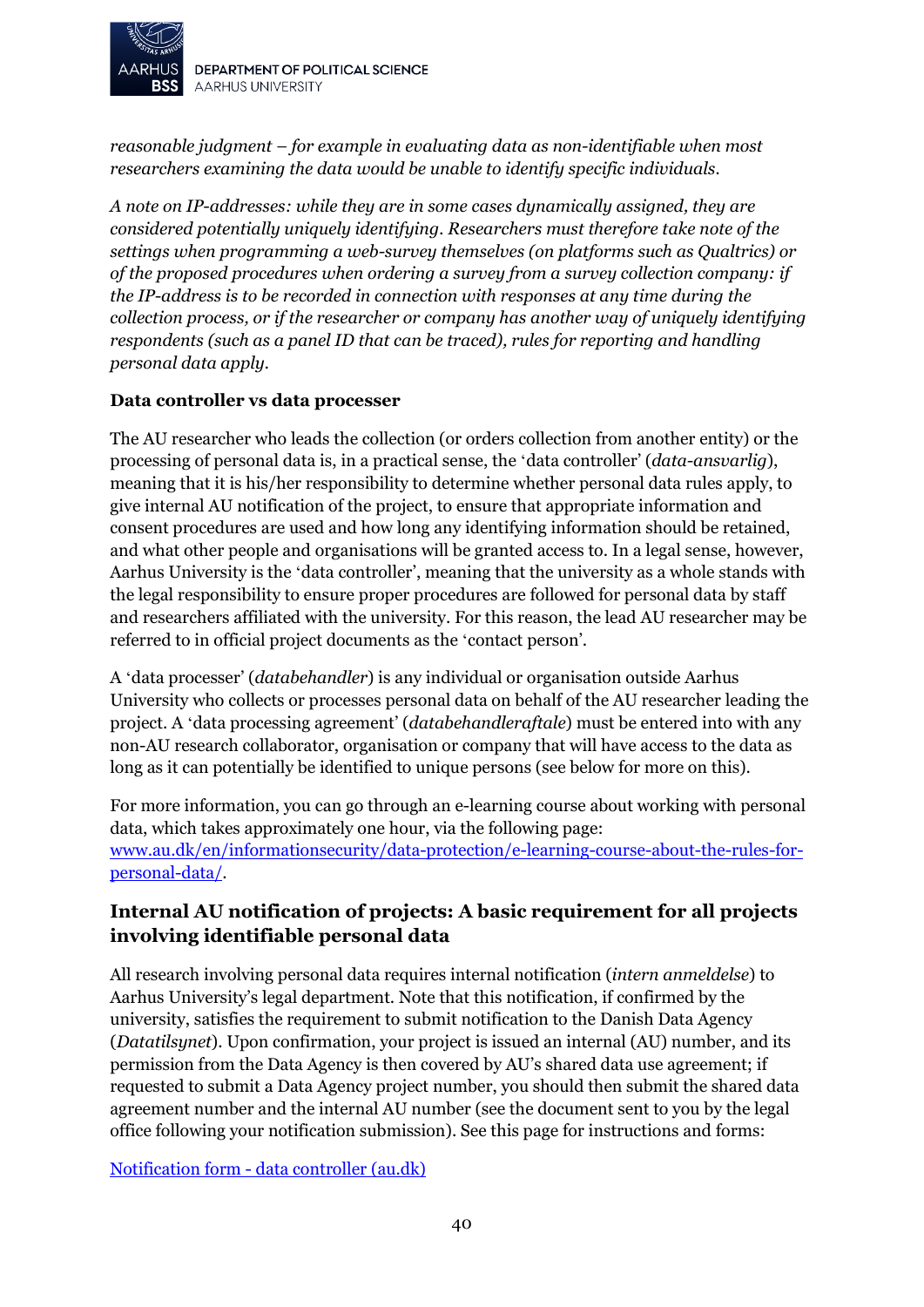

*Note that this requirement applies to data collected from persons both within and outside the EU where any potentially identifying information about individual persons (or a combination of variables that could make it identifiable), including elites, is collected at any time in the process, for example with the following kinds of studies, among others:*

- *Individual or focus-group interviews*
- *Surveys carried out by you in any format*
- *Surveys or other data collected and/or analysed on your behalf by a survey bureau (e.g., YouGov, MTurk, Statistics Denmark)*
- *Studies conducted at/through the COBE Lab*
- *Database collection and/or analysis using publicly available information*

#### **Data processing agreements with non-AU researchers or institutions**

Any non-AU researcher, company or organisation who will have access to a personal data in non-anonymised form must sign a data processing agreement (*databehandleraftale*), which ensures that they are authorised to handle data for which AU is the registered data controller within the scope of a given project.

To get help formulating specific agreements, contact the AU Technology Transfer Office at [tto@au.dk.](mailto:tto@au.dk)

*In addition, note that the university is in the process of establishing standing agreements with some of the service providers we routinely use to collect and process data on our behalf. The Technology Transfer Office (see just above) is in charge of this and should be consulted to check whether such an agreement already exists.*

See here for updated info: [Data processing agreements \(au.dk\).](https://medarbejdere.au.dk/en/informationsecurity/data-protection/for-administrative-staff-and-managers/for-system-owners/data-processing-agreements)

#### **Information to subjects and consent from subjects**

All projects where researchers process non-anonymised personal data involve informing of subjects about the purpose for collecting and using their data; most include the gaining of their consent as well. Together this is often referred to as 'informed consent' (*informeret samtykke*).

This means that any time you ask a person to give information about themselves that will be stored or analysed in identifiable form, you (or another company or organisation collecting it on your behalf) must gain their informed consent. This has two main purposes: 1) to inform them about the purpose of the research and key information about the use of their data and 2) to gain their *active* consent for collecting and using their information within the scope of a given project.

*Note that the collection and use of publicly available data do not generally require consent, but it does require that subjects are informed within one month of the beginning of their data being collected or otherwise processed – see below. (*Examples of this kind of study could be a database collecting public information about members of city councils, or a dataset including public social media posts that includes potentially identifying information.)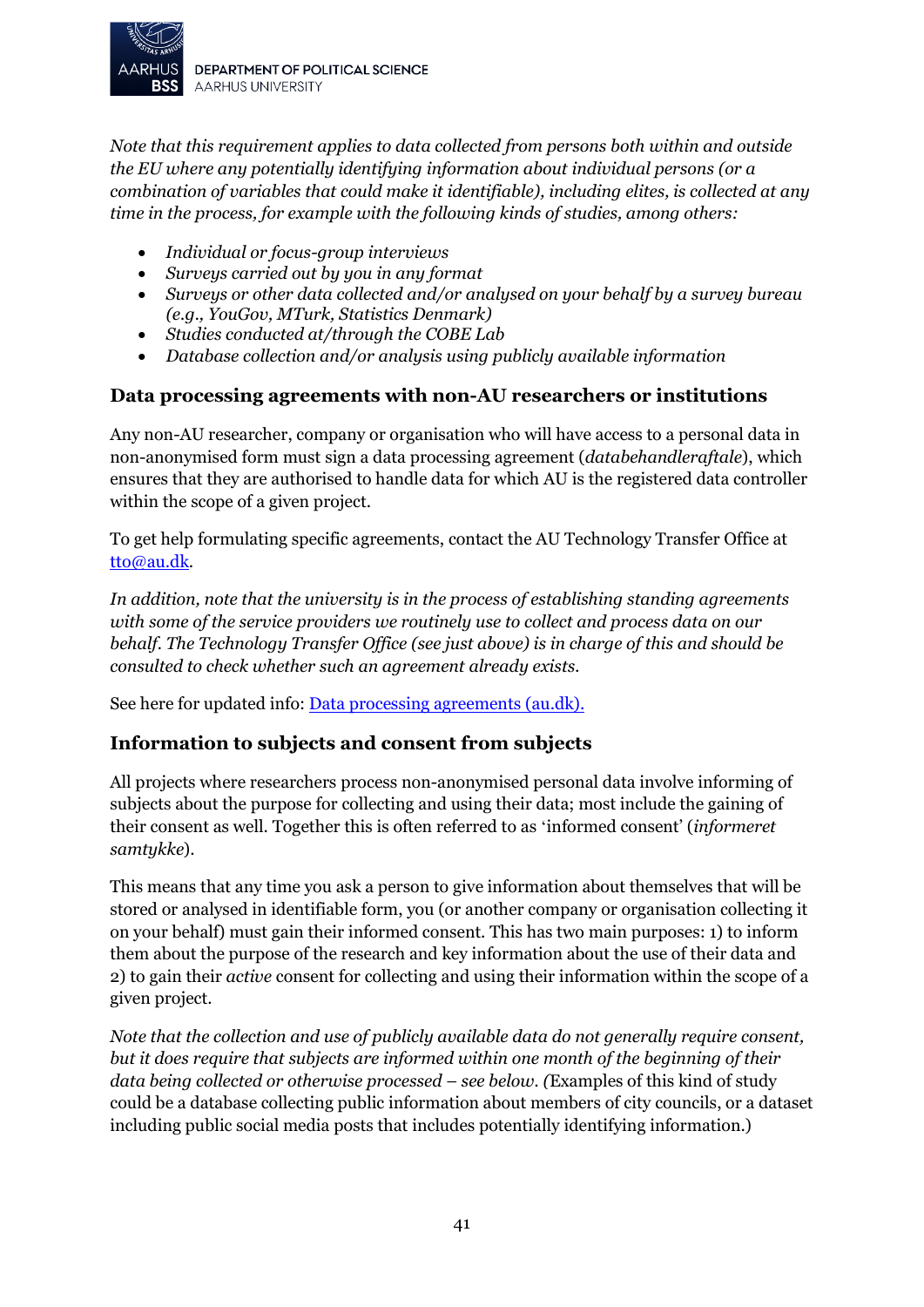

*Note also that good practice and standards for informed consent with particular collection formats and types of data are evolving. It is therefore a good idea to ask colleagues with experience in conducting similar types of projects about good practice for informed consent.* 

### **Informing individuals whose personal data is processed**

Information to individual subjects should cover:

- 1. The name and contact information of the person responsible for the data in the project and contact info for their organisation (the 'data controller')
- 2. The purpose for collecting and using the data
- 3. The 'legitimate interest' that is the basis for this purpose (for political scientists, this will generally be along the lines of building knowledge about a particular field, topic or questions)
- 4. What categories of data will be, or have been, collected\*
- 5. What types of people will have access to the data (usually research personnel affiliated with the project)
- 6. Whether data will potentially be transferred outside the EU/EEA and why
- 7. How long the personal data will be stored, or the criteria for erasing it
- 8. The person's rights (to have access to see the data collected about them, to have it erased if it is not necessary or required to keep it, to withdraw consent if the collection was based on consent)
- 9. The source of the data\*
- 10. The person's right to complain to the Danish Data Protection Agency (*Datatilsynet*)
- 11. Whether it is necessary for the data subject to provide the data, including whether there is a legal or contractual requirement for it, and any consequences for not providing it

\* NOTE: this is *not* necessary if collecting directly from the person.

#### **Consent**

*While many researchers in Denmark were not previously required to gain consent, GDPR now requires them to do so whenever dealing with personal data that is not already publicly available.*

Under GDPR, 'consent' means *active consent.* That means that each data subject whose data were not already public and will be collected or handled in non-anonymised form (at any time, even if only at initial collection) must *actively* signal their consent, and it must be recorded. This consent may take a form such as:

- A signature or check on a paper form
- Checking a box that clearly indicates giving consent in a webform
- Vocal response to consent question on an audio recording

*In Denmark, children aged 15 or older may themselves generally give consent to participate in a research study using their data; studies collecting data from children aged 14 or younger require parental consent.*

See the following links for an example consent form developed by BSS' Cognition and Behavior Lab (1) and AU's legal department (2):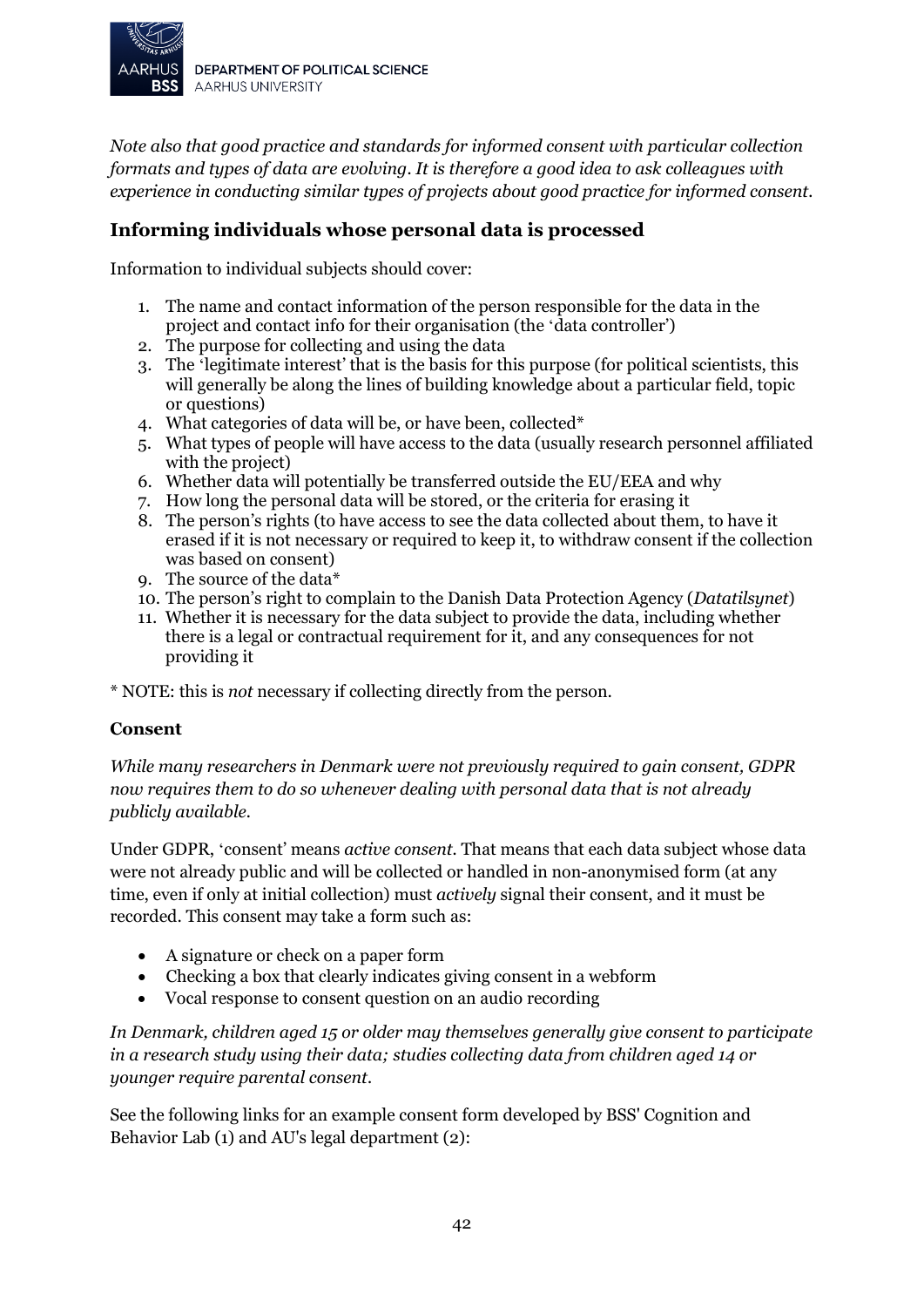

- 1. [https://bss.au.dk/fileadmin/BSS/Forskning/centre/cognitionbehaiviourlab/Forms\\_](https://bss.au.dk/fileadmin/BSS/Forskning/centre/cognitionbehaiviourlab/Forms_and_checklists/Consent_form_template_012021_Eng.docx) [and\\_checklists/Consent\\_form\\_template\\_012021\\_Eng.docx](https://bss.au.dk/fileadmin/BSS/Forskning/centre/cognitionbehaiviourlab/Forms_and_checklists/Consent_form_template_012021_Eng.docx)
- 2. [www.au.dk/fileadmin/informationssikkerhed/docs/Samtykkeerklaering\\_til\\_forsknin](http://www.au.dk/fileadmin/informationssikkerhed/docs/Samtykkeerklaering_til_forskningsprojekter.docx) [gsprojekter.docx](http://www.au.dk/fileadmin/informationssikkerhed/docs/Samtykkeerklaering_til_forskningsprojekter.docx)

### **Participation incentives/pay**

Many studies use some form of compensation or incentives, such as prize-drawings, to encourage participation. If you are running a study through a survey bureau or panel service, the incentive scheme is managed by the service, and the cost is simply included in the bill to the project (e.g., YouGov, MTurk).

However, in general, if you are running a study yourself, the university allows compensation in two forms:

1) Gift cards of up to DKK 100 each.

2) Payment in the form of an honorarium – note that this must be processed as 'salary' by the university and thus requires each recipient's CPR number. When you plan your budget and communicate the potential compensation to subjects, remember to account for the deduction of taxes, which are also deducted from the total payment amount.

When subjects are compensated, good practice suggests basing rates on reasonable pay rates – such as a student hourly wage (DKK/hour 100‒110) or, where a lottery-type prize is used, an amount equal or less than the subjects' aggregate time at that wage.

*However, university rules for payment of subjects change from time to time. For details, see this payment policy updated by the BSS' Cognition and Behaviour Lab: [Paying Participants](https://bss.au.dk/en/cognition-and-behavior-lab/for-researchers/checklist-for-new-research-projects/paying-participants)  [\(au.dk\)](https://bss.au.dk/en/cognition-and-behavior-lab/for-researchers/checklist-for-new-research-projects/paying-participants)*. *Note that the Political Science Department does not recommend the use of the cash payment method described on the lab page except in very special circumstances to be previously discussed with the department.*

#### **Use of data from public registries**

In Denmark, researchers have the possibility of conducting analyses on de-identified personal data from the national registries. Registry data can be analysed on its own or 'coupled' to data collected by or for the researcher, such as a survey data.

For a full list of variables available through the Danish data registry, see: [Grunddataoversigt](https://www.dst.dk/extranet/forskningvariabellister/Oversigt%20over%20registre.html)  [\(dst.dk\)](https://www.dst.dk/extranet/forskningvariabellister/Oversigt%20over%20registre.html)

Note that the use of registry data is not free; there is a cost for setup of a registry-based project, in general based on the number of public registries the data are taken from as well as the number of hours Statistics Denmark employees must use to set it up.

*However, as part of BSS, researchers in political science at AU have the possibility of setting up a registry-based project using data from the CIRRAU database based at Economics, which is regularly updated with key socio-economic indicators for the entire Danish population. This means that your research database on the DST server is first populated with the study population to be used for your study, using the variables from the CIRRAU database that are needed. There is no cost for this data to AU political science*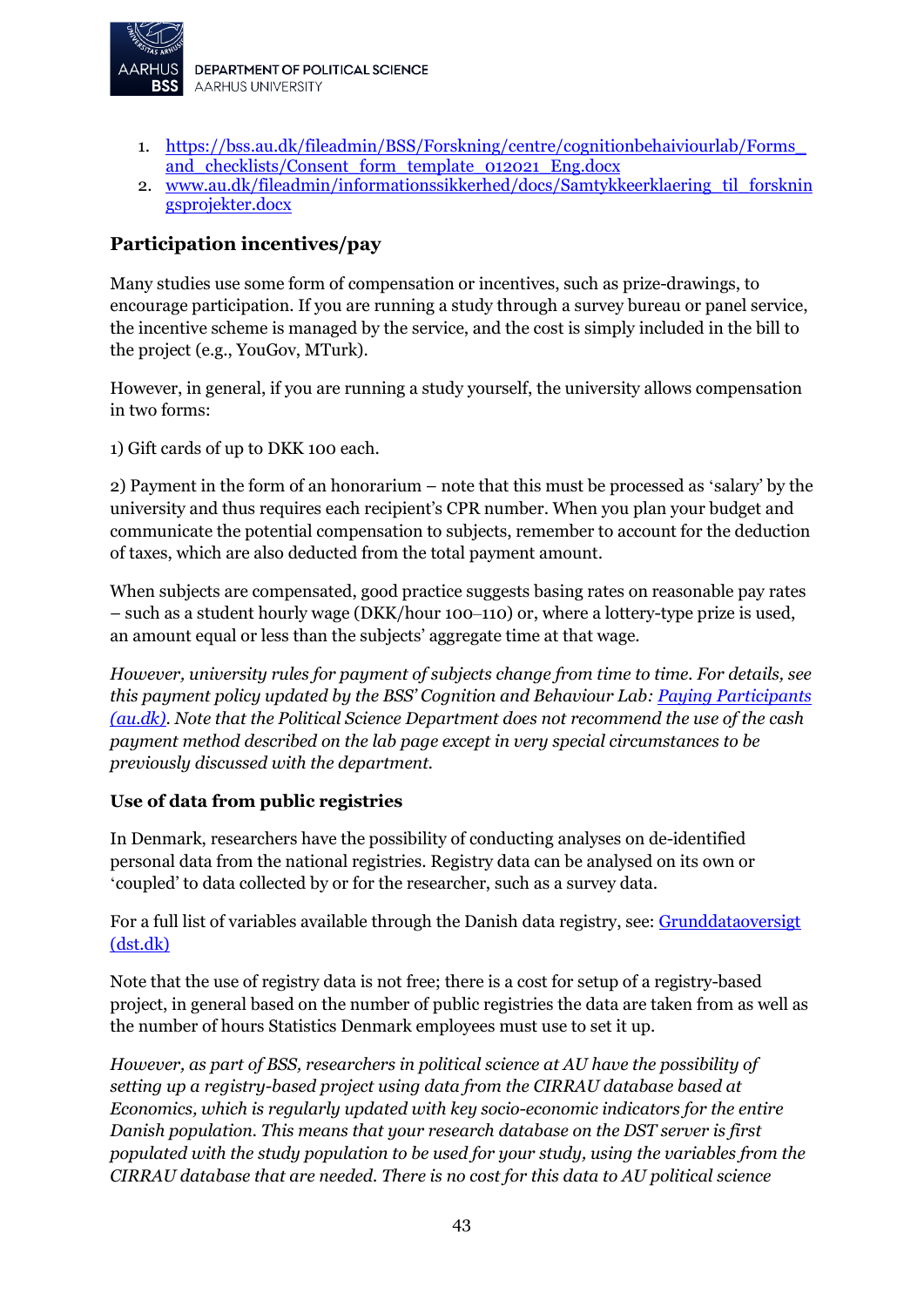

*researchers (though there may still be some minimal setup costs from Statistics Denmark). It can then be supplemented by Statistics Denmark with any additional variables from other public registries not included in the CIRRAU database. The cost of adding data from these additional registries is charged to your project by Statistics Denmark as described above.*

To set up a database using registry data, do the following:

- 1. Register the project with AU (see here: Register project to the record  $(au, dk)$ ) this functions as approval with the Danish Data Protection Agency and is done under AU's shared permission with the agency.
- 2. Receive approval on basis of internal registration with registration number of project.
- 3. Obtain the contact information including mobile phone number of any internal and external researchers that should have access to work with the data directly on the Statistics Denmark server.
- 4. Send a project request form and accompanying spreadsheet with detailed variable description to either:
	- a. CIRRAU, if using some variables held in the CIRRAU database run out of the Department of Economics (se[e cirrau.au.dk/data-resources/project-set-up/\)](http://cirrau.au.dk/data-resources/project-set-up/) or
	- b. Statistics Denmark's research service (see [www.dst.dk/da/TilSalg/Forskningsservice/Dataadgang/Projektoprettelse](http://www.dst.dk/da/TilSalg/Forskningsservice/Dataadgang/Projektoprettelse) for instructions in Danish o[r www.dst.dk/en/TilSalg/Forskningsservice](http://www.dst.dk/en/TilSalg/Forskningsservice) for instructions in English – but the English page may be outdated).
- 5. Obtain and submit 'data processing' agreements for any external (non-AU) researchers that should have access to the data within the DST server.
- *6.* Follow all requirements about security and limited export of data when working on the DST server – *note that each researcher must familiarise themselves with these requirements, which may be updated over time by Statistics Denmark. As a point of departure, no microdata may be transferred outside the server, and, to hinder identifiability of subjects, any table cell or data point in figures exported must represent three or more persons.*

#### **Data storage**

In general, all personal data should be securely stored, but the requirements for storing sensitive and 'confidential' personal data (CPR numbers and similar) are most strict – these should never be stored or processed by AU personnel on personal (non-AU issued) computers or devices and should be stored on an encrypted drive or device or – if in hard copy or other physical form – locked securely.

#### **Electronic storage and transfer**

As all personal data should be worked with securely and only accessed by those with authorisation, it is recommended that all personal data be stored on an AU network drive (which are all encrypted), whether personal or shared by an authorised group, on an encrypted AU computer or on an encrypted USB drive.

If a dataset includes sensitive or confidential information, it is recommended to create a key document with codes and separate record of the uniquely identifying variables, which can then be stored in an encrypted form. The version of the dataset that includes only the key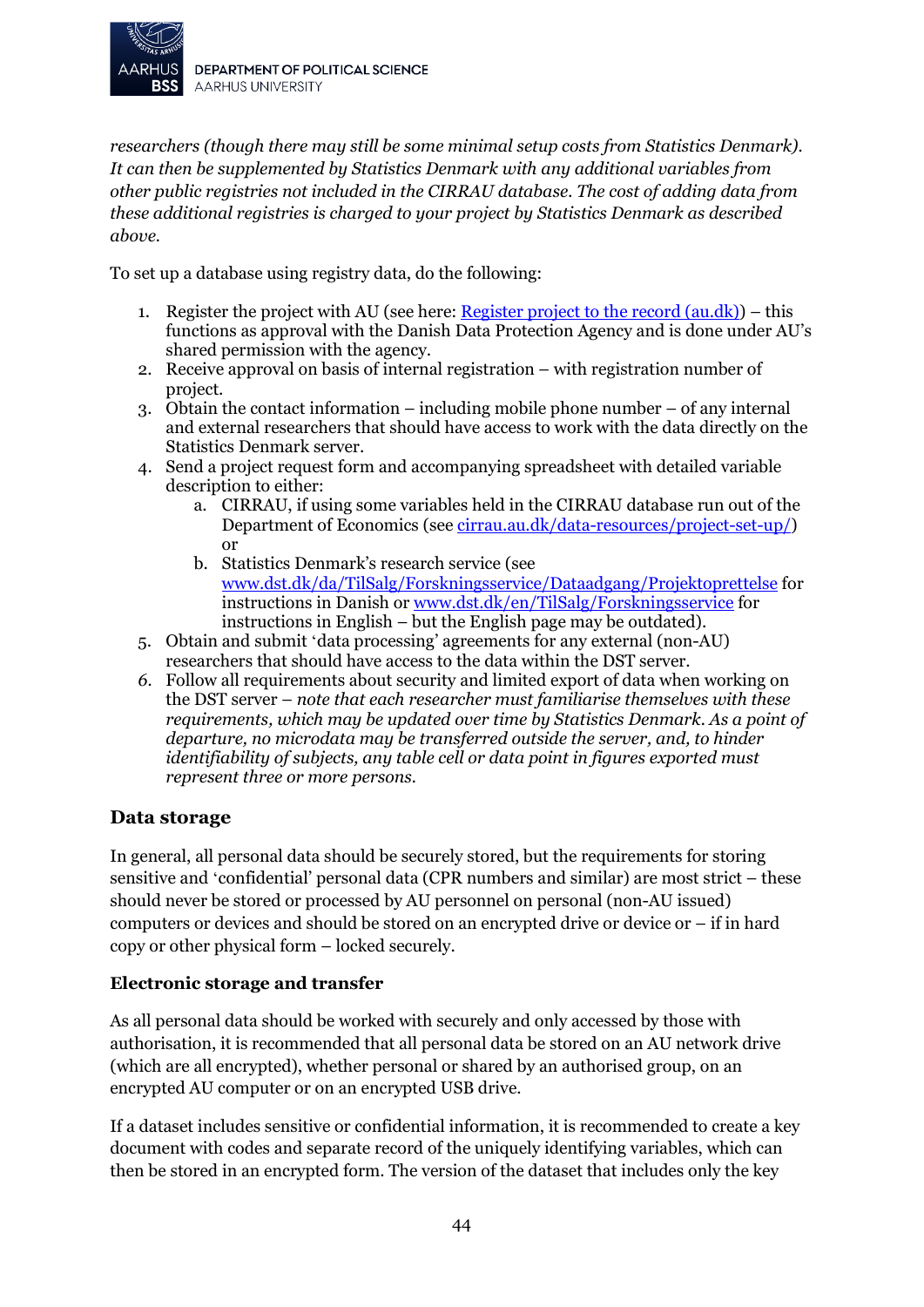

codes and non-identifying data can then be worked with on a regular basis. However, it is important to delete both the key and version with identifying data when these are no longer necessary for the project.

*Any PC or Mac issued by AU after March 1, 2018 is already encrypted. Computers issued before that can be encrypted by IT support. USB drives with encrypted hardware (recommended since they can be used across platforms, while software encryption cannot) can be purchased from IT support. Also note the recommended use of encrypted email for any emails including sensitive or confidential information.* 

*If you need to send datasets with identifiable personal data to others within your project that have a data processing agreement, it is recommended that you do so using encrypted email or by sending files saved with encryption software (ask IT support for help with this); if you send confidential or sensitive personal data, it is required that you do so.*

[www.au.dk/en/informationsecurity/data-protection/general-information/storing-personal](http://www.au.dk/en/informationsecurity/data-protection/general-information/storing-personal-data/)[data/.](http://www.au.dk/en/informationsecurity/data-protection/general-information/storing-personal-data/)

#### **Physical storage**

If you have personal data on paper or another physical format, it may be possible to scan it into an electronic file and store it securely as mentioned above (for example, if you have paper forms with consent signatures).

If retaining personal data in physical format that includes confidential or sensitive information, it must keep it in a locked storage cabinet or facility. *It is possible for department researchers to store such data in the locked department archives or to get a secure cabinet that can be placed in their offices (this depends on the needs of the resources and is ordered on a case by case basis; speak with the department administrator).*

#### **Data deletion**

Under GDPR, identifiable personal data must either be anonymised or deleted when processing or storing it in identifiable form is no longer legitimate, legal or necessary. In general, for political science researchers, this means that identifying information should be deleted as soon as it is no longer needed for research purposes or when a data subject withdraws their consent. However, the criterion of 'necessary' is a 'grey zone', which must be evaluated for each project. In general, however, you must live up to the procedures that you have initially informed the subjects would be used and must not retain any identifying or indirectly identifiable personal data when you no longer need it for your research. Again, remember to check your datasets for identifying markers such as IP-address, GPS-markers, etc. Once a dataset is anonymised (see definition in the first section above), you may retain it as long as you wish for legitimate research purposes.

*To establish good practice in this area, it is recommended that researchers working with personal data check through existing electronic and physical files to anonymise or delete data they may still have whose storage is no longer necessary, and set reminders for themselves to anonymise or delete data when no longer necessary in the course of a project.*

### **Examples of good practice for different types of projects**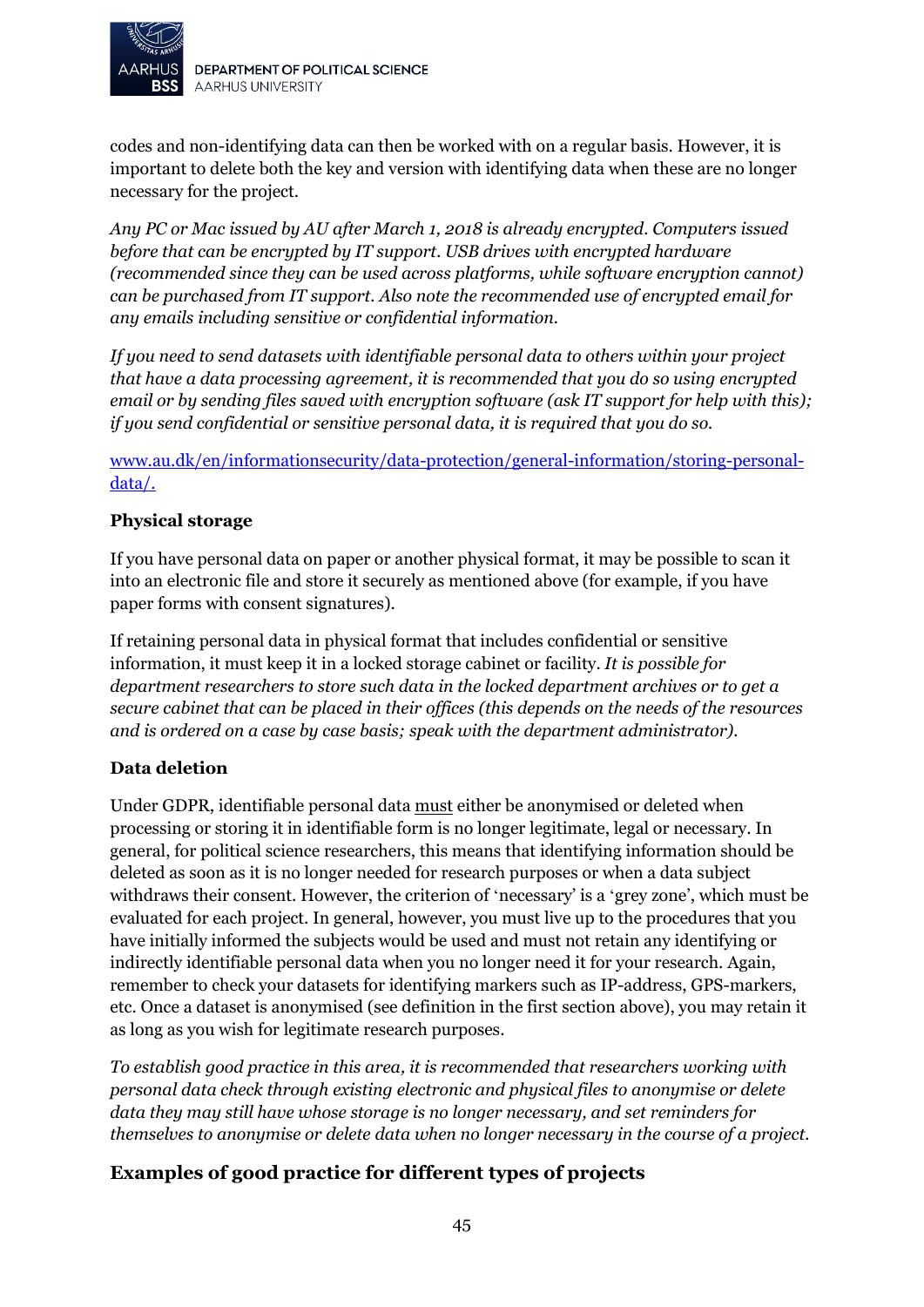

DEPARTMENT OF POLITICAL SCIENCE **AARHUS UNIVERSITY** 

The following examples assume that potentially identifiable, sensitive personal data is processed.

Example 1: A researcher at the Department of Political Science plans to conduct face-to-face interviews with 40 recently-arrived refugees living in Denmark and Germany. At the time of the interview, the researcher also records the subjects' ethnicity and religion. The interviews will be audio-recorded and translated from Arabic using a non-AU translator, who will produce Danish-language transcripts. In addition to the information collected in the interviews, the researcher plans to retain the subjects' contact information for at least two years after which they will carry out a second round of face-to-face or telephone interviews.

Example 2: A researcher at the Department of Political Science is conducting a surveyexperiment among 2,000 people living in the United States contracted for collection through YouGov. Among other things, the survey asks respondents about their ethnicity, party affiliation and political ideology. (Since YouGov has identifiable panel information at the time of collection and also includes IP-addresses in the survey dataset, personal data rules apply.) The survey dataset is then transferred to the researcher without panel IDs but including IPaddresses.

Example 3: A researcher at the Department of Political Science directs assembly of a dataset about Danish city council members that includes information about, among other things, their gender, age, size of municipal, party, service period and public statements/positions on key issues. The dataset is built using publicly available data from the cities' and politicians' websites and public social media accounts. Only AU researchers or research assistants directly handle the data.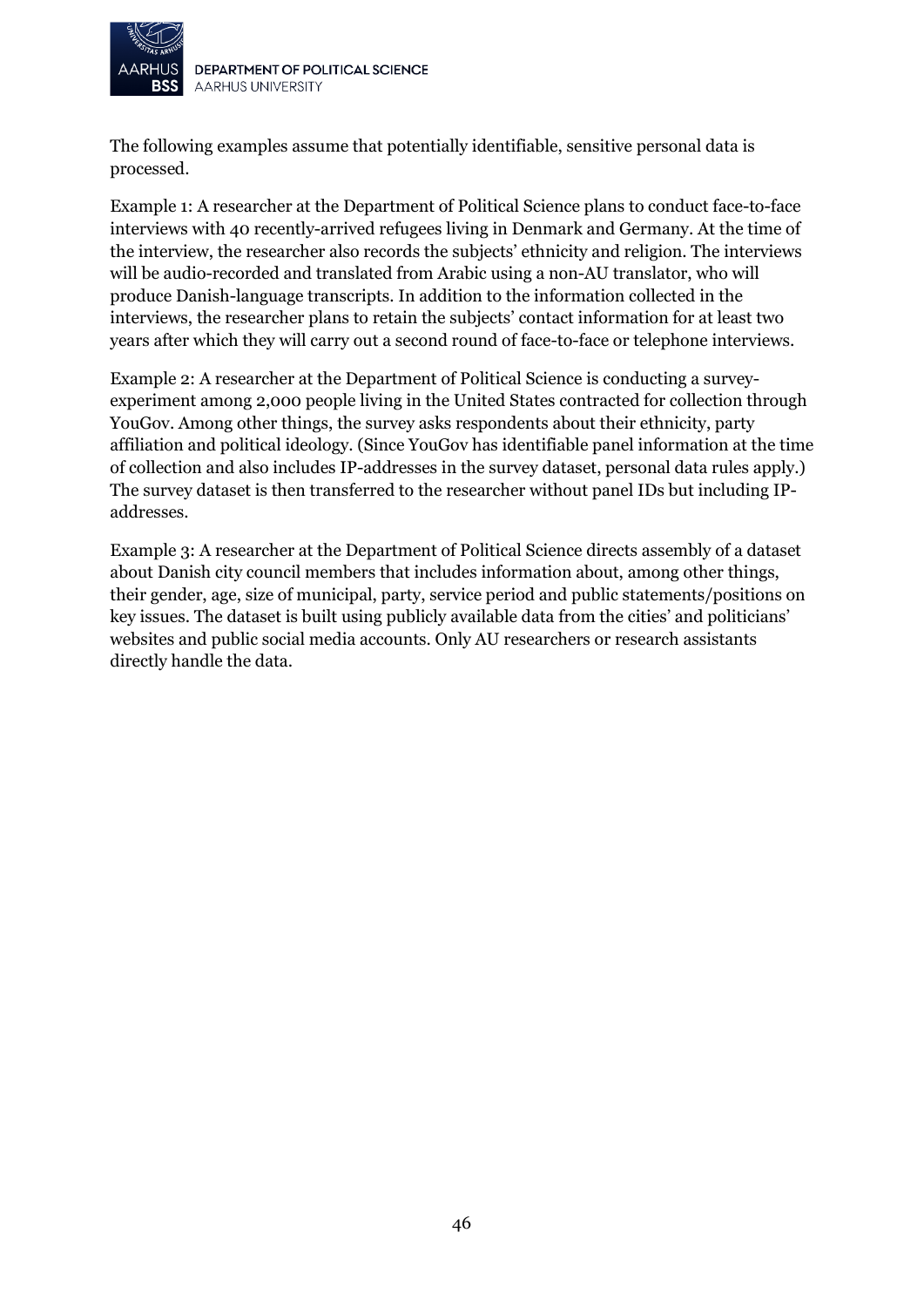

|                                                  | <b>Example 1</b>                                                                                                                                                                                                                                                         | <b>Example 2</b>                                                                                        | <b>Example 3</b>                                                                    |
|--------------------------------------------------|--------------------------------------------------------------------------------------------------------------------------------------------------------------------------------------------------------------------------------------------------------------------------|---------------------------------------------------------------------------------------------------------|-------------------------------------------------------------------------------------|
| Identifying data                                 | Name, contact info,<br>voice as recorded                                                                                                                                                                                                                                 | YouGov panel ID,<br>IP-address                                                                          | (Combination of<br>variables easily leads<br>to identification)                     |
| Sensitive data                                   | Ethnicity, religion,<br>(any additional<br>revealed in<br>interview, e.g.,<br>health data)                                                                                                                                                                               | Ethnicity, party,<br>political ideology                                                                 | Party, stated<br>political positions                                                |
| <b>Necessary steps:</b>                          |                                                                                                                                                                                                                                                                          |                                                                                                         |                                                                                     |
| <b>Internal AU</b><br>notification of<br>project | Yes                                                                                                                                                                                                                                                                      | Yes                                                                                                     | Yes                                                                                 |
| Data processer<br>agreements                     | Yes – for the non-<br>AU translator                                                                                                                                                                                                                                      | Yes - with YouGov<br>(unless AU has a<br>standing agreement)                                            | No (unless analysed<br>or accessed by non-<br>AU researchers)                       |
| Information to<br>subjects                       | $Yes - at$ interview                                                                                                                                                                                                                                                     | $Yes - at beginning$<br>of survey, before<br>consent question                                           | $Yes - within 1$<br>month of collection<br>(e.g., an email to<br>those on the list) |
| Consent procedure                                | Yes (signed consent<br>documents or audio-<br>recorded)                                                                                                                                                                                                                  | Yes (check or accept<br>in web form)                                                                    | No (because already<br>publicly available)                                          |
| Data storage<br>measures                         | $-$ Audio files<br>encrypted<br>- if signed consent<br>forms, scanned and<br>encrypted; deleted<br>when no longer<br>needed<br>- code key created,<br>kept with contact<br>info, encrypted<br>- main data kept<br>with ID code,<br>separate from key<br>and contact info | $-$ Data stored in<br>encrypted form until<br>IP deletion                                               | - Data stored<br>securely, only<br>accessed by<br>authorised<br>researchers         |
| Data deletion                                    | - Audio-files, when<br>no longer needed<br>- Contact info, after<br>follow-up round<br>completed<br>- Any other<br>identifying info,<br>if/when not needed                                                                                                               | - YouGov should<br>delete dataset after<br>delivery<br>- IP-addresses, if<br>not needed for<br>analysis |                                                                                     |

September 18, 2019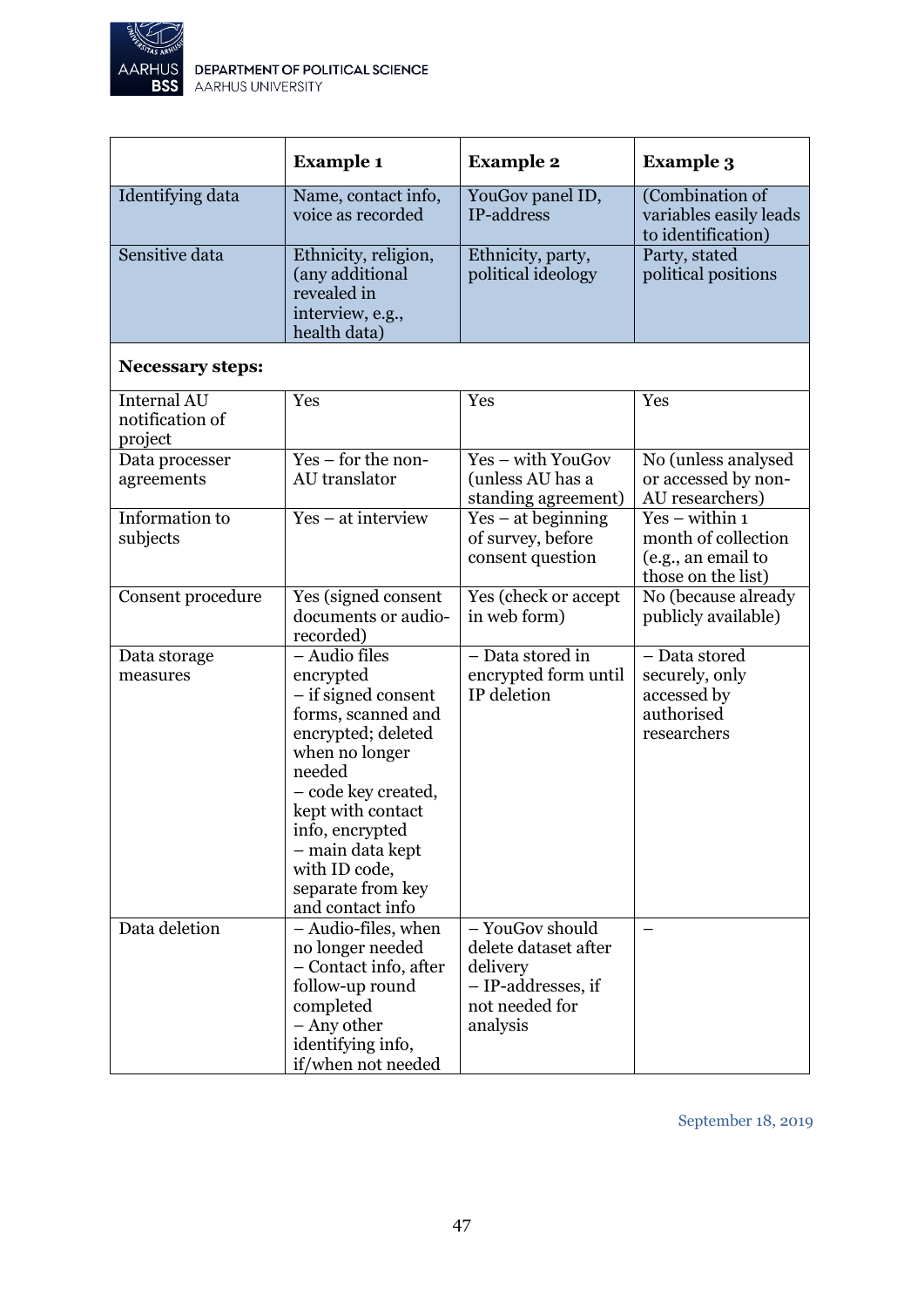

# **Annex XII** Guide to teaching at AU for international PhDs **Danielle Annie May-2020**

## **Contents**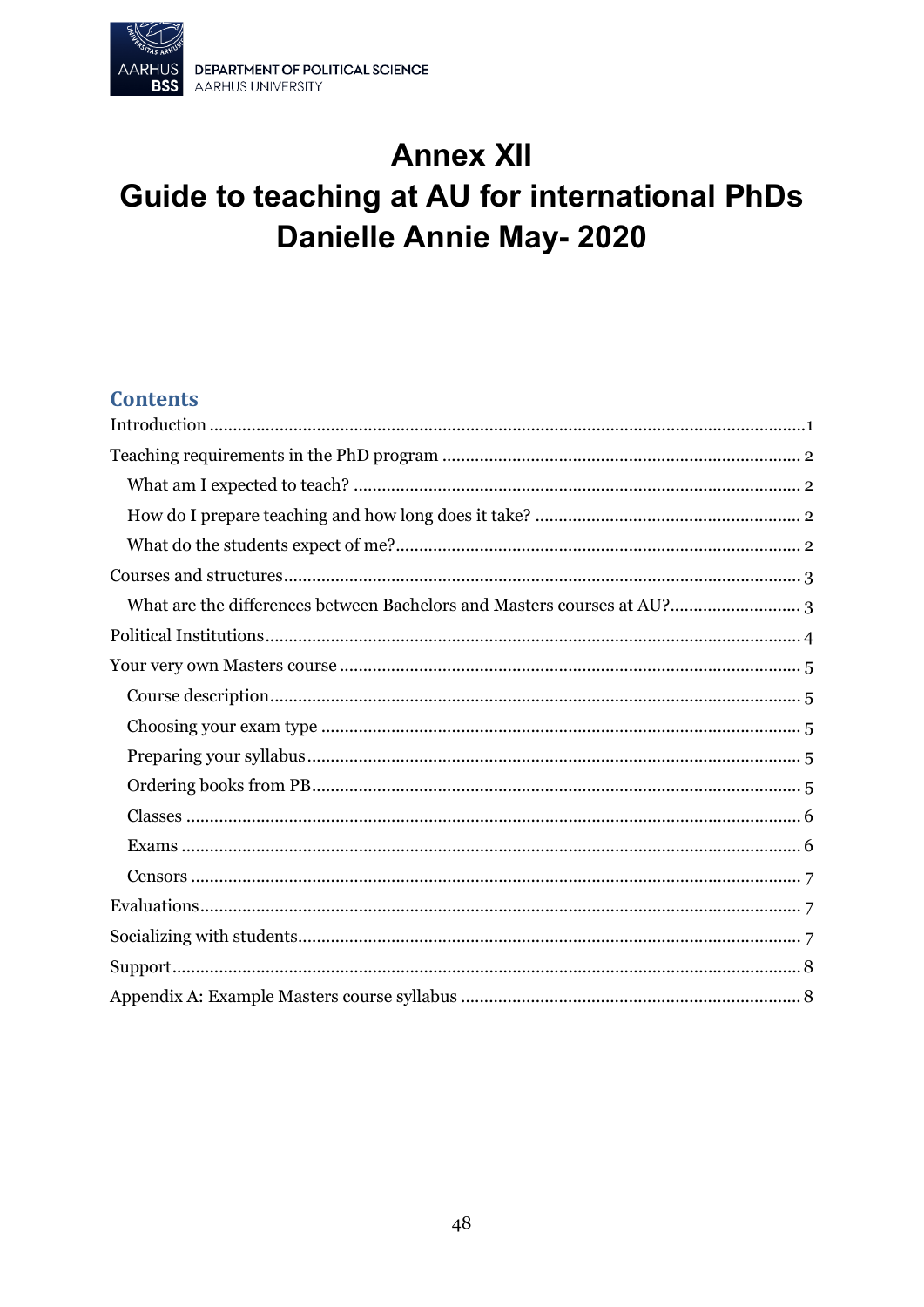

## <span id="page-48-0"></span>**Introduction**

If you are an international PhD and this is your first time teaching at Aarhus or your first time teaching at all, don't worry, you are not alone!

Your colleagues (from PhDs to Professors) are extremely supportive and willing to share any and all knowledge with you, so you should feel very comfortable to ask colleagues any teaching-related questions that may arise.

Nonetheless, sometimes there is quite a lot of tacit knowledge involved. There are things that people who have studied or worked at Aarhus for a long time tend to take for granted and assume that you know, or things that you don't even know you should be asking about. So, this is an attempt to shed some light on some of the weird and wonderful peculiarities of teaching at Aarhus University :)

# <span id="page-48-1"></span>**Teaching requirements in the PhD program**

### <span id="page-48-2"></span>**What am I expected to teach?**

Over the course of your PhD program, you are expected to teach 2 courses over 2 semesters (= 8 months of active teaching, or 1 year if you count preparation and exam marking for your Masters course). Usually, PhDs teach one Bachelor level course, and one Masters course.

### <span id="page-48-3"></span>**How do I prepare teaching and how long does it take?**

Before each class, you will have to thoroughly read the texts for that week. Then you will have to prepare your slides (if you use slides), and think about the activities you will do in class with the students to engage them with the texts and get them to think critically and creatively about the questions you set.

The general advice you might receive is to try not to spend more than 1 day preparing your teaching, and to only start preparing one day before your class so that you don't allow yourself to spend more than a day on it. Often, PhDs who have studied at Aarhus (who have usually been Teaching Assistants during their studies) are better able to stick to this timeframe, since they have some experience of the system and know what is expected. For many PhDs and perhaps especially international PhDs, 1 day is not enough preparation time. It is pretty common to spend on average 2 days to prepare a class (even more in the beginning of each course), and then after teaching to be completely exhausted and not have the energy to do more than basic admin work. That means teaching can effectively take up at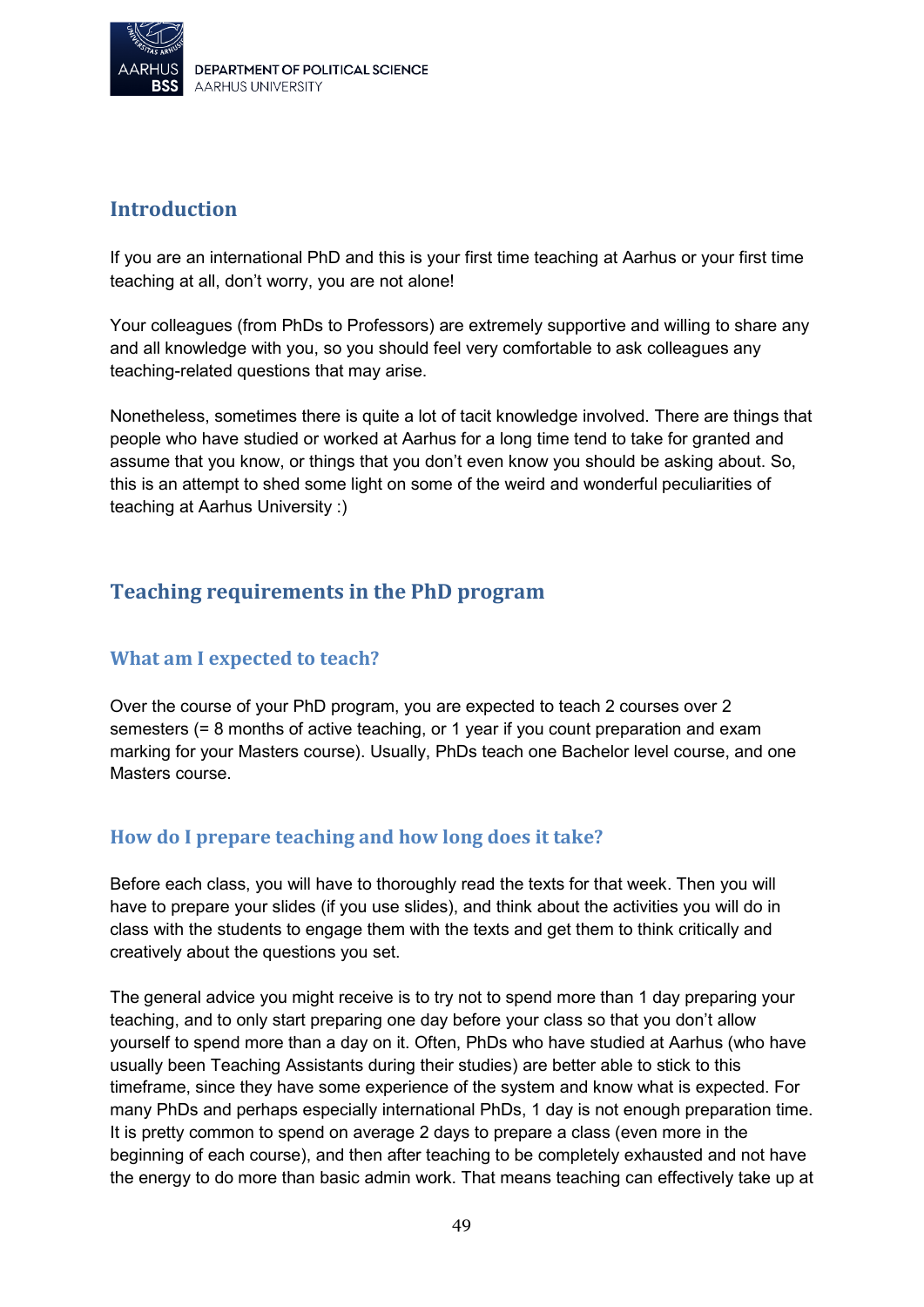

least 3 days a week. So, prepare for the possibility of only having 1 or 2 days per week to work on your project whilst you are teaching.

### <span id="page-49-0"></span>**What do the students expect of me?**

In terms of availability, some teachers offer office hours where students can drop by, others prefer students to ask questions via email and then to set up individual meetings if necessary. In my experience, the amount of questions received from students is very manageable and did not take up too much time. So, you do not have to be afraid of students waiting in a long queue in front of your office door if you do decide to have an open-door policy!

Students at Aarhus tend to be very exam-oriented, and they like to have clear take-aways from each class summarizing the most important points. You may get students asking you to include a slide at the end of each class with all the things from that class they will need to know for the exam. In my personal opinion, I think doing this can discourage students from paying attention throughout the class and from taking their own notes until right at the end, so I think it is completely legitimate not to cave to this expectation. But you can discuss this with others and your supervisors.

## <span id="page-49-1"></span>**Courses and structures**

#### <span id="page-49-2"></span>**What are the differences between Bachelors and Masters courses at AU?**

Bachelors courses are taught to hundreds of students, and are organised by senior academic staff, and PhDs act as Teaching Assistants. This means there are lectures by professors (which you attend, but do not have to plan), a syllabus (again, prepared by the course coordinators, not you) and an existing Master. A Master is a plan for each class, outlining the main content you should teach and discuss with students as well as suggested exercises. Usually a draft based on previous years exists, and you have to revise and adjust it for this year. In the Political Institutions course (more on that in the next pages), you are expected to prepare the Master twice out of the whole semester. The workload of preparing a Master depends on how much the syllabus changed from the previous year – if it's the same then it will not take much time at all and often you can just leave the Master as it was the previous year, but if it has changed completely you'll have to set aside some extra time to prepare a new Master. In Bachelors courses there are means that there are several staff members involved in one course, so you have a lot of support. Usually you will have coordination meetings with the other teachers in your course, where you go over the plan for the week together.

Masters courses, on the other hand, are much smaller courses (for about 15-25 students), and you plan everything. You choose the texts to put on the syllabus, you choose the overall structure and themes of the course, and you choose what exercises to do in each class.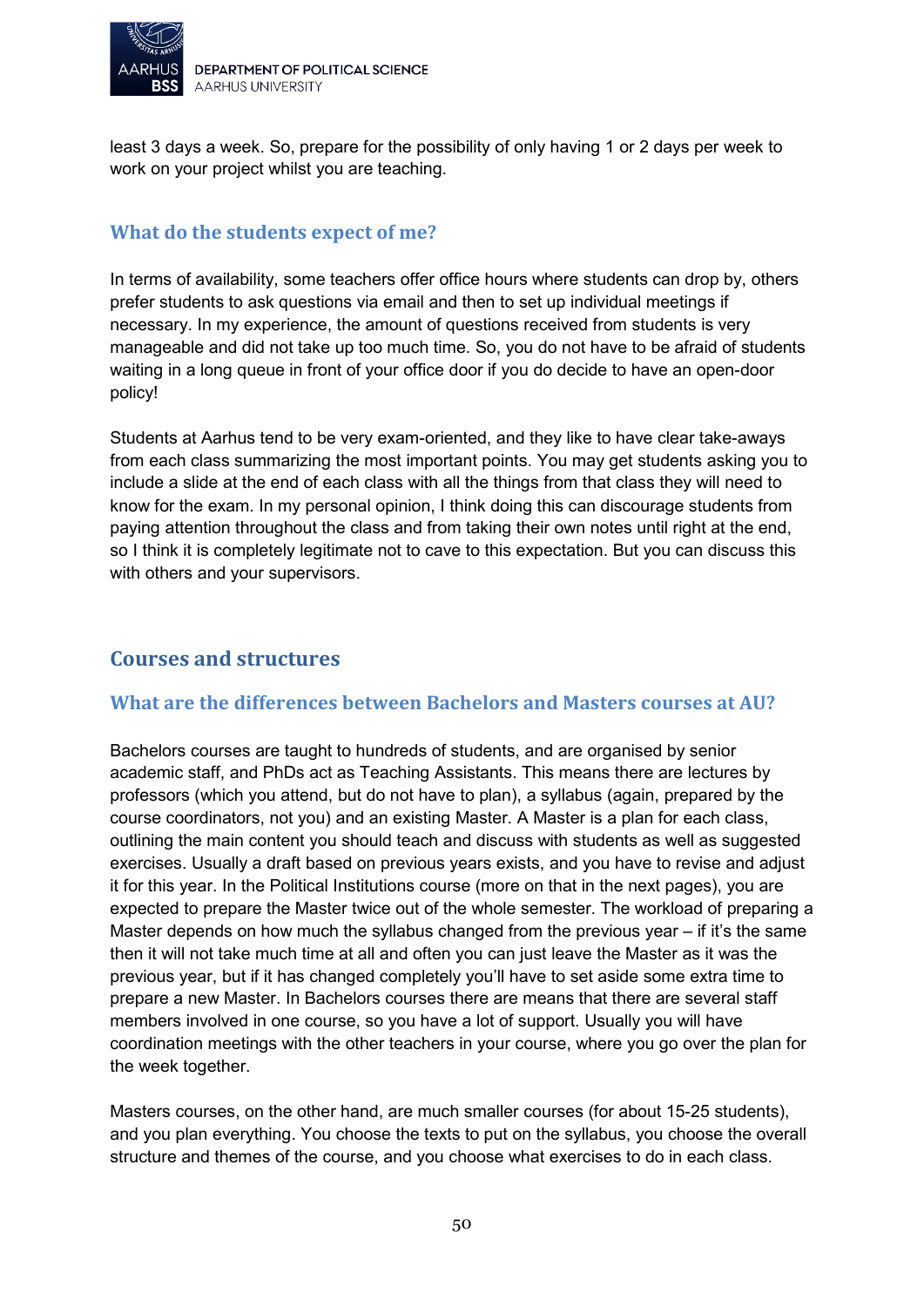

DEPARTMENT OF POLITICAL SCIENCE AARHUS UNIVERSITY

Bachelor courses are 2 hours, and Masters are 3 hours. Aarhus uses the 'academic hour', meaning that if your timetable shows e.g. 8-11, you would actually start at 8:15. Every hour, you have a 15 minute break. This means that a 2 hour Bachelor class = 1 hour 30 minutes active teaching, and a 3 hour Masters class = 2 hours 15 minutes active teaching. With Bachelors courses, you have to teach 2 classes back to back, for example if you are teaching from 8-12, 8-10 will be with one class and 10-12 will be the same content with a different class (Note: this was at least the case for Political Institutions. Maybe it is different for other courses).

The spring semester starts at the end of January and finishes in May. The fall semester starts at the end of August and finishes in December. Both Bachelors and Masters courses are 15 weeks each. One of these weeks in the middle of the course is 'reading week' for the students, which means a week off of teaching for you :)

Another thing to be aware of is that in Bachelors programs at Aarhus, students stay in the same study group throughout their whole degree. That means they work with the same four people to read and prepare for all their classes. So, they know each other well. In contrast, Masters students often do not know each other (there will also usually be many more international students in the Masters class than in the Bachelors class). This may affect how you decide to organize group work in Bachelors compared to Masters classes – for instance, you might think about splitting the groups up in the Bachelors class so they get to talk to people outside their study groups, and on the contrary you might want to form study groups in the Masters class so that students get to know some of their classmates well. One suggestion is to have a rotating timetable of study groups in the Masters class, i.e. a student is in group A for weeks 1-4, group B for weeks 4-8, group C for weeks 8-12 etc., so they get the chance to work intensively with everyone in the class over the whole semester.

# <span id="page-50-0"></span>**Political Institutions**

If you are an international PhD who does not speak Danish, chances are you will be teaching Political Institutions because this is the only Bachelors course taught in English. The themes of the course are: electoral systems, EU institutions, international institutions (like the WTO and NATO). It can be quite far away from what a lot of us study in our PhD projects, and it can feel a little overwhelming to wrap your head around all of this new material! But don't worry - the fact that you are a PhD student means that you undoubtedly have more knowledge than most of the students and will be better able to process the texts, even if you have never studied this topic in-depth before.

A note on language: for the Political Institutions students, this is their first course in English. Some students are more confident in English than others (though in general the level is very high), so make sure to create an environment where it is totally ok to make mistakes speaking in English and emphasise that there is no need to be embarrassed if mistakes are made. Also, especially if you're a native speaker, remember to try and speak clearly and not too fast so everyone can follow. Students usually will not put up their hands and ask if they do not understand, so it is also good to regularly check in and make sure everyone's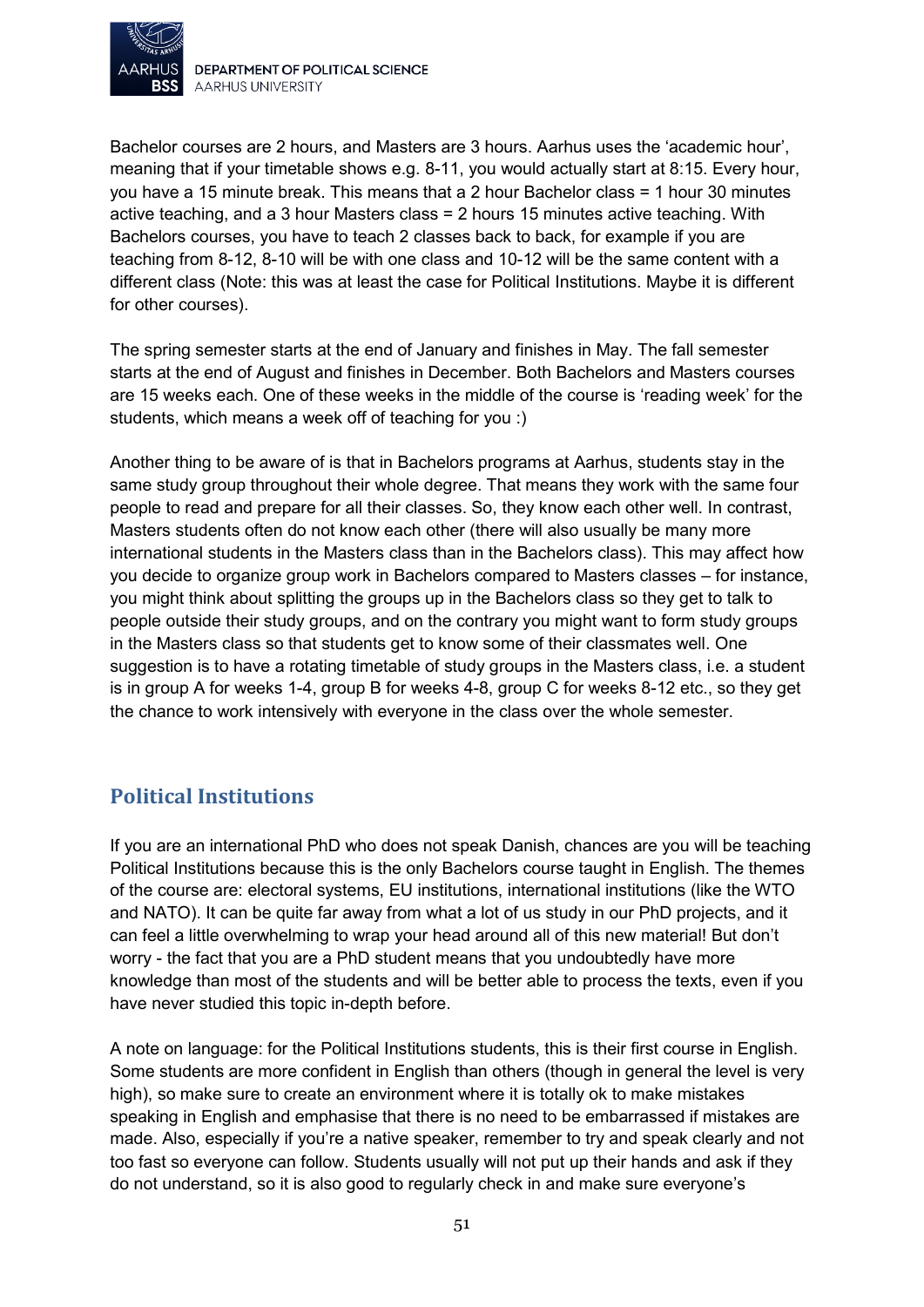

following.

If you are teaching the Political Institutions course and you do not speak Danish, you will not be marking the exams.

#### <span id="page-51-0"></span>**Your very own Masters course**

Running your own Masters course involves a lot of work, but don't worry! This information on the steps involved should help you.

#### <span id="page-51-1"></span>**Course description**

Before your course begins, you will be asked to fill in a form that asks you to write the name of the course, the course description, and choose a type of exam. This allows the students to choose your course in a course catalogue. Admin will send you an email to let you know when this form is due.

#### <span id="page-51-2"></span>**Choosing your exam type**

There are several different exam types you can choose between. They are: a take home assignment (no time limit), a 7 day take home assignment (students have a week to write an assignment), 30 minute oral exam with a synopsis (where they have written something to discuss beforehand), and 30 minute oral exam without a synopsis. You should speak to your supervisors and section leader to decide which exam type is best for your course.

#### <span id="page-51-3"></span>**Preparing your syllabus**

Admin will send you an email telling you when your course syllabus is due. This email also has information about the material you are allowed to include in the syllabus (for instance, you can only have a certain number of scanned pages from a book not stocked by AU library). Preparing the syllabus takes a long time - it can take around a full month of work to decide which texts to include, how they will fit in to the overall structure of the course, what the overall structure of the course should actually be, etc. You may also want to think about where you could invite some authors as guest speakers to discuss their texts with the students (this is not obligatory or expected, but it's a nice idea to consider. The students usually enjoy having guest speakers in). The maximum number of pages you can include is 1200 pages. You don't have to prepare the syllabus all from scratch, you can and should get inspiration from other people's syllabi (an example syllabus is in the appendix). Your supervisors will also help you through the process, and you can ask them for comments on your syllabus. When you're done, email the syllabus to admin and, if you include any books not stocked by the library, take the book to admin so they can scan it.

#### <span id="page-51-4"></span>**Ordering books from PB**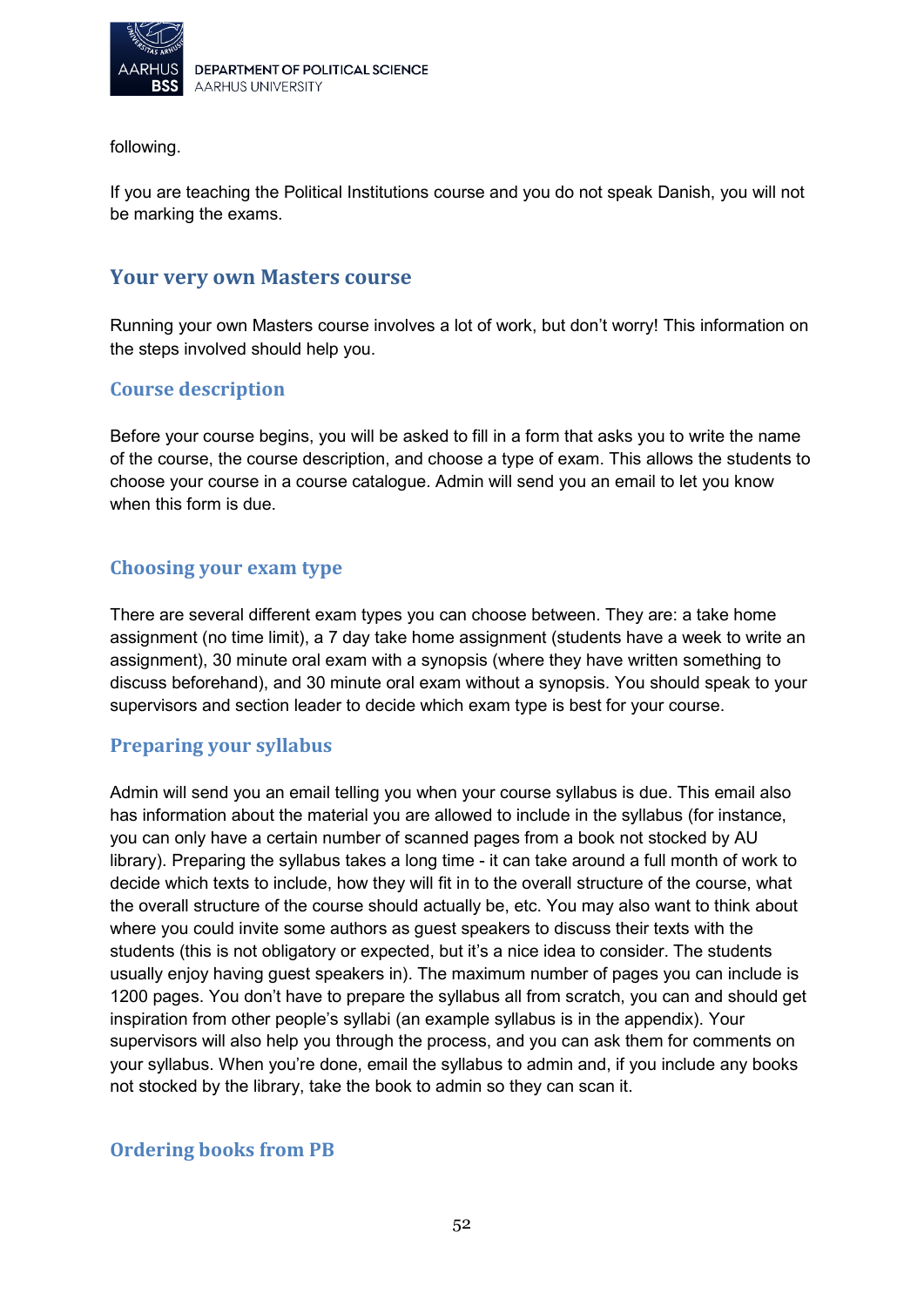

You will receive an email from an organisation called Politologisk Bogformidling, asking you if you want to order any books for the students to read for your course. This can be really confusing when you don't know what PB is, as at first it seems you are being asked if you want to request any books for the library to stock for the students to loan. Actually, PB is a student book organisation that buys the textbooks you select to sell at a discounted price to students. So whichever book(s) you put on this list, the students will buy. You don't have to set any text books for the students to buy, it is only an option. If all the texts you want the students to read are available for free online, then there is no need to order anything.

#### <span id="page-52-0"></span>**Classes**

At some point you will receive an email asking you to indicate any times of the week where you cannot teach (i.e. due to section meetings). It's also ok to indicate that you would rather not teach at 8am, for example. Admin will do their best to accommodate this, and then send you an email telling you when your class has been scheduled for.

Masters classes usually consist of a mixture of lecturing, group work, and class discussion. How much you choose to do of each is entirely up to you. It is apparently quite standard at Aarhus for teachers to do the first 45 minutes lecturing, the second 45 minutes group work, and the third 45 minutes class discussion. But you can also break it down into shorter blocks, for example say 10 minutes lecture, 25 minutes group work, 10 minutes class discussion for each block of the class. It really is up to you. In terms of setting homework for the students, it is ok to have them prepare group presentations or write short essays for some classes throughout the semester. The bare minimum is for them to do the readings each week (and usually, most students are well prepared and come to class having thoroughly read the texts), but you can also set some more homework if you want. Again, this is maybe something to discuss with your supervisors.

#### <span id="page-52-1"></span>**Exams**

Towards the end of your course, if you are doing a written exam, you will receive an email asking you to submit your exam question(s) and appendixes to WiseFlow, which is the system the university uses to administer exams. Later, you will receive an email telling you the deadline for you to mark all the exams (I believe this is usually one month after the deadline for the students to hand in their exams). I am not sure what the process is for oral exams – check with your supervisors and the study director if needed. You will receive a notification when all the exams are ready for you to grade. The Danish grading scale is a bit unique. Details here: [7-Point grading scale | Ministry of Children and Education \(uvm.dk\).](https://eng.uvm.dk/primary-and-lower-secondary-education/the-folkeskole/7-point-grading-scale)

#### <span id="page-52-2"></span>**Censors**

You need an external censor to mark the exams with you. You will receive an email asking you to choose max. three academic fields that you want your censor to be a specialist in, and then admin will send you the name of the censor that has been chosen for you. Then, you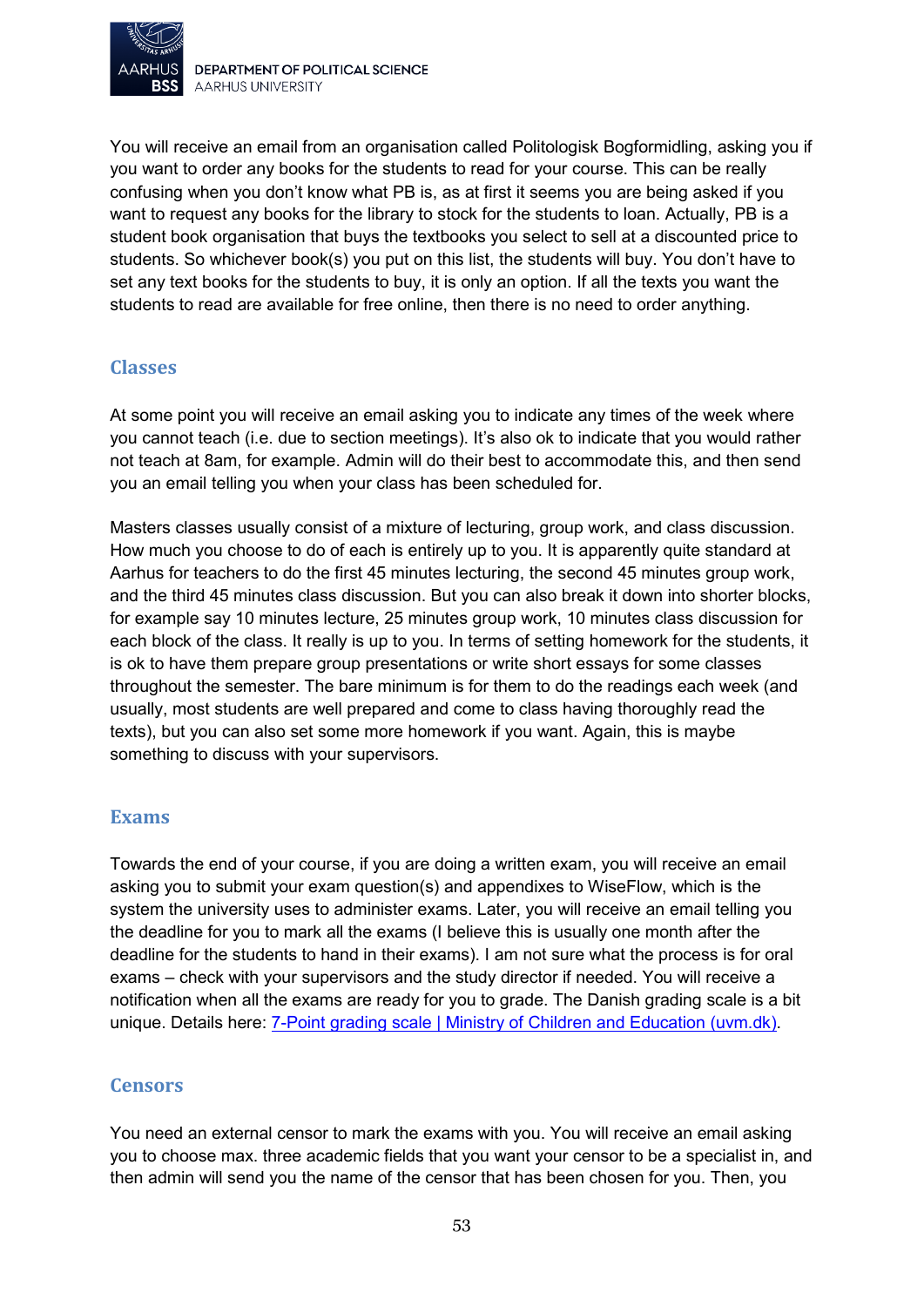

can email the censor to introduce yourself and you can send them the syllabus and the exam questions in advance so they are prepared. In the case of marking written exams: both you and the censor will individually read all the exam papers, and then you will meet to discuss the grade of each paper. A good way to prepare for this meeting is to create an excel sheet with the paper number (the exams are anonymous), your comments on the paper, and a tentative grade.

## <span id="page-53-0"></span>**Evaluations**

To get an indication of how you're doing, you can ask the students for some feedback on your teaching. Probably the best way to do this is to get them to anonymously write on some paper (or on menti, if you're teaching online) one thing you're doing well, and one thing that could be improved. Around the second or third class is probably a good time to do this. You obviously don't have to accommodate all of their comments and suggestions, just the ones that you think make sense and would be a good improvement to your teaching.

At the end of the course, you will get formally evaluated by the students. The evaluation system uses a 5 point grading scale. If you get any negative comments, try not to take them personally – everyone gets critical comments! Also remember that it is usually the people that both liked and disliked the course the most that take the time to fill in the evaluation, so you're getting the most extreme of all the opinions in your class.

# <span id="page-53-1"></span>**Socializing with students**

A nice thing about teaching in Denmark is that there is room for some social interaction outside class with teachers and students. You may get an invite to a social event the students arrange (Easter or Christmas lunch, for example) – but not necessarily (so don't feel bad if you don't!). You can also organize a social event, for example welcome drinks/coffee at the start of a course or goodbye drinks at the end of the course. This can be a really nice way both for you to get to know the students so you feel more relaxed, and for them to get to know you. But again, everyone is different and maybe you prefer to keep socializing and teaching separate, which is totally fine.

### <span id="page-53-2"></span>**Support**

The university offers a teaching course for PhD students, which will help you to navigate and prepare for your classes. It is offered in English: [AARHUS BSS: Teaching technique for PhD](https://ced.au.dk/en/courses/aarhus-bss-teaching-technique-for-phd-students)  [students \(au.dk\)](https://ced.au.dk/en/courses/aarhus-bss-teaching-technique-for-phd-students)

The administration will let you know all the important deadlines and forms to fill in, and you can ask them if you have any questions. **\*\*Note: important emails regarding teaching**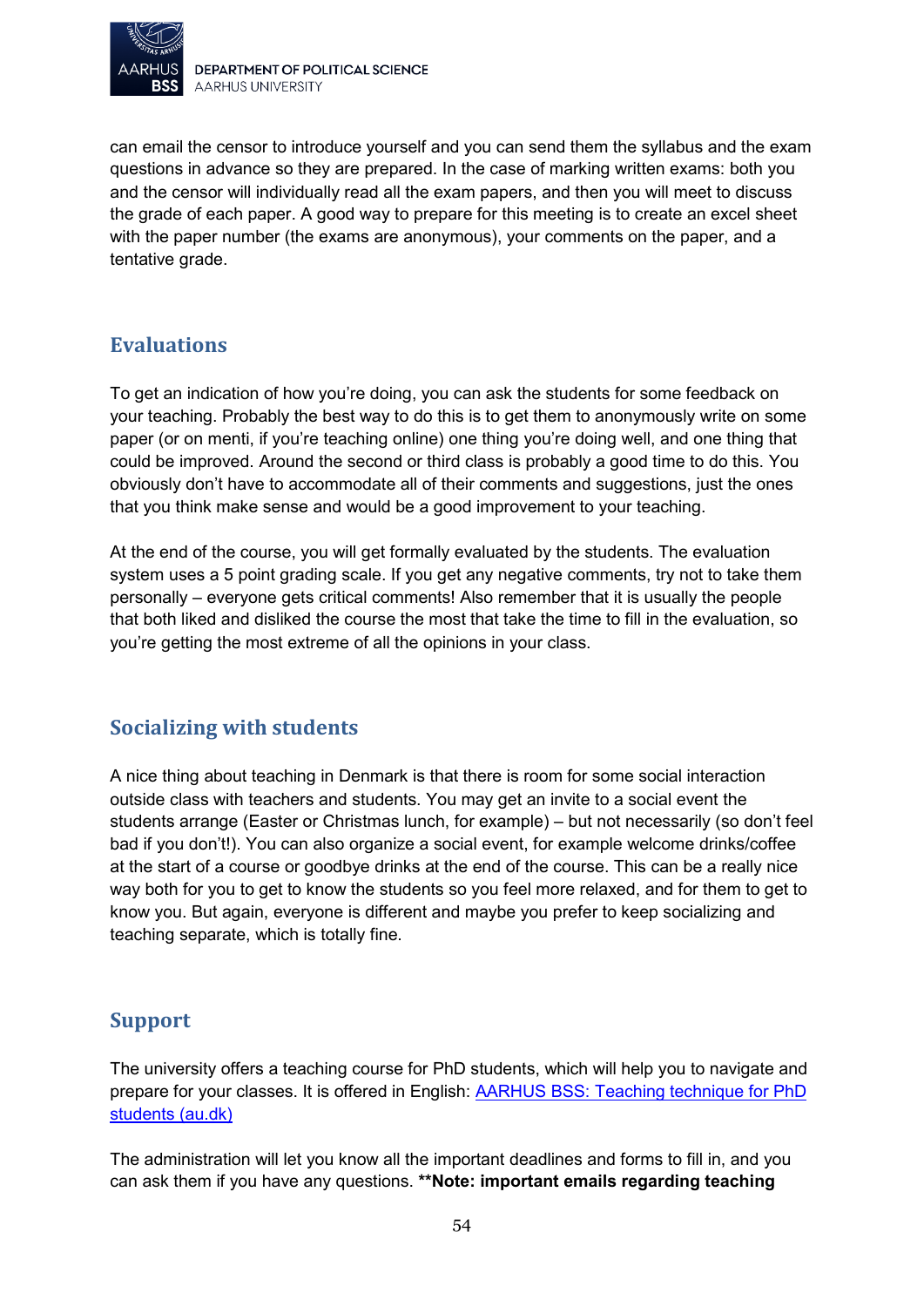

**from the administration are sometimes only sent in Danish.** This is unfortunate. But, do not just assume they're not meant for you and ignore them! Then you will miss important information and deadlines. Use google translate, and ask someone if you still don't understand. If you reply to the email to ask for clarification, admin is always very helpful and happy to explain the process.

By now, hopefully it is clear that your supervisors are an excellent source of support for you during your teaching. You can also go to the Study Director (Lars Thorup Larsen) or the PhD Coordinator (Helene Helboe Pedersen) who are always happy to help, even with small concerns. Your colleagues who have taught and/or are currently teaching are great to go to for inspiration, shared frustrations, and motivation. Even though teaching can be pretty daunting at times, it can also be really enjoyable. Completing a semester's worth of teaching really is an achievement, and you will learn a lot in the process. Good luck! :)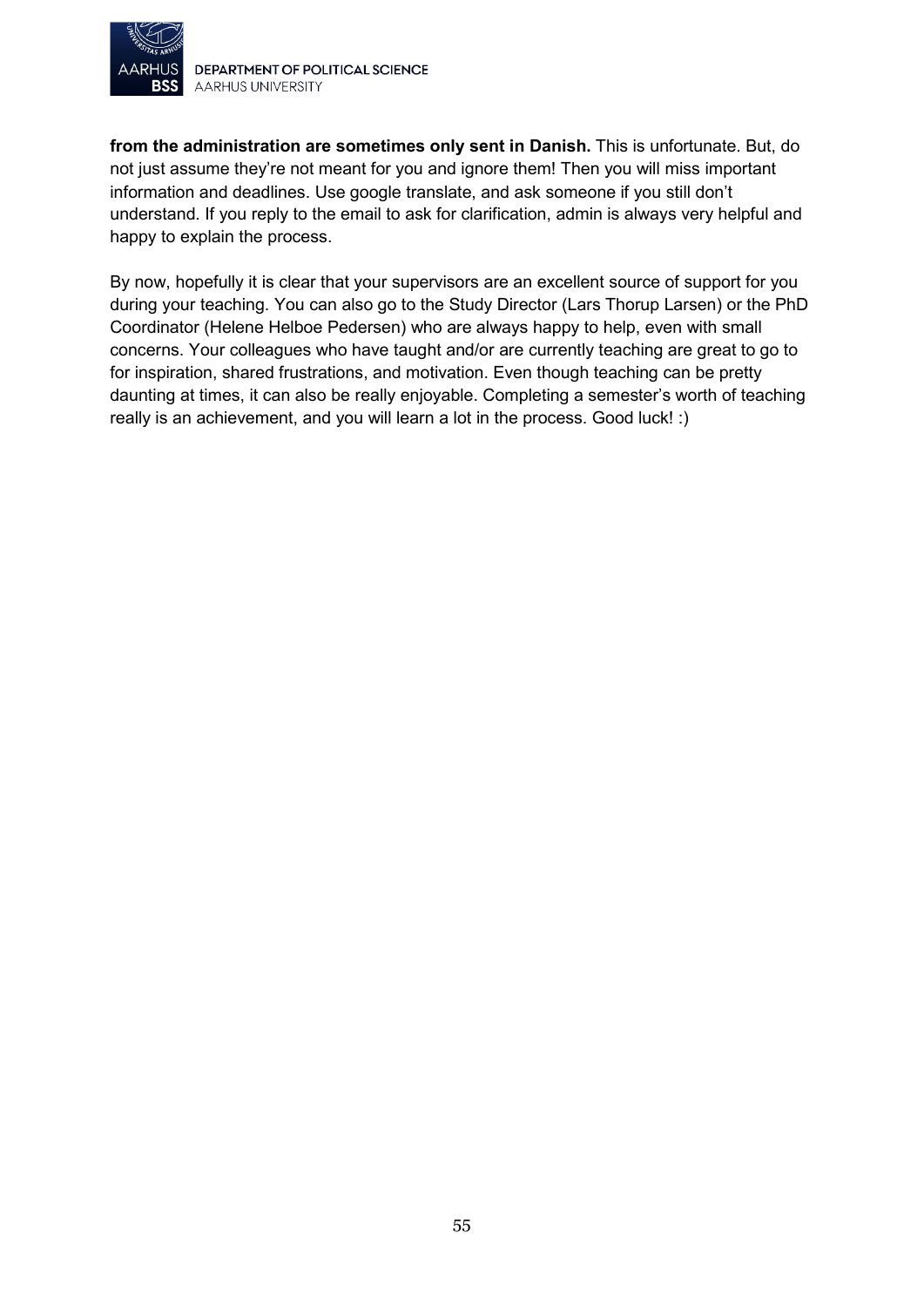

# <span id="page-55-0"></span>**Appendix A: Example Masters course syllabus**

#### **Course outline and syllabus for MA seminar** *Money in Politics*

#### **1. PRACTICAL INFORMATION**

Course title: Money in Politics Course instructor: Danielle May Language: English 10 ECTS = 3 hours per week for 15 weeks Syllabus = 987 pages

#### **2. EXAMINATION**

7 day take home assignment.

#### **3. COURSE OUTLINE AND SYLLABUS**

| <b>CLASS</b> | <b>THEME</b>        | <b>TEXT</b>                                    | <b>PAGES</b> |
|--------------|---------------------|------------------------------------------------|--------------|
|              | Introduction to the |                                                |              |
| 1            |                     | Dalton, Russell, David Farrell and Ian         | 26           |
|              | course and the      | McAllister (2011). "Parties in Representative  |              |
|              | subject of party    | Government." Political Parties and             |              |
| 27 August    | funding             | Democratic Linkage: How Parties Organize       |              |
|              |                     | Democracy. Oxford and New York: Oxford         |              |
|              |                     | University Press, pp. 3-29                     |              |
|              |                     |                                                |              |
|              |                     |                                                |              |
|              |                     | Nassmacher, Karl-Heinz (2009). "Money in       | 27           |
|              |                     | Democratic Politics (Introduction)." The       |              |
|              |                     | Funding of Party Competition. Baden-Baden:     |              |
|              |                     | Nomos, pp. 19-46                               |              |
|              |                     |                                                |              |
|              |                     | Hopkin, Jonathan (2004). "The Problem with     | 24           |
|              |                     | Party Finance: Theoretical Perspectives on the |              |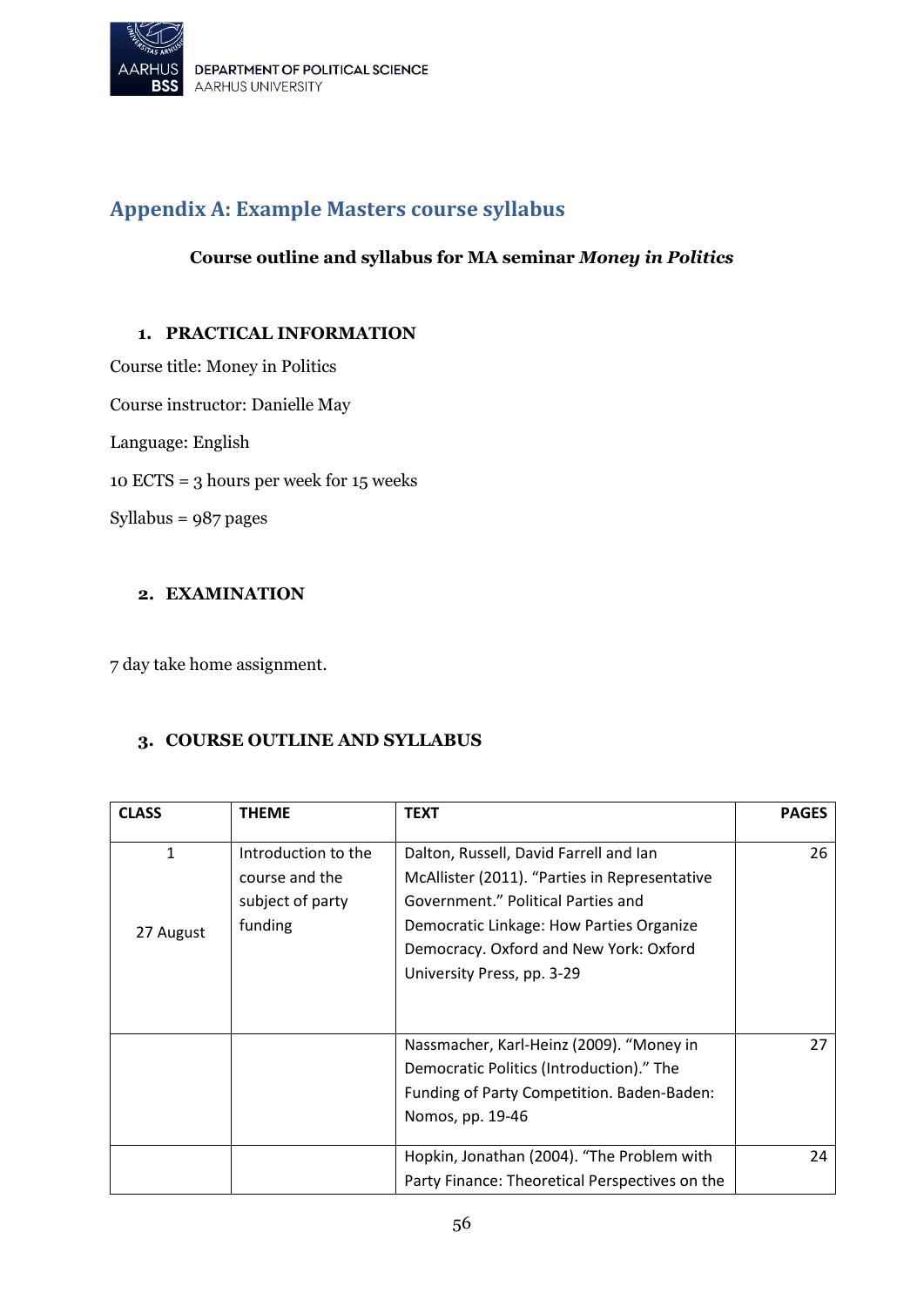

|                   |                                            | Funding of Party Politics." Party Politics 10(6):<br>627-651                                                                                                                                                                                                                           |           |
|-------------------|--------------------------------------------|----------------------------------------------------------------------------------------------------------------------------------------------------------------------------------------------------------------------------------------------------------------------------------------|-----------|
|                   |                                            |                                                                                                                                                                                                                                                                                        | Pages: 77 |
|                   | <b>BLOCK I: PRIVATE FUNDING OF PARTIES</b> |                                                                                                                                                                                                                                                                                        |           |
| $\overline{2}$    | Grassroots funding                         | Nassmacher, Karl-Heinz (2009). "Grassroots<br>Revenue." The Funding of Party Competition.<br>Baden-Baden: Nomos, pp. 193-238.                                                                                                                                                          | 45        |
| 3 September       |                                            |                                                                                                                                                                                                                                                                                        |           |
|                   |                                            | Van Biezen, Ingrid, Peter Mair and Thomas<br>Poguntke (2012). "Going, going,gone? The<br>decline of party membership in contemporary<br>Europe." European Journal of Political<br>Research 51: 24-56.                                                                                  | 32        |
|                   |                                            | Scarrow, Susan and Burcu Gezgor (2010).<br>"Declining memberships, changing members?<br>European political party members in a new<br>era." Party Politics 16(6): 823-843                                                                                                               | 20        |
|                   |                                            |                                                                                                                                                                                                                                                                                        | Pages: 97 |
| 3<br>10 September | Citizens - United?                         | Boatright, Robert (2018). "Party Funding in<br>the United States." Handbook of Political<br>Party Funding. Cheltenham: Elgar, pp. 227-<br>249                                                                                                                                          | 22        |
|                   |                                            | Schlozman, Kay, Henry Brady and Sidney<br>Verba (2018). "What Do We Mean by Political<br>Voice? Does Equal Voice Matter?" Unequal<br>and Unrepresented: Political Inequality and<br>the People's Voice in the New Gilded Age.<br>Princeton: Princeton University Press, pp. 23-<br>39. | 27        |
|                   |                                            | Page, Benjamin, Larry Bartels & Jason<br>Seawright (2013). "Democracy and the Policy<br>Preferences of Wealthy Americans."<br>Perspectives on Politics 11(1): 51-73.                                                                                                                   | 22        |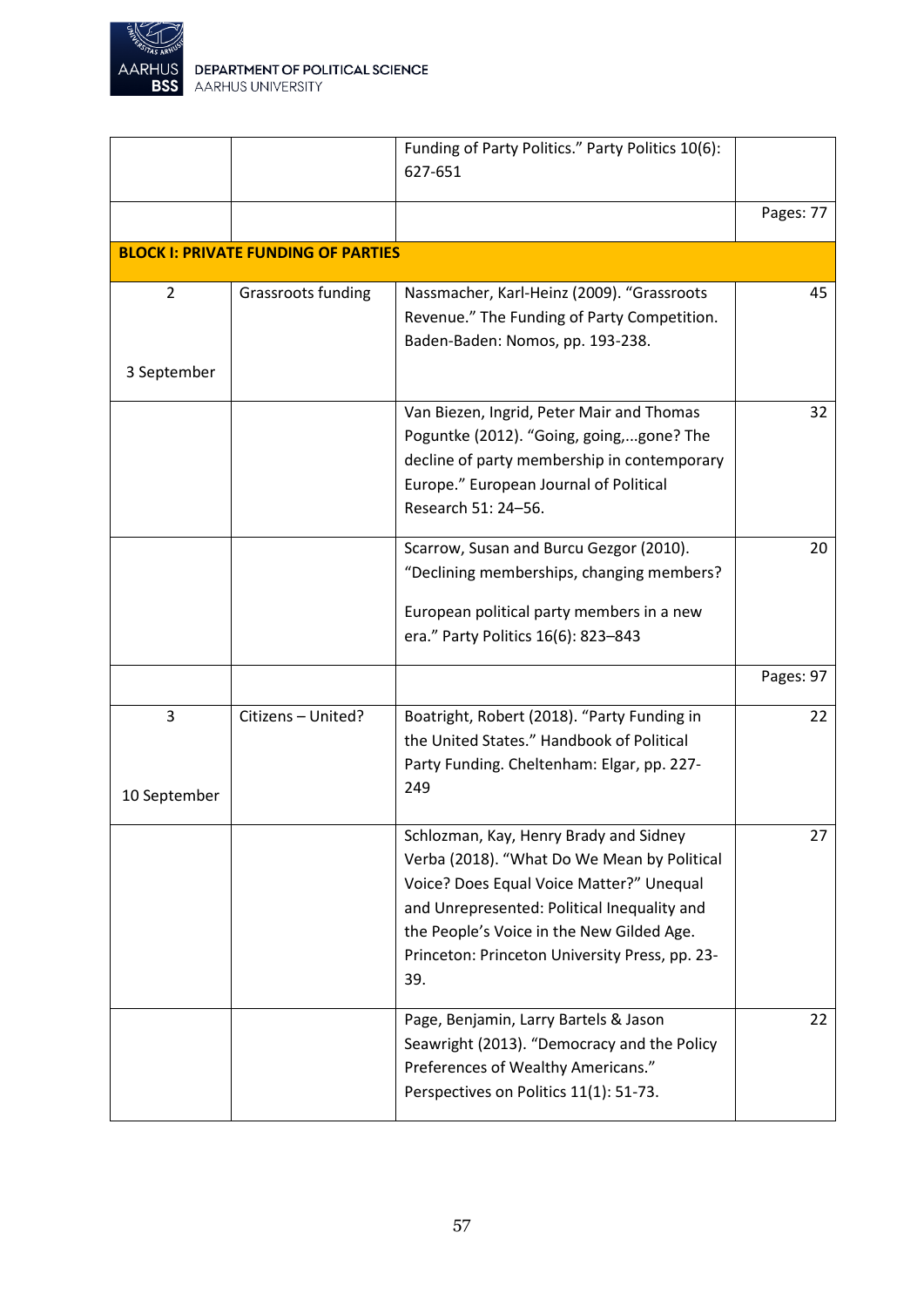

|              |                                            | Samples, John (2006). The Fallacy of             | 20        |
|--------------|--------------------------------------------|--------------------------------------------------|-----------|
|              |                                            | Campaign Finance Reform. Chicago and             |           |
|              |                                            | London: Chicago University Press, pp. 130-150    |           |
|              |                                            |                                                  |           |
|              |                                            |                                                  | Pages: 91 |
| 4            | Institutional                              | Warren, Mark (2004). "What Does Corruption       | 15        |
|              | corruption                                 | Mean in a Democracy?" American Journal of        |           |
|              |                                            | Political Science 48(2): 328-343                 |           |
| 17 September |                                            |                                                  |           |
|              |                                            |                                                  |           |
|              |                                            |                                                  |           |
|              |                                            |                                                  |           |
|              |                                            |                                                  |           |
|              |                                            | Thompson, Dennis (2018). "Theories of            | 18        |
|              |                                            | Institutional Corruption." Annual Review of      |           |
|              |                                            | Political Science 21: 495-513                    |           |
|              |                                            |                                                  |           |
|              |                                            | Nassmacher, Karl-Heinz (2009). "Plutocratic      | 30        |
|              |                                            | Funding (Interested Money and Graft)." The       |           |
|              |                                            | Funding of Party Competition. Baden-Baden:       |           |
|              |                                            | Nomos, pp. 239-269                               |           |
|              |                                            |                                                  | Pages: 63 |
| 5            | Public opinion on                          | Nwokora, Zim (2015). "Sceptical partisans:       | 19        |
|              | private funding                            | How citizens think about political finance."     |           |
|              |                                            | Australian Journal of Political Science 50(1):   |           |
|              |                                            | 73-92                                            |           |
| 24 September |                                            |                                                  |           |
|              |                                            |                                                  |           |
|              |                                            |                                                  |           |
|              |                                            | VanHeerde-Hudson, Jennifer and Justin Fisher     | 19        |
|              |                                            | (2011). "Parties heed (with caution): Public     |           |
|              |                                            | knowledge of and attitudes towards party         |           |
|              |                                            | finance in Britain." Party Politics 19(1): 41-60 |           |
|              |                                            | Avkiran, Necmi, Direnc Kanol and Barry Oliver    | 23        |
|              |                                            | (2015). "Knowledge of campaign finance           |           |
|              |                                            | regulation reduces perceptions of                |           |
|              |                                            | corruption." Accounting and Finance 56(5):       |           |
|              |                                            | 961-984                                          |           |
|              |                                            |                                                  | Pages: 61 |
|              |                                            |                                                  |           |
|              | <b>BLOCK II: PUBLIC FUNDING OF PARTIES</b> |                                                  |           |
|              |                                            |                                                  |           |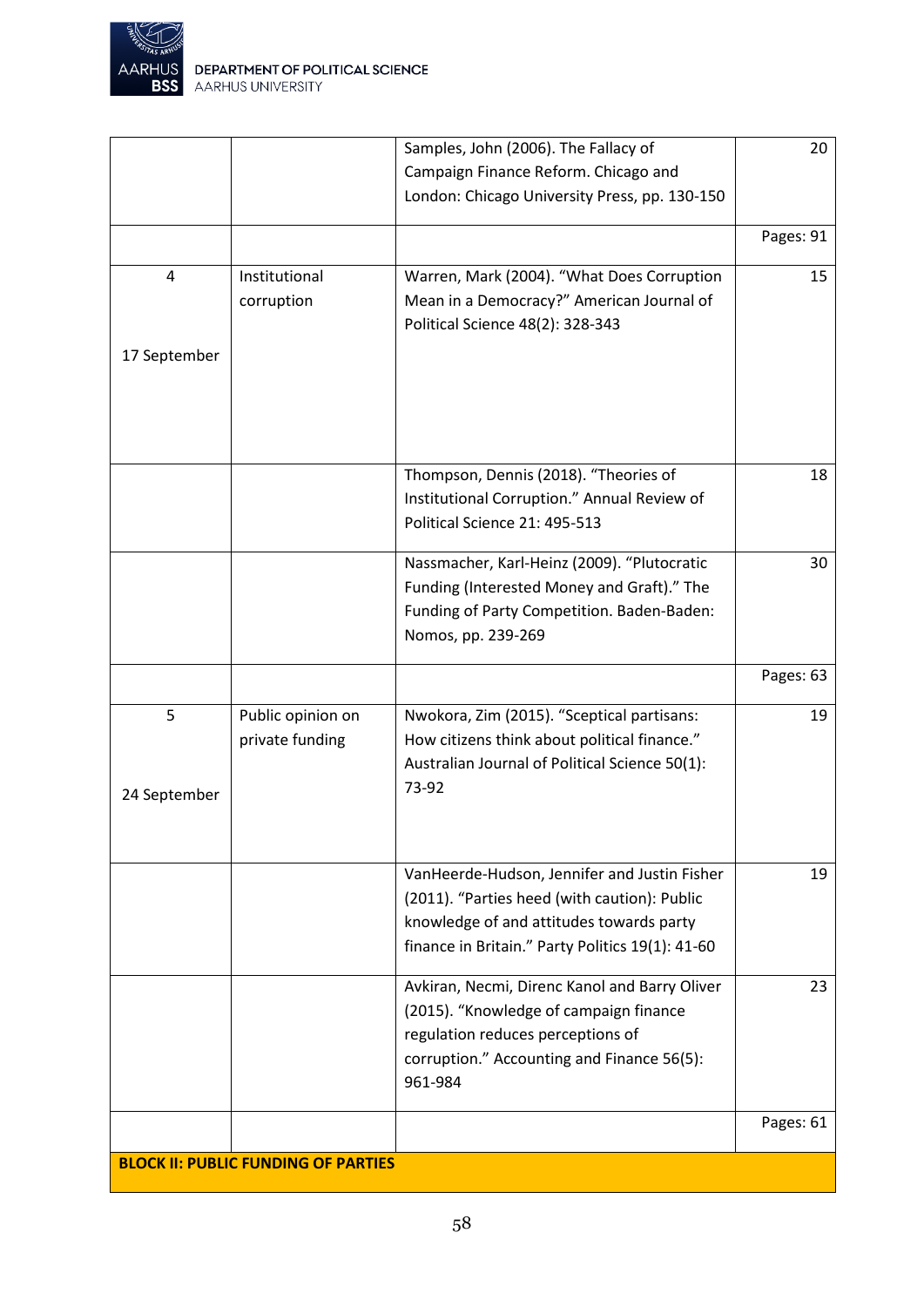

| 6              | The cartel debate: | Mair, Peter and Richard Katz (1995).             | 23        |
|----------------|--------------------|--------------------------------------------------|-----------|
|                | Part I             | "Changing Models of Party Organization and       |           |
|                |                    | Party Democracy: The Emergence of the            |           |
| 1 October      |                    | Cartel Party." Party Politics 1(1): 5-28         |           |
|                |                    |                                                  |           |
|                |                    |                                                  |           |
|                |                    | Koole, Ruud (1996). "Cadre, Catch-all, or        | 16        |
|                |                    | Cartel? A comment on the notion of the cartel    |           |
|                |                    | party." Party Politics 2(4): 507-523.            |           |
|                |                    |                                                  |           |
|                |                    | Nassmacher, Karl-Heinz (2009). "Public           | 14        |
|                |                    | Subsidies." The Funding of Party Competition.    |           |
|                |                    | Baden-Baden: Nomos, pp. 289-303                  |           |
|                |                    |                                                  |           |
|                |                    | Kölln, Ann-Kristin (2016). "Does Party Finance   | 11        |
|                |                    | Regulation Create a Level Playing Field?"        |           |
|                |                    | Election Law Journal 15(1): 71-82                |           |
|                |                    |                                                  |           |
|                |                    | Corduwener, Pepijn (2020). "Democracy and        | 30        |
|                |                    | the Entanglement of Political Parties and the    |           |
|                |                    | State: Party-State Relations in 20th-Century     |           |
|                |                    | France, Italy, and Germany." Comparative         |           |
|                |                    | Political Studies 53(1): 40-70                   |           |
|                |                    |                                                  | Pages: 93 |
|                |                    |                                                  |           |
| $\overline{7}$ | Parties as public  | Van Biezen, Ingrid (2004). "Political Parties as | 21        |
|                | utilities          | Public Utilities." Party Politics 10(6): 701-722 |           |
|                |                    |                                                  |           |
| 8 October      |                    |                                                  |           |
|                |                    | Nassmacher, Karl-Heinz (2009). "Impacts on       | 16        |
|                |                    | Party Systems." The Funding of Party             |           |
|                |                    | Competition. Baden-Baden: Nomos, pp. 346-        |           |
|                |                    | 362                                              |           |
|                |                    |                                                  |           |
|                |                    | Ignazi, Piero (2014). "Power and the             | 9         |
|                |                    | (il) legitimacy of political                     |           |
|                |                    |                                                  |           |
|                |                    | parties: An unavoidable paradox                  |           |
|                |                    | of contemporary democracy?" Party Politics       |           |
|                |                    | 20(2): 160-169                                   |           |
|                |                    |                                                  |           |
|                |                    |                                                  | Pages: 46 |
|                |                    |                                                  |           |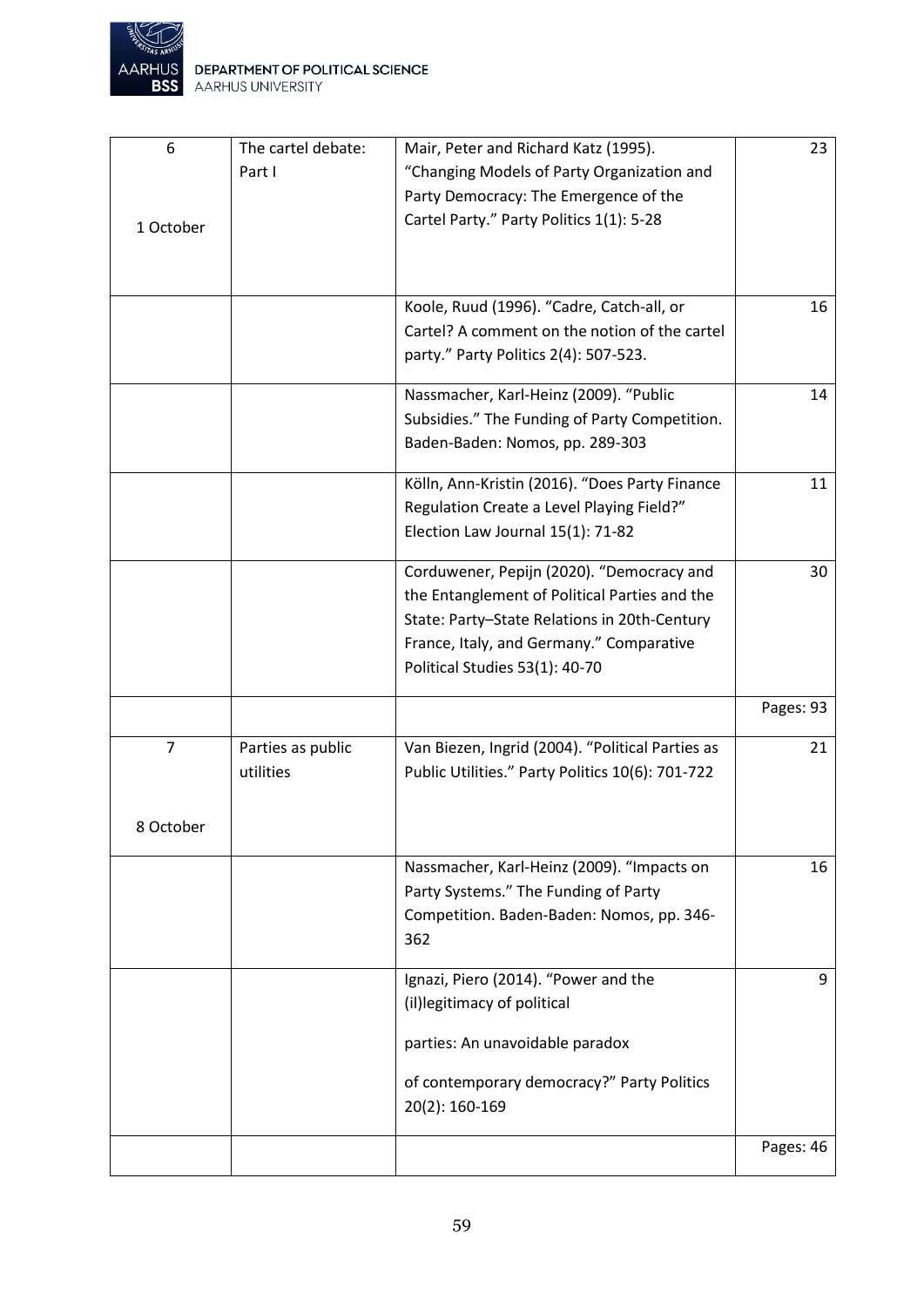

|            |                    | <b>WEEK 42 BREAK</b>                               |           |
|------------|--------------------|----------------------------------------------------|-----------|
| 8          | The cartel debate: | Kitschelt, Herbert (2000). "Citizens, politicians, | 30        |
|            | Part II            | and party cartellization: Political                |           |
|            |                    | representation and state failure in post-          |           |
| 22 October |                    | industrial democracies." European Journal of       |           |
|            |                    | Political Research 37: 149-179.                    |           |
|            |                    | Mair, Peter and Richard Katz (2009). "The          | 13        |
|            |                    | Cartel Party Thesis: A Restatement."               |           |
|            |                    | Perspectives on Politics 7(4): 753-766             |           |
|            |                    | Piccio, Daniela and Ingrid van Biezen (2018).      | 16        |
|            |                    | "Political Finance and the Cartel Party Thesis."   |           |
|            |                    | Handbook of Political Party Funding.               |           |
|            |                    | Cheltenham: Elgar, pp. 68-84                       |           |
|            |                    |                                                    | Pages: 59 |
| 9          | Public opinion on  | May, Danielle (2018). "Political Party Funding     | 16        |
|            | state funding of   | and the Enigma of Trust." Handbook of              |           |
|            | parties            | Political Party Funding. Cheltenham: Elgar, pp.    |           |
| 29 October |                    | 125-141                                            |           |
|            |                    |                                                    |           |
|            |                    |                                                    |           |
|            |                    | Casal Bertoa, Fernando, Fransje Molenaar,          | 20        |
|            |                    | Daniela Piccio and Ekaterina Rashkova (2014).      |           |
|            |                    | "Deligitimising Political Finance Regulation."     |           |
|            |                    | International Political Science Review 35(3):      |           |
|            |                    | 355-375                                            |           |
|            |                    |                                                    |           |
|            |                    | Costa Lobo, Marina and Isabella Razzuoli           | 25        |
|            |                    | (2017). "Party Finance and Perceived Party         |           |
|            |                    | Responsiveness." Organizing Political Parties:     |           |
|            |                    | Representation, Participation, and Power.          |           |
|            |                    | Oxford: Oxford University Press, chapter 8.        |           |
|            |                    | Hummel, Calla, John Gerring and Thomas Burt        | 20        |
|            |                    | (2019). "Do Political Finance Reforms Reduce       |           |
|            |                    | Corruption?" British Journal of Political          |           |
|            |                    | Science: 1-21                                      |           |
|            |                    |                                                    |           |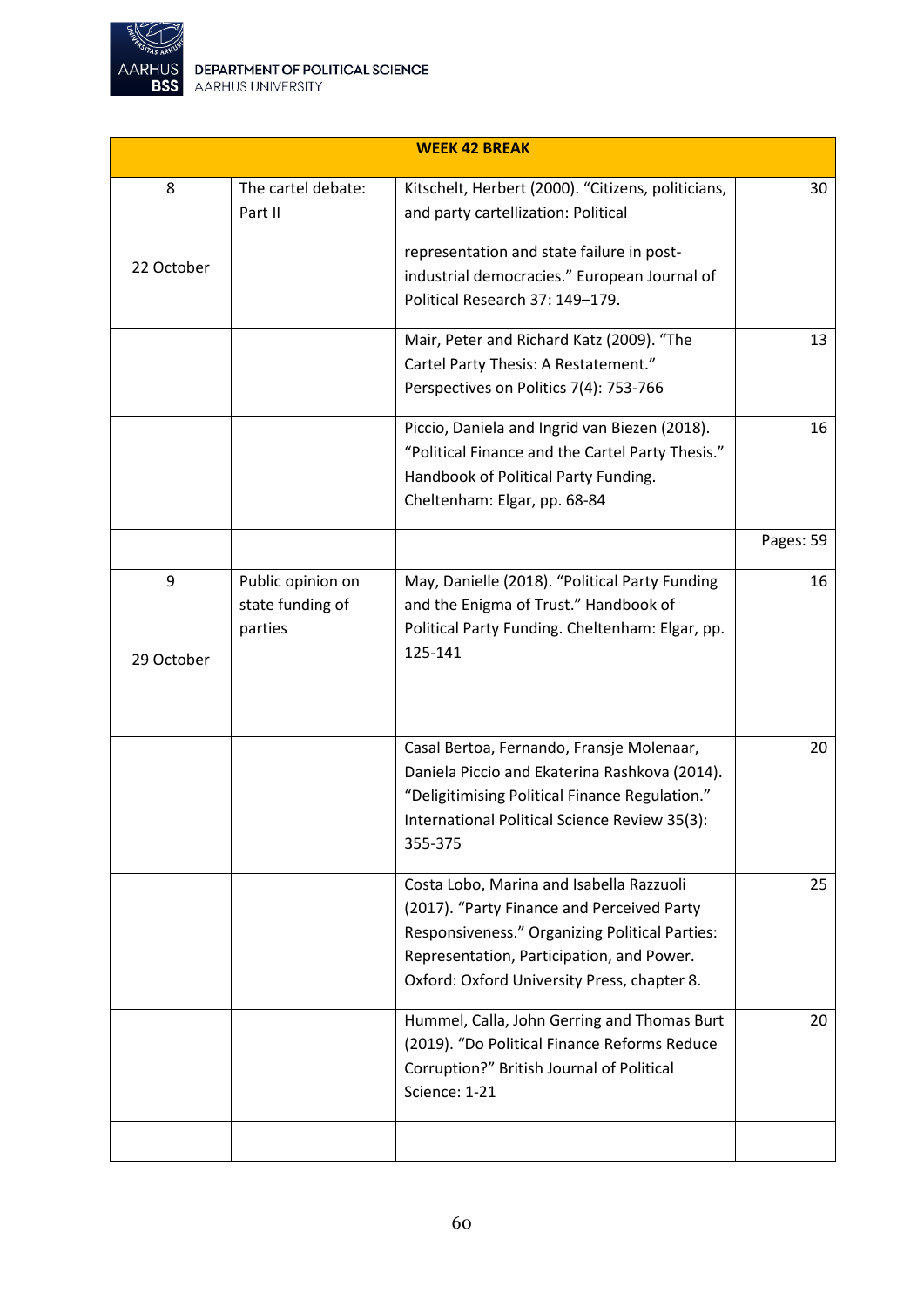

|                   |                                           |                                                                                                                                                                                                                                                          | Pages: 90 |
|-------------------|-------------------------------------------|----------------------------------------------------------------------------------------------------------------------------------------------------------------------------------------------------------------------------------------------------------|-----------|
| 10<br>5 November  | Mock Exam                                 | Power, Sam (2020). Party Funding and<br>Corruption. Switzerland: Palgrave Macmillan,<br>pp. 71-107.                                                                                                                                                      | 36        |
|                   |                                           |                                                                                                                                                                                                                                                          | Pages: 36 |
|                   | <b>BLOCK III: REFORMING PARTY FUNDING</b> |                                                                                                                                                                                                                                                          |           |
| 11<br>12 November | Citizen competence<br>and populism        | Primo, David and Jeffrey Milyo. Campaign<br>Finance and American Democracy: What the<br>Public Really Thinks and Why it Matters.<br>Chicago: Chicago University Press. (Read pdf<br>upload on blackboard titled "The Uninformed<br>and Cynical Public"). | 22        |
|                   |                                           | Gilens, Martin and Benjamin Page (2014).<br>"Testing Theories of American Politics:<br>Elites, Interest Groups, and Average<br>Citizens". Perspectives on Politics 12(3): 564-<br>581                                                                    | 17        |
|                   |                                           | Bichay, Nicolas (2020). "Public campaign<br>financing and the rise of radical-right parties."<br>Electoral Studies 66: 1-12                                                                                                                              | 11        |
|                   |                                           | Mair, Peter and Richard Katz (2018). "The<br>Cartel Party and Populist Opposition".<br>Democracy and the Cartelization of Political<br>Parties. Oxford: Oxford University Press, pp.<br>151-188                                                          | 37        |
|                   |                                           |                                                                                                                                                                                                                                                          | Pages: 87 |
| 12<br>19 November | Reform: challenges<br>and opportunities   | Smulders, Jef and Bart Maddens (2017).<br>"Spending Levels of Political Parties:<br>An Explanation Based on a Multilevel<br>Analysis". Government and Opposition 54(2):<br>254-279                                                                       | 24        |
|                   |                                           | Scarrow, Susan (2018). "Political finance<br>regulation and equality: comparing strategies                                                                                                                                                               | 22        |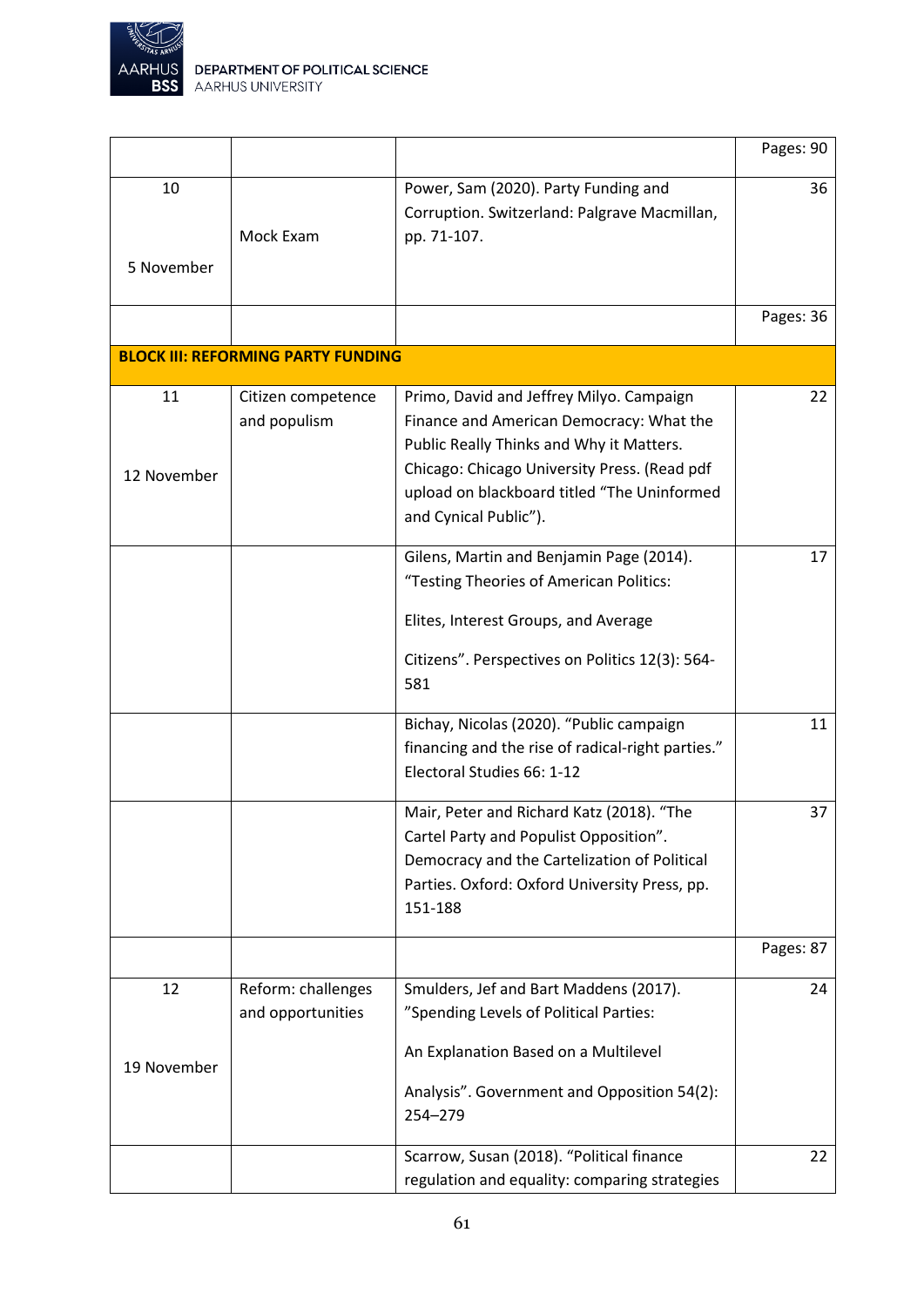

|             |                      | and impact." Handbook of Political Party       |           |
|-------------|----------------------|------------------------------------------------|-----------|
|             |                      | Funding. Cheltenham: Elgar, pp. 103-125        |           |
|             |                      |                                                |           |
|             |                      |                                                |           |
|             |                      |                                                |           |
|             |                      | Norris, Pippa and Andrea Abel van Es (2016).   | 31        |
|             |                      | "Does Regulation Work?" Checkbook              |           |
|             |                      | Elections?: Political Finance in Comparative   |           |
|             |                      |                                                |           |
|             |                      | Perspective. Oxford: Oxford University Press,  |           |
|             |                      | chapter 12.                                    |           |
|             |                      | Primo, David and Jeffrey Milyo. Campaign       | 20        |
|             |                      |                                                |           |
|             |                      | Finance and American Democracy: What the       |           |
|             |                      | Public Really Thinks and Why it Matters.       |           |
|             |                      | Chicago: Chicago University Press. (Read pdf   |           |
|             |                      | upload on blackboard titled "The Pragmatic     |           |
|             |                      | Public and Experts").                          |           |
|             |                      |                                                |           |
|             |                      |                                                | Pages: 97 |
| 13          | Participatory party  | Ackerman, Bruce and Ian Ayres (2001). Voting   | 21        |
|             | funding: Innovations | with Dollars: A New Paradigm for Campaign      |           |
|             | and new directions   |                                                |           |
|             |                      | Finance. Yale University Press, pp. 3-24       |           |
| 26 November |                      |                                                |           |
|             |                      |                                                |           |
|             |                      |                                                |           |
|             |                      |                                                |           |
|             |                      | Primo, David and Jeffrey Milyo. Campaign       | 8         |
|             |                      | Finance and American Democracy: What the       |           |
|             |                      | Public Really Thinks and Why it Matters.       |           |
|             |                      | Chicago: Chicago University Press. (Read pdf   |           |
|             |                      | upload on blackboard titled "The Malleable     |           |
|             |                      |                                                |           |
|             |                      | Public").                                      |           |
|             |                      | Nassmacher, Karl-Heinz (1992). "Political Cash | 18        |
|             |                      | for the Enlightened Citizen." Bürger           |           |
|             |                      |                                                |           |
|             |                      | finanzieren Wahlkämpfe. Baden-Baden:           |           |
|             |                      | Nomos, pp. 153-171 (Pdf upload is on           |           |
|             |                      | blackboard).                                   |           |
|             |                      | Ohman, Magnus (2018). "Gender-targeted         | 19        |
|             |                      |                                                |           |
|             |                      | Public Funding for Political Parties",         |           |
|             |                      | International Institute for Democracy and      |           |
|             |                      | Electoral Assistance, pp. 7-26. Available:     |           |
|             |                      | doi.org/10.31752/idea.2018.5                   |           |
|             |                      |                                                |           |